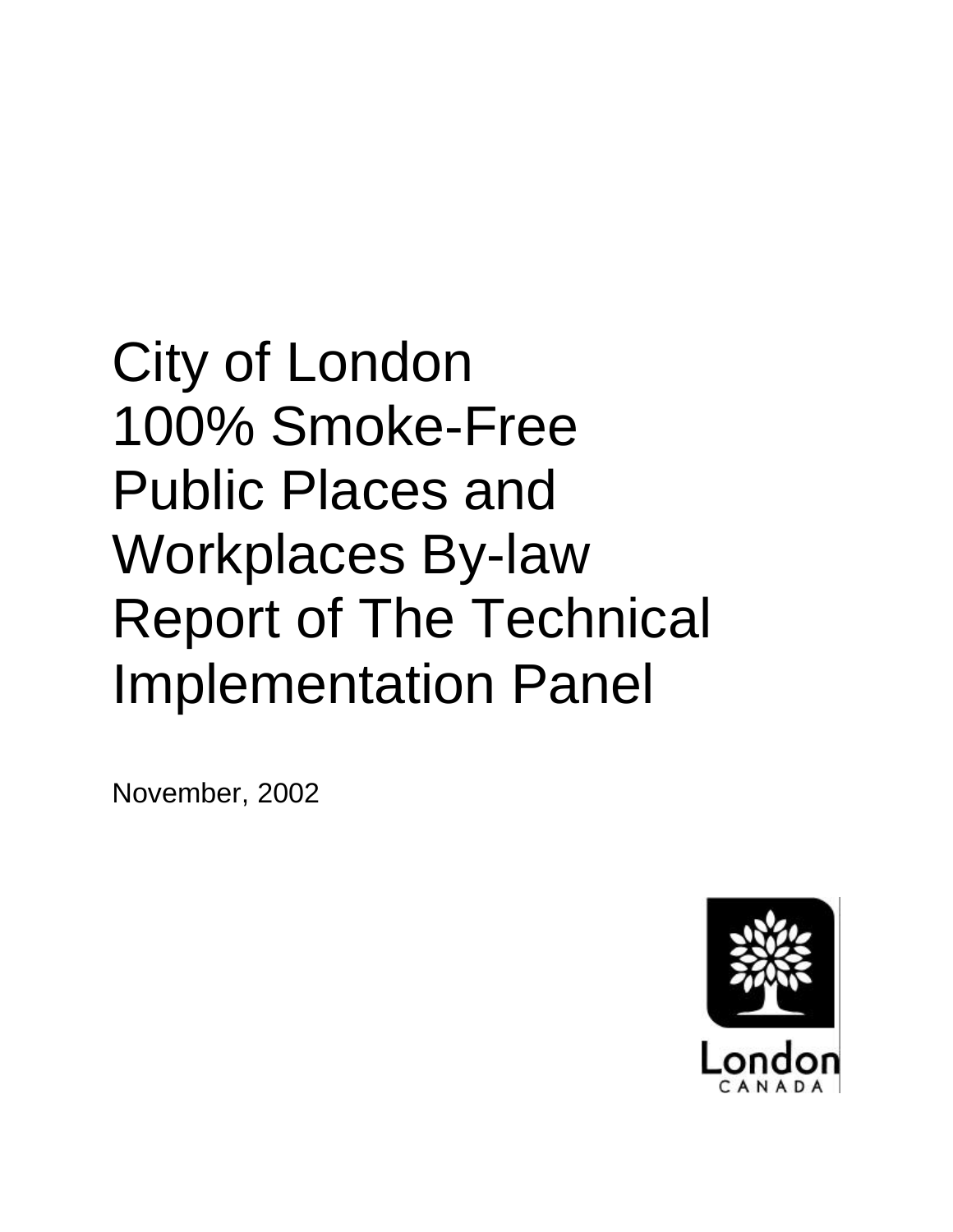

City of London 100% Smoke-Free Public Places and Workplaces By-law Report of The Technical Implementation Panel

November, 2002

## **Technical Implementation Panel Members**

Dr. Graham Pollett, Chair Ms. Patricia Coderre – Community At Large Member Mr. Jon Coughlin - Business Sector Member Ms. Rosemary Dickinson - Community At Large Member Dr. Stan Hill - Community At Large Member Mr. Harvey Katz – Business Sector Member

- Mr. Don Lowry Business Sector Member London Licensed Restaurant Association
- Mr. Scott Mead Employee Sector Member
- Mr. Frank Stilson Employee Sector

For more information please contact:

Dr. Graham Pollett, Chair Technical Implementation Panel 50 King Street London, Ontario. N6A 5L7 Phone: 519-663-5317, ext. 2444 Fax: 519-663-9581 e-mail: health@mlhu.on.ca

© City of London, Ontario, Canada. All rights reserved. (2002)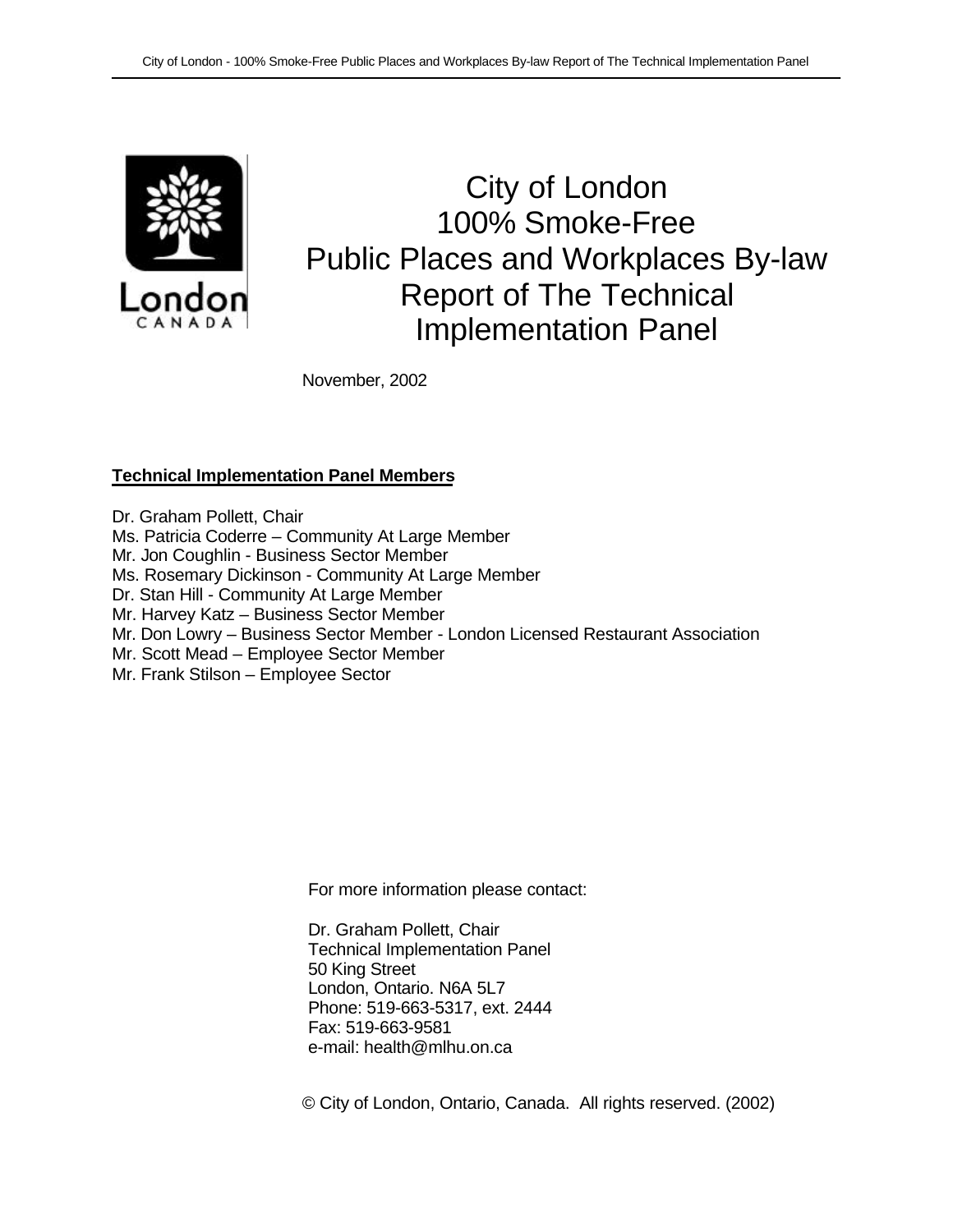## **Table Of Contents**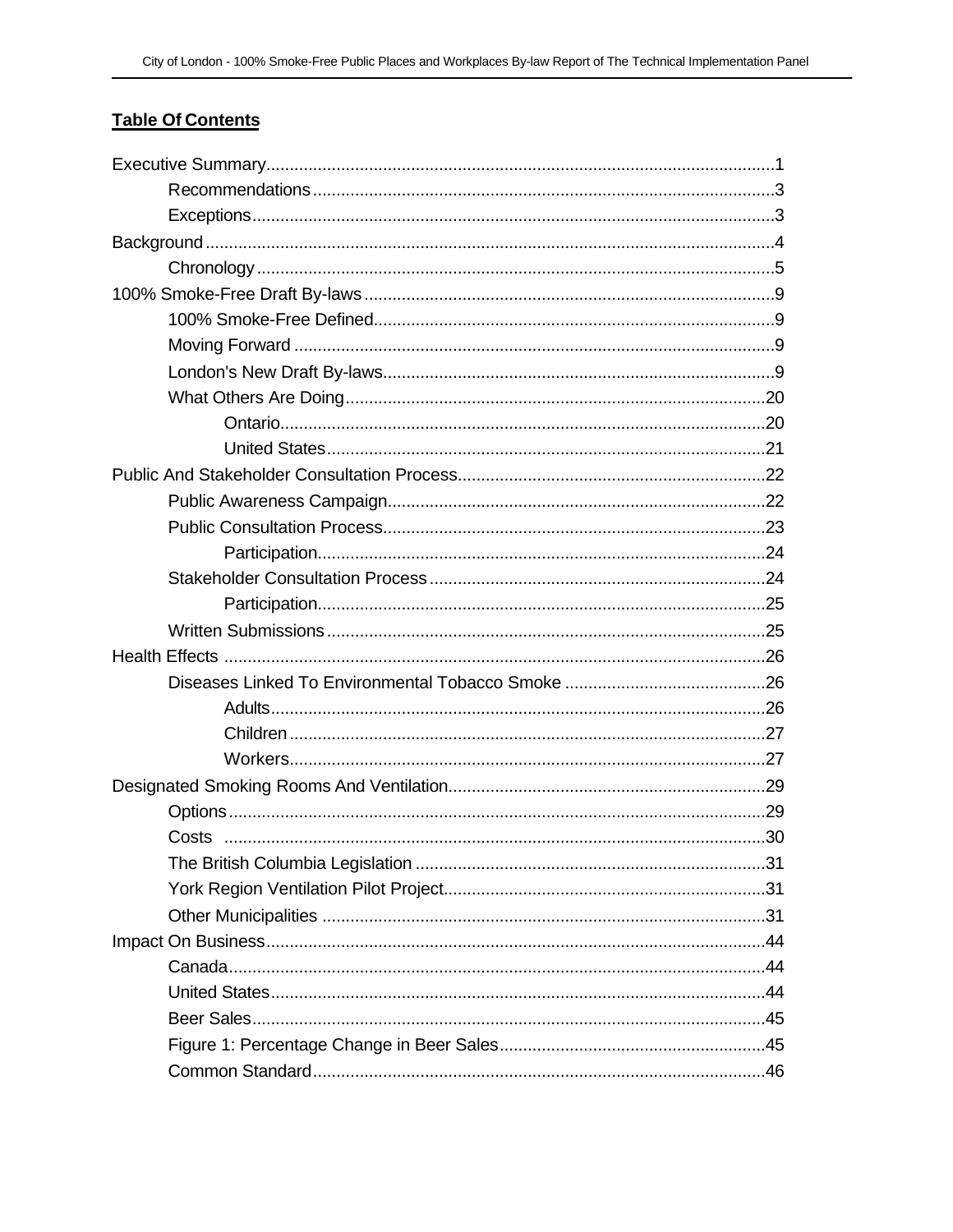## **Table Of Contents (continued)**

| Separately Ventilated Designated Smoking Rooms50                                                      |  |
|-------------------------------------------------------------------------------------------------------|--|
|                                                                                                       |  |
|                                                                                                       |  |
|                                                                                                       |  |
|                                                                                                       |  |
|                                                                                                       |  |
|                                                                                                       |  |
|                                                                                                       |  |
|                                                                                                       |  |
|                                                                                                       |  |
|                                                                                                       |  |
|                                                                                                       |  |
| Figure 2: Enactment Date Of Smoke-Free Public Places By-law 58                                        |  |
|                                                                                                       |  |
|                                                                                                       |  |
|                                                                                                       |  |
|                                                                                                       |  |
|                                                                                                       |  |
|                                                                                                       |  |
| Appendix 1 - City Of London Smoking Control By-law, PH8,<br><b>Owner/Operator Information Package</b> |  |
| Appendix 2 - Mediation Terms Of Reference, Smoking Control By-law,<br>PH-8 City of London             |  |
| Appendix 3 - Technical Implementation Panel Meeting Minutes DATES                                     |  |
| Appendix 4 - Stakeholder Letter Of Invitation And Registration Form                                   |  |
| Appendix 5 - Notice Of Public Meetings Advertisement                                                  |  |
| Appendix 6 (A) - Stakeholder Presentation Notes                                                       |  |
| Appendix 6 (B) - Public Presentation Notes                                                            |  |
| Appendix 7 (A) - Stakeholder Audiotapes                                                               |  |
| Appendix 7 (B) - Public Audiotapes                                                                    |  |
| Appendix 8 - Written Submissions                                                                      |  |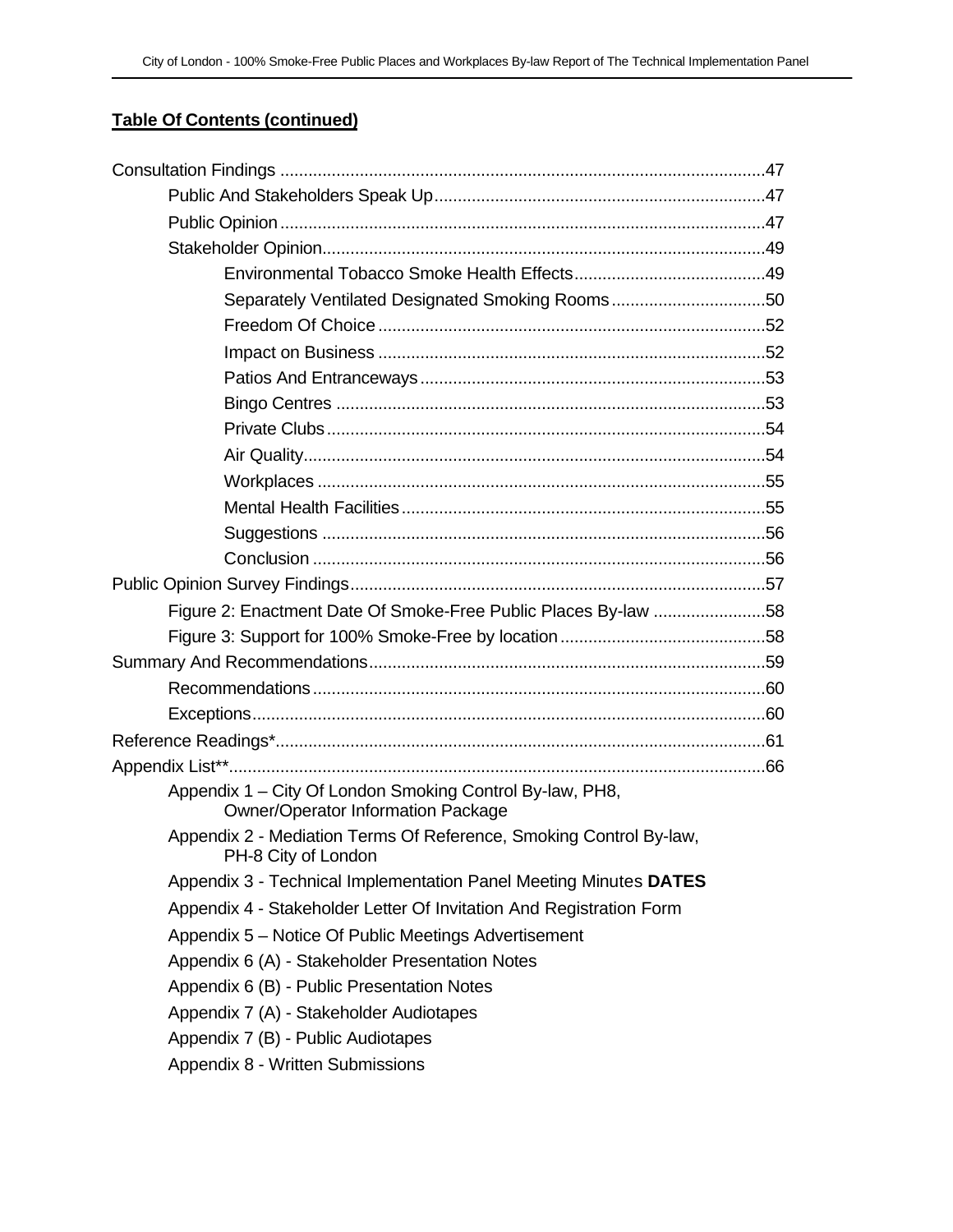#### **Table Of Contents (continued)**

| Appendix 9 – York Region Canadian Restaurant And Foodservices    |
|------------------------------------------------------------------|
| Association – Protocol For The Testing Of The Effectiveness Of A |
| Ventilation System In A Restaurant                               |

Appendix 10 – Regional Municipal Of York Health And Emergency Medial Services Committee – Ventilation Pilot Project Report

Appendix 11 - KPMG Chartered Accountants, Economic Impact Analysis Of The No-smoking By-law On The Hospitality Industry In Ottawa, December 2001

- Appendix 12 Peel, Norman, Q.C. The Chief Negotiator For Ontario Restaurant Hotel And Motel Association
- Appendix 13 Lefcoe, Dr. Neville "Air Quality In Restaurants, Bars And Grills Review And Proposal Concerning Guidelines"
- Appendix 14 Sanderson, Ruth "Tobacco Use And Smoke-Free Places", The Health Index, Issue 2, August 2002
- Appendix 15 Sanderson, Ruth "Support For 100% Smoke-Free Places", The Health Index, Issue 4, November 2002

Appendix 16 - British Columbia Environmental Tobacco Smoke Guidelines Reference List....................................................................................................................67

- Reference Readings available in Binder #1
- \*\* Appendix 1, 2, 4, 5, 9, 10, 11, 12, 13, 14, 15 and 16 available in Binder  $#2$ Appendix 3 available in Binder #3 Appendix 6 (A) available in Binder #4 Appendix 6 (B) available in Binder #5 Appendix 7 (A) available in separate container labelled #7 Appendix 7 (B) available in separate container labelled #8 Appendix 8 available in Binder #6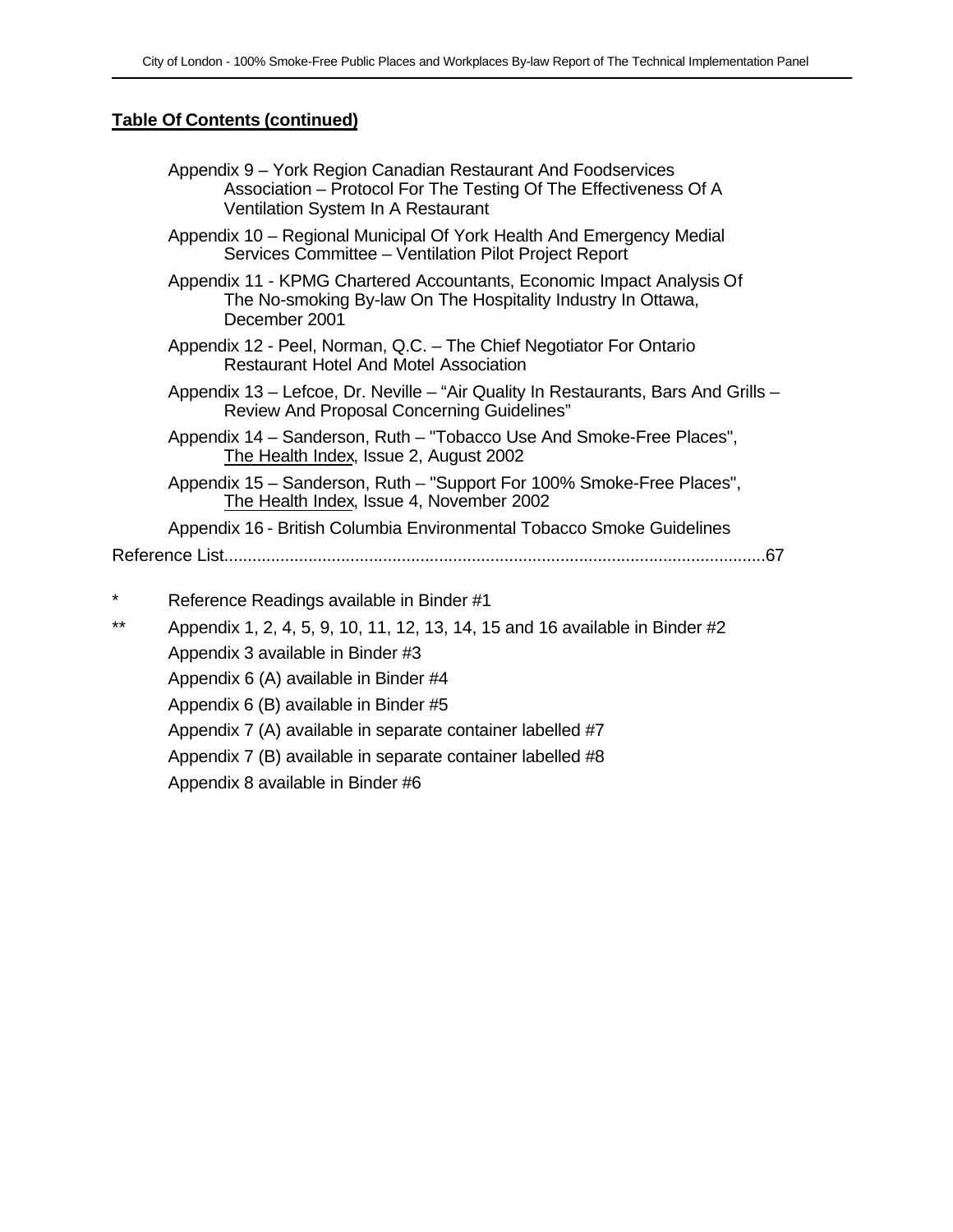#### **Executive Summary**

Once a leader in smoke-free legislation, London has fallen far behind other municipalities in creating 100% smoke-free public places and workplaces. The current legislation in London, Smoking Control By-law, PH-8, was initially passed in 1995 and restricted smoking in restaurants to designated areas with the stipulation that all restaurants be 100% smoke-free by January 1, 2002.

The by-law, now fully in effect, has been a contentious piece of legislation creating conflict between restaurant owners and others in the hospitality industry, such as bars and billiard halls, that do not fall under the jurisdiction of the by-law and have continued to permit smoking.

At the same time, scientific evidence has continued to mount linking environmental tobacco smoke (ETS) with preventable death and disease.

On January 1, 2002, London City Council made the first step toward 100% smoke-free legislation consistent with other neighbouring communities. It passed a resolution requesting that the Middlesex-London Health Unit develop a process to undertake the long-term goal of 100% smoke-free public facilities.

The process developed by the Middlesex-London Health Unit and endorsed by City Council on March 18, 2002 called for the creation of a Technical Implementation Panel (TIP) made up of representatives from business, the community at large, and workplaces. The Panel's Terms of Reference directed this group to: conduct consultations with the public and stakeholders; review relevant materials such as scientific reports and other municipal smoke-free by-laws; identify key issues pertaining to 100% smoke-free public places and workplaces as determined by the public and stakeholders; and make recommendations regarding how and when London's draft 100% smoke-free by-laws should be implemented.

The Panel began meeting in May 2002 and between September 11, 2002 and October 30, 2002 conducted four (4) stakeholder consultation meetings and five (5) public consultation meetings. Its final report is based on six (6) months of deliberation and consideration of the following:

- scientific research
- legislation and smoke-free by-laws in other municipalities and regions
- freedom of choice debate
- economic implications and data
- designated smoking rooms research and municipal experience
- local population and health data
- local public opinion survey results.

The Panel has also taken into account London's position as a national and world leader in health care and scientific research and its dedication to providing residents with a "safe, clean, healthy community", which tops the list of goals set out by London City Council in its Strategic Priorities 2002-2006. "*For the well being of Londoners we will provide a high quality of life that distinguishes our city from all others*" is the mission statement of those strategic priorities*.*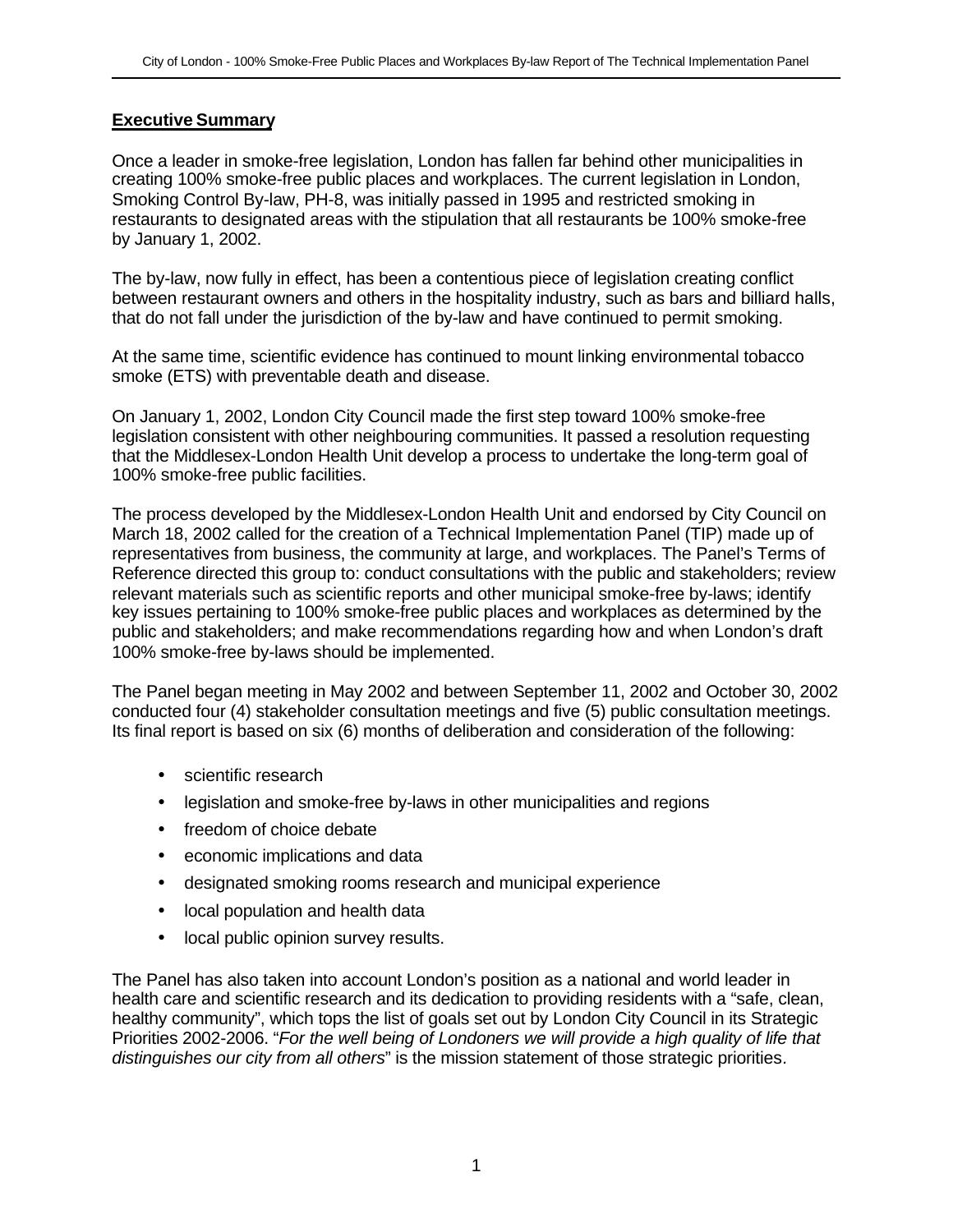The Panel has found that Londoners themselves want a safe, clean, healthy community. When asked to participate in the consultation process regarding the city's draft smoke-free by-laws banning smoking in all public and workplaces, they did so, and the message was clear. Public opinion surveys as indicated in the report highlighted the same message. Nearly two-thirds of the public want a 100% smoke-free public places by-law enacted early in 2003.

Many business owners want a level playing field where everyone plays by the same rules.

The only safe and reliable way to eliminate environmental tobacco smoke from indoor air and protect people from its dangers is to completely remove the source, the Panel learned from a variety of sources.

Health Canada states that there is no safe level of ETS. The premier ventilation rate standardsetting agency in the world, the American Society of Heating, Refrigeration and Air Conditioning Engineers (ASHRAE), indicates the only air for which it sets ventilation standards, is air that is already smoke-free.<sup>1</sup> The Occupational Health and Safety Act identifies at minimum 6 toxins in ETS to which there is no safe level of exposure. Ontario's Workplace Safety and Insurance Board recognized ETS as the cause for the diagnosis of lung cancer in a woman who had been a waitress in the hospitality industry for 40 years. The woman was a non-smoker. Representatives from other municipalities allowing DSRs told the Panel to avoid their contentious issues and to go 100% smoke-free. Therefore, based on evidence, information and opinions presented, the Panel found insufficient evidence to endorse any kind of designated smoking room (DSR), regardless of its degree of sophistication, as an alternative to creating 100% smoke-free public places and workplaces. The inclusion of any kind of a DSR in the by-law cannot be supported as it does not comply with ASHRAE standards therefore potentially making the municipality of London liable.

It found compelling health and safety reasons to support 100% smoke-free legislation.

It found evidence of potential liability for municipalities if they do not have 100% smoke-free by-laws.

It found many examples of success in other communities with 100% smoke-free by-laws.

It found insufficient evidence to expect any long-term negative economic impact from 100% smoke-free legislation.

It found that the freedom of choice argument was not convincing given the compelling evidence that ETS kills.

It found no compelling argument as to why private clubs should be excluded given the harmful effects of ETS.

It concluded that London City Council move forward with two by-laws making all public places and workplaces 100% smoke-free.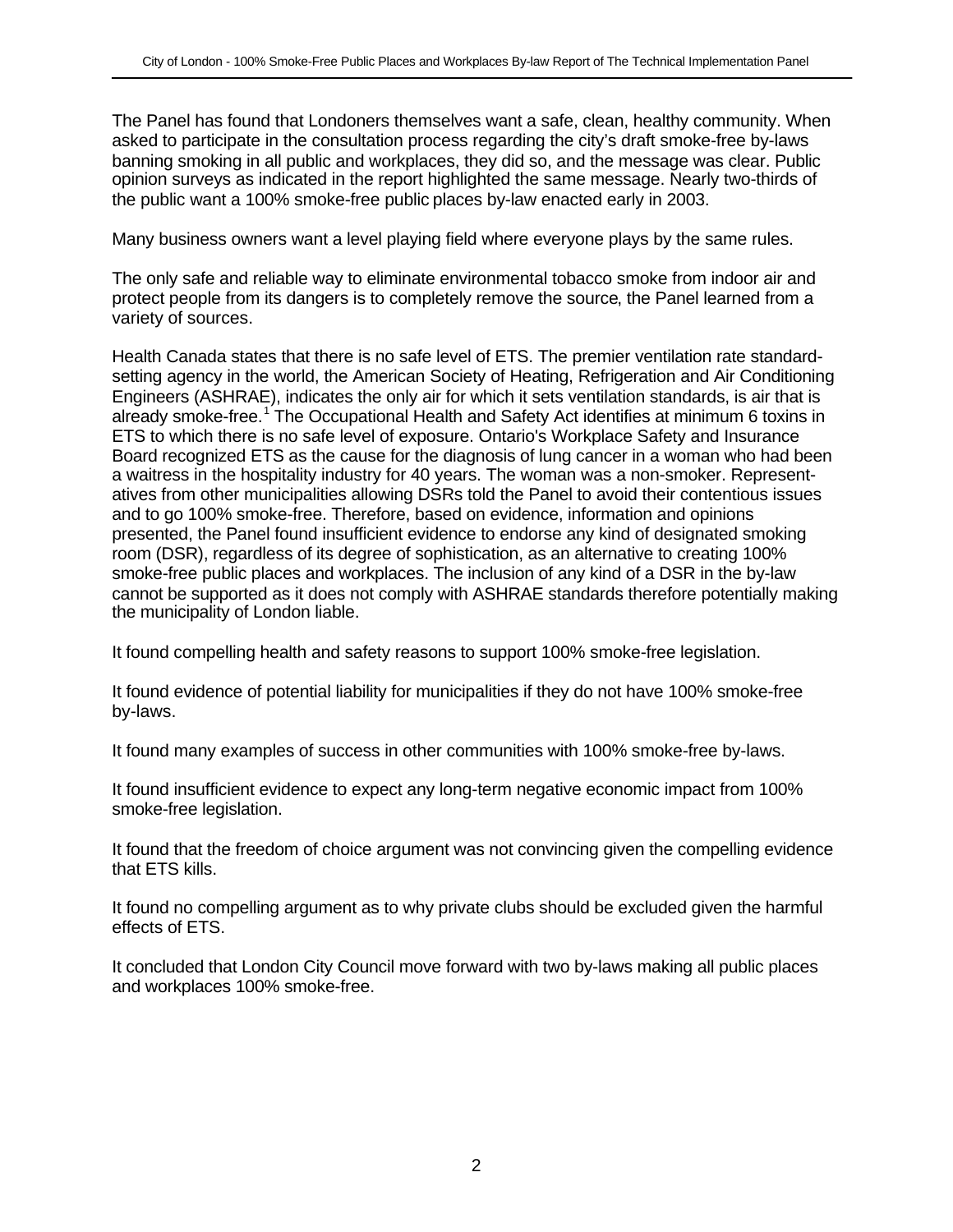#### **Recommendations**

At the conclusion of this process, a member of the Panel did not support the recommendations listed below. Mr. Don Lowry, London Licensed Restaurant Association Representative, has therefore indicated that he will "endeavour to submit a minority report" to City Council.

The City of London 100% smoke-free Technical Implementation Panel (TIP) recommends:

- 1. That London City Council enact two 100% smoke-free by-laws, one stipulating 100% Smoke-Free Public Places, the other dealing with 100% Smoke-Free Workplaces.
- 2. That hotel rooms be considered private residences for the rental period.
- 3. That the requirement for a written 100% smoke-free workplace policy be removed from the workplace by-law. The 100% smoke-free workplace by-law would supersede the need for individual workplaces requiring a policy.
- 4. That workplaces be required to post 100% smoke-free signs at entranceways.
- 5. That in accordance with the Ontario Tobacco Control Act (TCA), smoking be prohibited within nine (9) metres of all entranceways to all public places and workplaces. Members of the public and stakeholders were concerned about smoking in entranceways.
- 6. That in accordance with Recommendation 5, ashtray receptacles not be permitted within nine (9) metres of entranceways to all public places and workplaces.
- 7. That an information package explaining the by-laws be prepared and distributed to all owners and/or operators of public places and workplaces and a media campaign be initiated to raise public awareness of the by-laws prior to the implementation date.
- 8. That an enclosed patio means an outside covered area adjacent to a bar or restaurant where more than 50% of the patio area is enclosed by a fixed or temporary floor to roof wall (including canvas or like material).
- 9. That the 100% Smoke-Free Public Places By-law and the 100% Smoke-Free Workplaces By-law be implemented on April 1, 2003.

#### **Exceptions**

10. That London in-patient mental health facilities be exempt from the 100% smoke-free by-laws for a period of one year from the date of implementation.

Mental health patients have special needs. There is scientific evidence linking nicotine to increased metabolism of some psychiatric drugs and to mitigating some symptoms of mental illness. For mental health patients, there may be physiological effects with a complete and sudden ban on smoking without a lead-in period. The Regional Mental Health Centre proposes to develop a smoking cessation plan, including strategies to implement it over the next few months. During this transition period, previous practice/policy would continue to be permitted. After that period, all mental health facilities would be 100% smoke-free.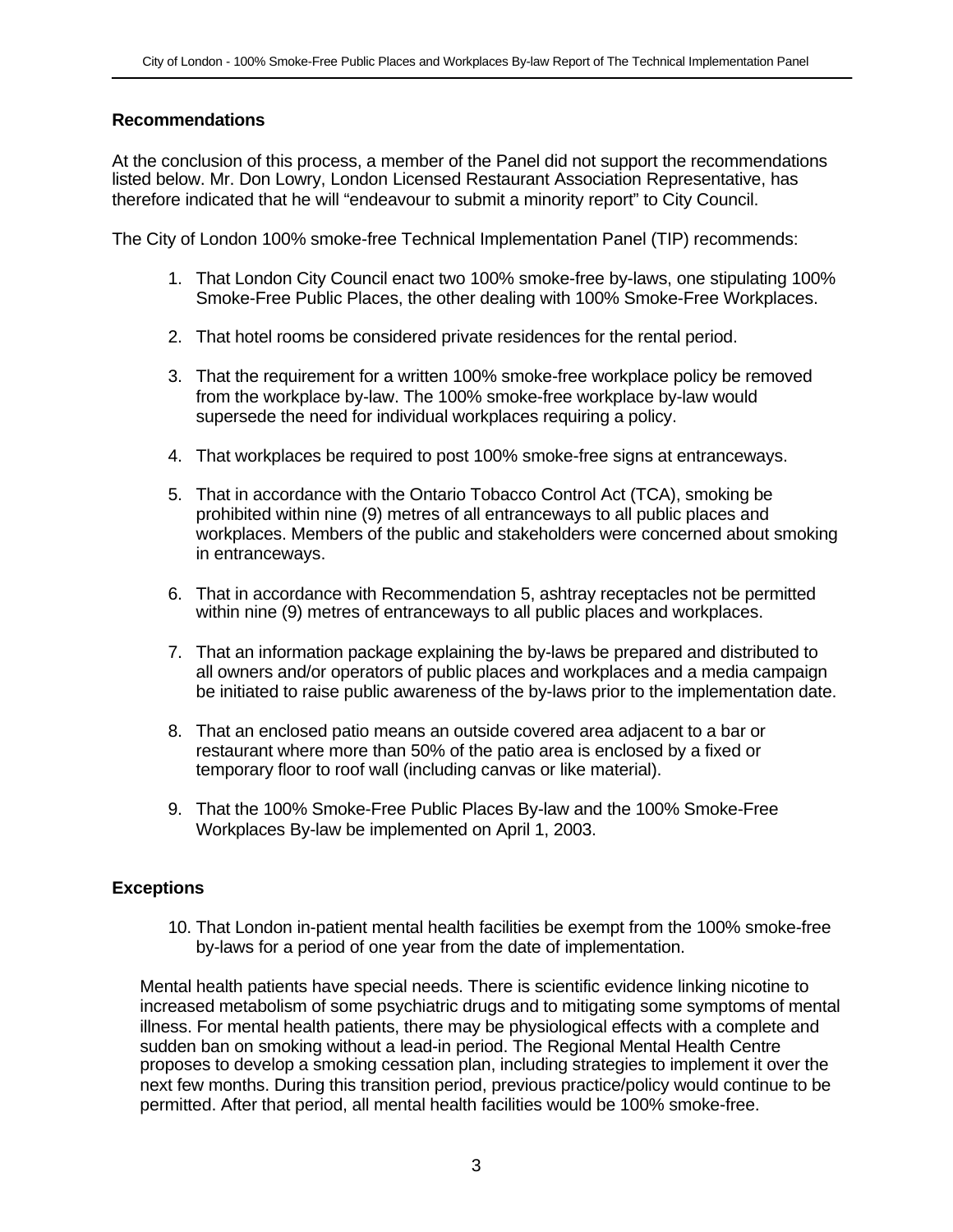## **Background**

100% smoke-free by-laws are designed for a single purpose: to protect citizens from the known hazards of environmental tobacco smoke. Creating 100% smoke-free public places and workplaces is the most important public health intervention available at the municipal level of government.

The statistics are staggering. More than 1,000 non-smokers die each year in Canada from second-hand smoke. Of those, more than 300 succumb to lung cancer, about 700 to coronary heart disease.

According to Health Canada, two-thirds of the smoke from a burning cigarette is not inhaled by the smoker but enters the surrounding environment. That smoke contains over 4,000 chemical compounds, 50 of which are associated with or known to cause cancer. Among those 50 carcinogens are 6 toxins for which there is no safe level of exposure. Exposure for as little as 8 to 20 minutes causes physical reactions linked to heart and stroke disease such as an increase in heart rate, decrease in oxygen supply to the heart and constriction of blood vessels, which raises blood pressure and makes the heart work harder.<sup>2</sup>

A non-smoker in a smoky room, such as a bar, inhales the equivalent of 35 cigarettes an hour.<sup>3</sup>

In children, second-hand smoke significantly increases the risk of Sudden Infant Death Syndrome and breathing problems such as asthma.

Given the compelling evidence of the dangers of environmental tobacco smoke, provincial and federal governments began developing a tobacco control strategy in the early 1990's. Following that lead, municipalities across Ontario and Canada began examining the issue of smoking control by-laws to protect the health of their communities.

In 1993, the City of London began work on curbing smoking in public places, passing the Smoking Control By-law, PH-8, in 1995. One of the first municipal by-laws in Ontario, PH-8 restricted smoking in restaurants to designated areas with the stipulation that all restaurants be 100% smoke-free by January 1, 2002.

At the time, London was a leader in the effort to control smoking but other municipalities have since taken greater steps to ban smoking in public places. For example, in January 2000, Kitchener-Waterloo became the first region in Ontario to have 100% smoke-free public places including bars, billiard and bingo halls, and bowling centres.

In August 2001, the Ottawa area, with a population of more than 800,000, implemented a by-law that makes all public places as well as workplaces 100% smoke-free.

One way to eliminate environmental tobacco smoke from indoor air and protect people from its dangers is to remove the source. In London, PH-8 was a start. The City is now moving ahead with plans to eliminate smoking in all public facilities and in all workplaces.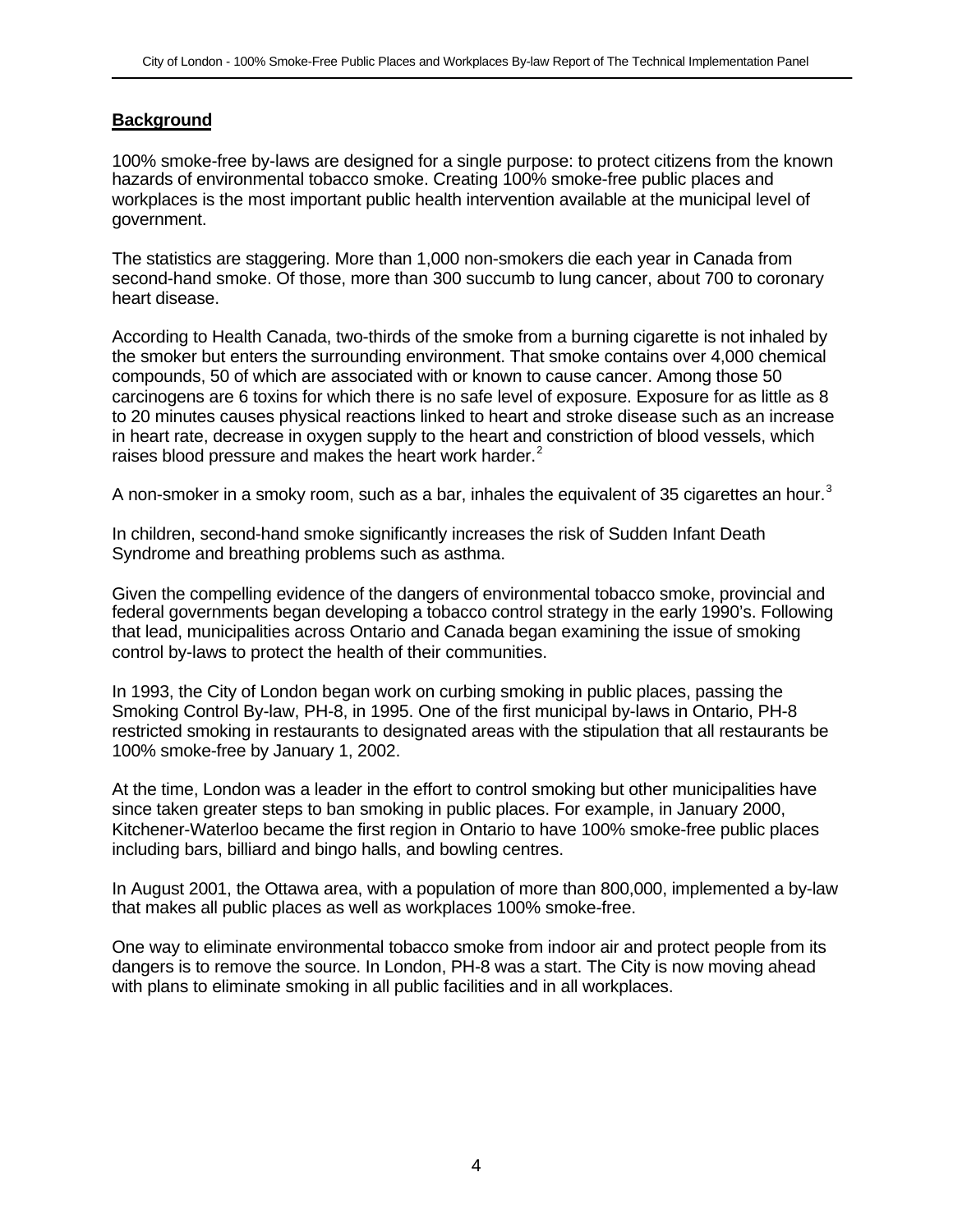## **Chronology**

The following is a timeline of events that has brought London to the next step in the City's effort to control public smoking, from the enactment of the final phase of PH-8, to the creation of two new draft by-laws covering all public facilities and workplaces:

- **June 2001** Following a final review of PH-8 by London City Council, the Middlesex-London Health Unit notified by letter all business owners/operators in the City of the impending shift to 100% smoke-free restaurants. Included in the package was information to assist them with this transition. (Appendix 1)
- **Fall 2001** The London Licensed Restaurant Association petitioned London City Council to allow smoking in the bar areas of restaurants. The City Solicitor was directed to negotiate an agreement between all parties -- the Middlesex-London Health Unit (MLHU), the Council for Tobacco Free Community (CTFC) and the London Licensed Restaurant Association (LLRA) – regarding the definition of 'bar' versus 'restaurant'. The parties began mediation, which ended after five (5) meetings on December 22, 2001. An agreement on the definitions was not reached. (Appendix 2)

#### **January**

**2002** The Middlesex-London Health Unit, the enforcement agency for By-law PH-8, began educating business owners/operators about the final phase of By-law PH-8 --- the move to 100% smoke-free restaurants. Each owner/operator received a visit from a Public Health Inspector to ensure he/she understood the expectations and implications of the By-law.

## **January**

**21, 2002** With PH-8 now fully in effect, London City Council passed the following resolution:

> *That the Middlesex-London Health Unit report back to the Community and Protective Services Committee by April, 2002, with respect to a process to undertake the long-term goal of 100% smoke-free public facilities; it being noted that the Middlesex-London Health Unit will address the matter of private clubs, the possible establishment and composition of a Task Force, a process for public input, and proposed schedule for addressing the long-term goal.*

## **February**

**21, 2002** The Middlesex-London Board of Health endorsed a process to achieve the goal of 100% smoke-free public places in London (Board of Health Report No. 043- 02) and forwarded it to the Community and Protective Services (CAPS) Committee. The process called for the creation of TIP to consult with stakeholders and the public, and to make recommendations no later than December 2002. The process called for all Panel members to be supportive of a 100% ban on smoking in public places.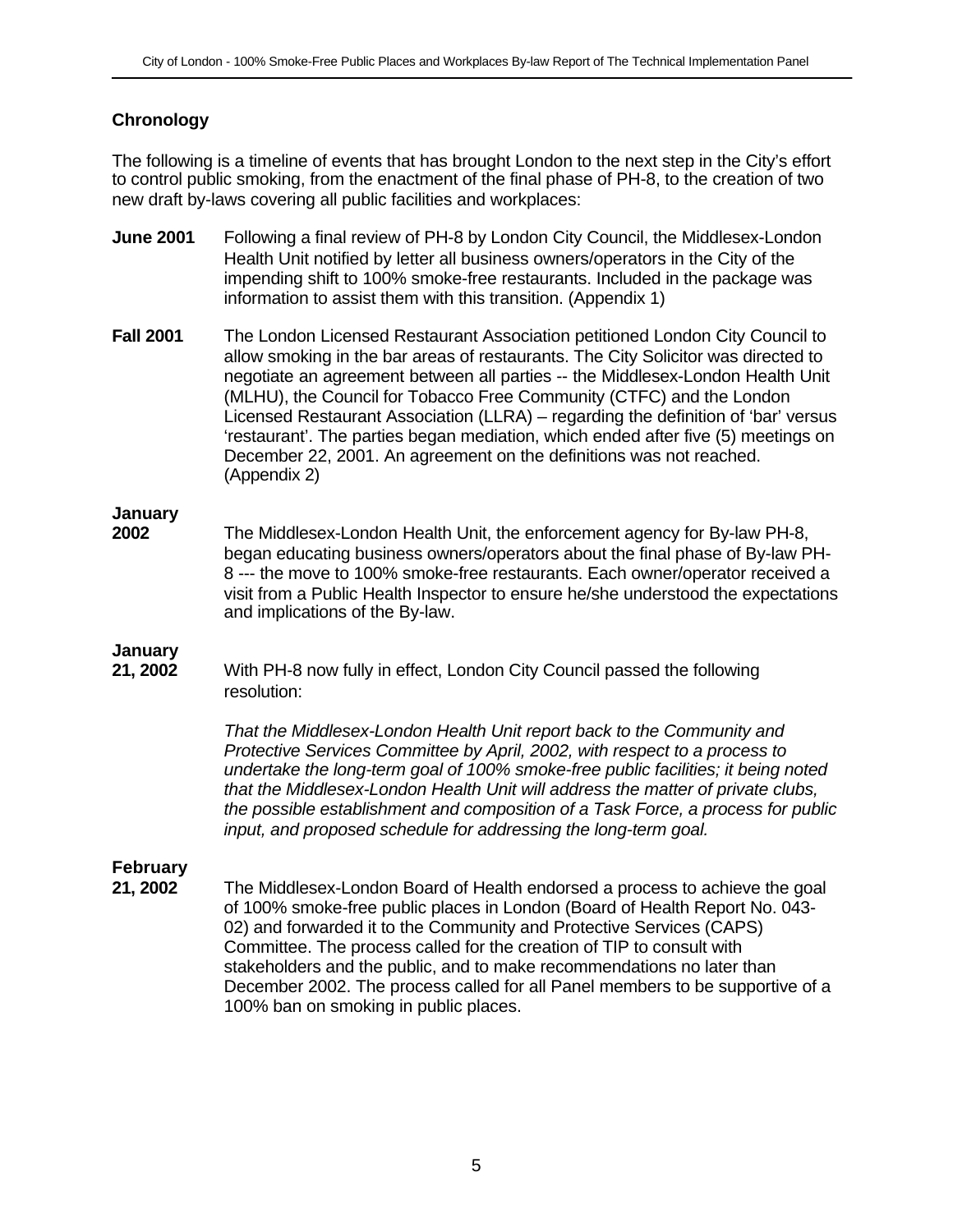## **March**

**11, 2002** The CAPS Committee endorsed the proposed Board of Health process, including the establishment of TIP and its Terms of Reference as follows:

- A. Purpose to oversee the process for addressing the direction of London City Council to establish a 100% smoke-free ban in public places by:
	- 1. Conducting consultations with interested parties/stakeholders, including private clubs.
	- 2. Conducting public consultation meetings.
	- 3. Reviewing relevant materials such as scientific reports, other municipal 100% smoke-free by-laws and pertinent legislation.
	- 4. Distilling and identifying key issues pertaining to 100% smoke-free public places as determined by interested parties/stakeholders and public participation meetings.
	- 5. Developing a final report and recommendations for the CAPS Committee and London City Council regarding how and when the 100% smoke-free provision should be implemented.
- B. Membership
	- Medical Officer of Health (Chair).
	- Two business sector members, including an owner/operator who had recently implemented a 100% smoke-free policy.
	- One member directly involved with enforcement of the By-law.
	- Two members from a workplace environment.
- C. Time Line This process is to be completed by November 30, 2002.
- D. Accountability TIP reports to London City Council through the CAPS Committee.

However, the CAPS Committee suggested membership on TIP be revised by:

- 1. Eliminating the member directly involved in the enforcement of the Bylaw.
- 2. Expanding the number of business sector members from two to three.
- 3. Adding three members from the Community at Large.

## **March**<br>**18.2002**

London City Council passed the following resolution:

*That, on the recommendation of the Medical Officer of Health, the following actions be taken:*

*(a) The Board of Health BE DIRECTED to recommend, for the approval of the Municipal Council, appropriate representation of the Technical*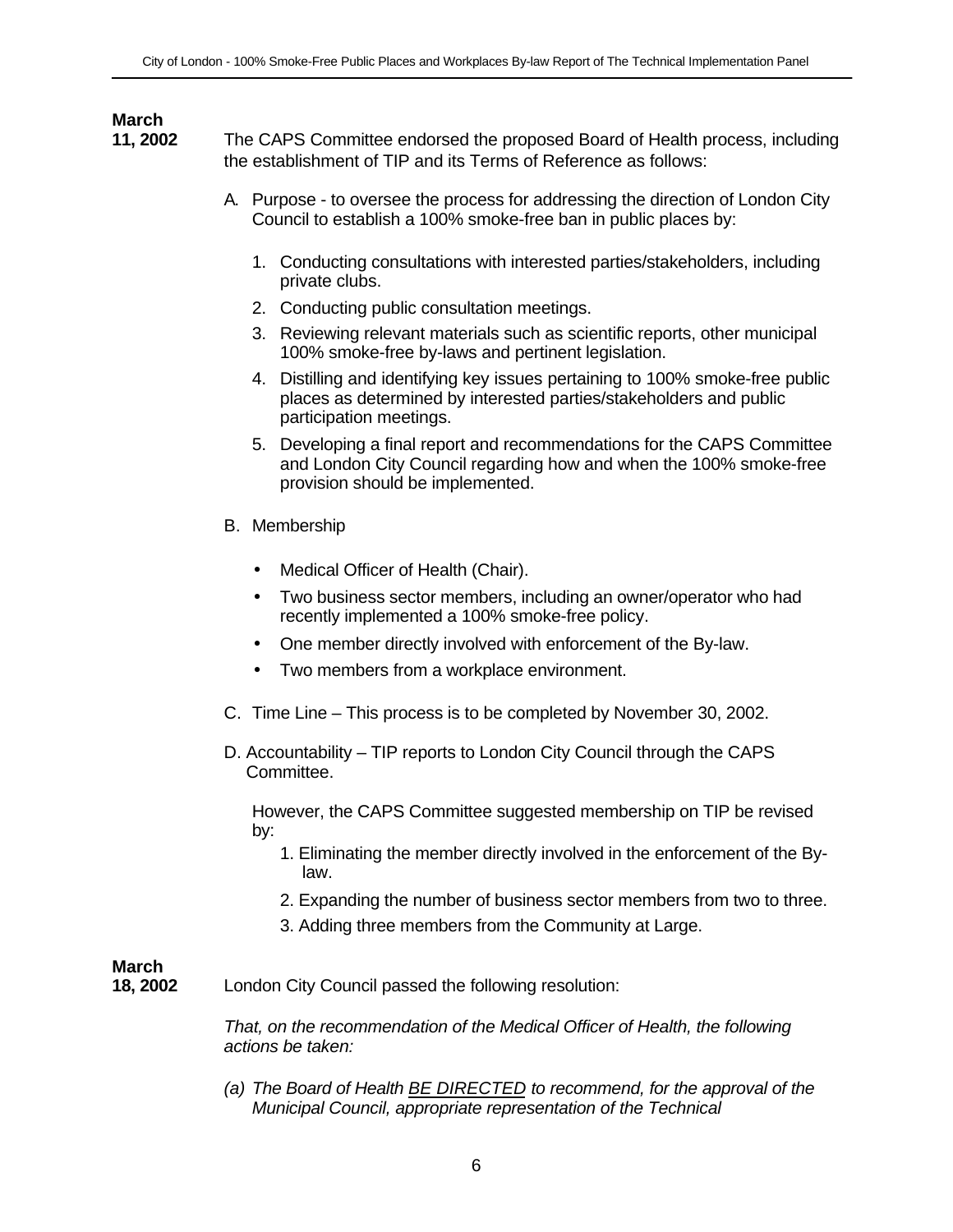*Implementation Panel, consistent with the attached Terms of Reference as amended in the Middlesex-London Health Unit Report No. 043-02;*

|                          | (b) The Technical Implementation Panel <b>BE REQUESTED</b> to begin immediate<br>implementation of the public and stakeholder consultation process to<br>complete a 100% smoke-free public places by-law no later than October 31,<br>2002; it being noted that a report is to be provided to the Community and<br>Protective Services Committee no later than December 2002; and                  |
|--------------------------|----------------------------------------------------------------------------------------------------------------------------------------------------------------------------------------------------------------------------------------------------------------------------------------------------------------------------------------------------------------------------------------------------|
|                          | (c) The budget totalling \$42,700 as defined in the Middlesex-London Health Unit<br>Report No. 043-02, BE REFERRED back to the Board of Health for the<br>purpose of determining alternative ways of implementing the public and<br>stakeholder consultation process utilizing existing resources; it being noted<br>that Municipal Council did not support the concept of a paid facilitator; and |
|                          | (d) The Commissioner of Legal Services & City Solicitor <b>BE REQUESTED</b> to<br>draft a proposed 100% smoke-free by-law, in consultation with the Middlesex-<br>London Health Unit, for the purpose of providing a basis for discussion for the<br>public and stakeholder consultation process by the Technical Implementation<br>Panel. (33.1.1) (AS AMENDED) (4/6/CPSC)                        |
| <b>April</b><br>18, 2002 | The Board of Health endorsed eight (8) nominees for membership on TIP.                                                                                                                                                                                                                                                                                                                             |
| April<br>29, 2002        | The CAPS Committee approved the candidates endorsed by the Board of<br>Health. They were:                                                                                                                                                                                                                                                                                                          |
|                          | <b>Business Sector Members</b><br>Mr. Jon Coughlin - Owner and Operator - Billy's Deli Restaurant<br>Mr. Harvey Katz - Owner Fleetwood Bowling Centre<br>Mr. Don Lowry - London Licensed Restaurant Association                                                                                                                                                                                    |
|                          | <b>Community At Large Members</b><br>Ms. Patricia Coderre – Former Director Middlesex-London Home Care Program<br>Ms. Rosemary Dickinson - Member London Urban League<br>Dr. Stan Hill - Retired University of Western Ontario Professor                                                                                                                                                           |
|                          | <b>Employee Sector Members</b><br>Mr. Scott Mead - Bartender, Local London Establishment<br>Mr. Frank Stilson – London Occupational Safety and Health Information<br>System                                                                                                                                                                                                                        |
| <b>May</b><br>23, 2002   | TIP had its first meeting and decided to meet twice a month on the second and<br>fourth Tuesdays of the month.                                                                                                                                                                                                                                                                                     |
| June<br>25, 2002         | The panel agreed to conduct nine (9) scheduled consultation meetings - four (4)<br>for stakeholders, five (5) for the public. (Appendix 3) It directed the Middlesex-<br>London Health Unit to publicize the public consultation meetings and to formally<br>notify the stakeholders by letter of invitation to be mailed out in August 2002.                                                      |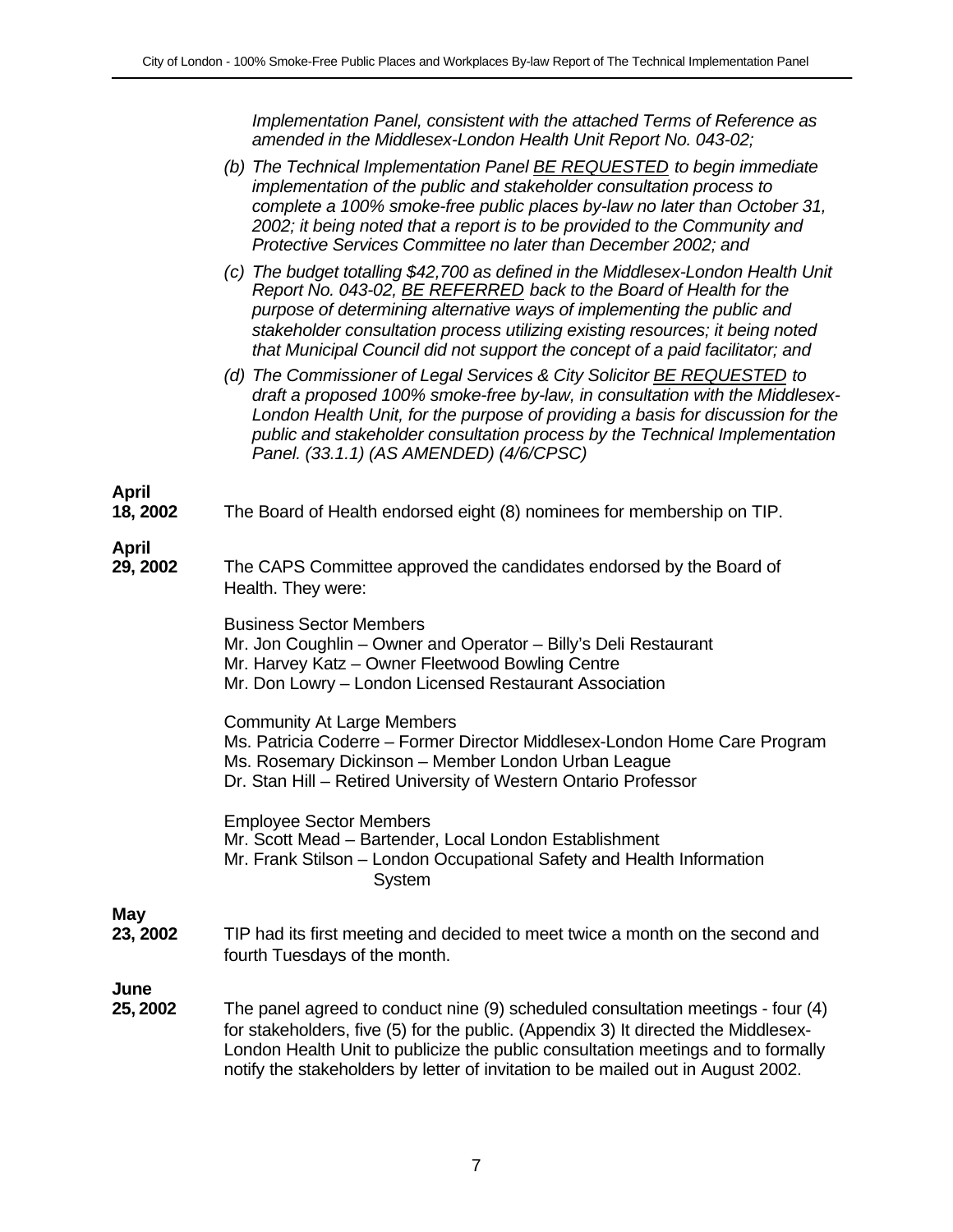# **August**

**12, 2002** Approximately 3,700 letters of invitation were sent to stakeholders including: all owners/operators of restaurants; bars; billiard and bingo halls; bowling centres; private clubs; gaming facilities; hotels, and workplaces; community organizations; health professionals; health organizations; the LLRA; and the Ontario Restaurant, Hotel and Motel Association. (Appendix 4)

> The four (4) stakeholder meetings were scheduled for every second Wednesday starting September 11, 2002. The five (5) public meetings were scheduled for alternate Wednesdays starting September 18, 2002. All meetings were completed by October 30, 2002.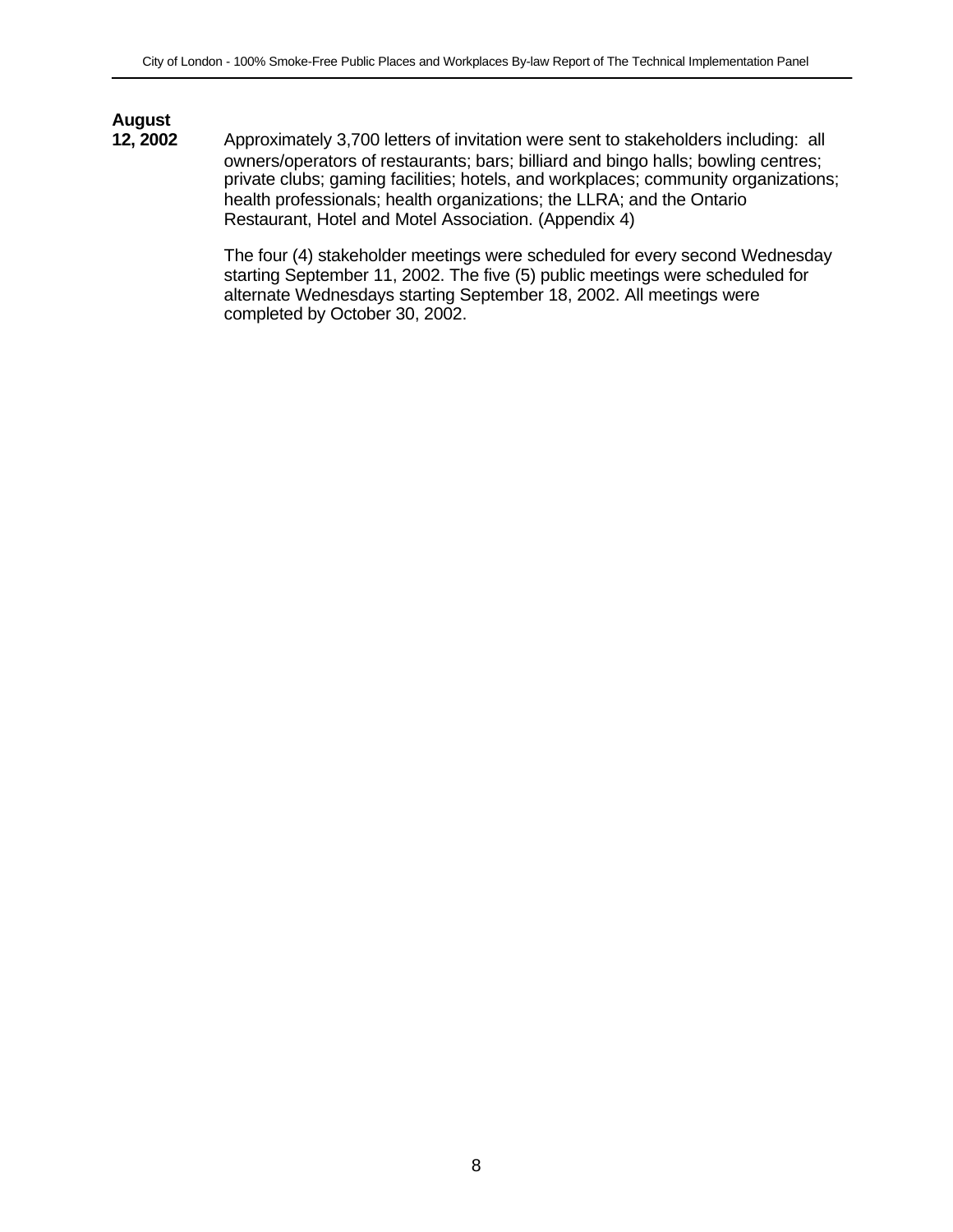#### **100% Smoke-Free Draft By-laws**

On average, Canadians spend most of their time indoors. As a result, the quality of indoor air can have a significant impact on health. According to Health Canada, the most harmful and widespread contaminant of indoor air is environmental tobacco smoke (ETS) also known as second-hand smoke (SHS).

ETS is a combination of exhaled smoke, known as mainstream smoke, and the smoke produced by an idling cigarette, cigar or pipe, known as sidestream smoke. Scientists have identified more than 4,000 different chemical compounds in ETS, 50 of which are associated with or known to cause cancer. Among the toxic chemicals in ETS are tar, nicotine, carbon monoxide, formaldehyde, hydrogen cyanide and benzene, all of which are emitted when tobacco is burned. In fact, ETS contains more than twice the nicotine and tar of the smoke inhaled by the smoker.

#### **100% Smoke-Free Defined**

A 100% smoke-free environment is one that is devoid of all tobacco smoke. According to Health Canada, increasing ventilation will dilute the smoke but will not make it safe since there is no known safe level of exposure to carcinogens found in environmental tobacco smoke.<sup>4</sup>

#### **Moving Forward**

In keeping with other municipalities, London is moving forward in its effort to control public smoking with more restrictive legislation than currently exists in the City. This new legislation will eliminate the contentious issues surrounding Smoking Control By-law, PH-8, fully enacted in London in January 2002 but targeting only restaurants. On January 21, 2002, London City Council passed the following resolution:

> *That the Middlesex-London Health Unit report back to the Community and Protective Services Committee by April, 2002 with respect to a process to undertake the long-term goal of 100% smoke-free public facilities; it being noted that the Middlesex-London Health Unit will address the matter of private clubs, the possible establishment and composition of a Task Force, a process for public input, and a proposed schedule for addressing the long-term goal.*

#### **London's New Draft By-laws**

A process to undertake the long-term goal of 100% smoke-free public facilities was developed by the Middlesex-London Health Unit and endorsed by the CAPS Committee on March 11, 2002. Subsequently on March 18, 2002, London City Council passed the following resolution:

That, on the recommendation of the Medical Officer of Health, the following actions be taken*:*

*(d) The Commissioner of Legal Services & City Solicitor BE REQUESTED to draft a proposed 100% smoke-free by-law, in consultation with the Middlesex-London Health Unit, for the purpose of providing a basis for discussion for the public and stakeholder consultation process by the Technical Implementation Panel.*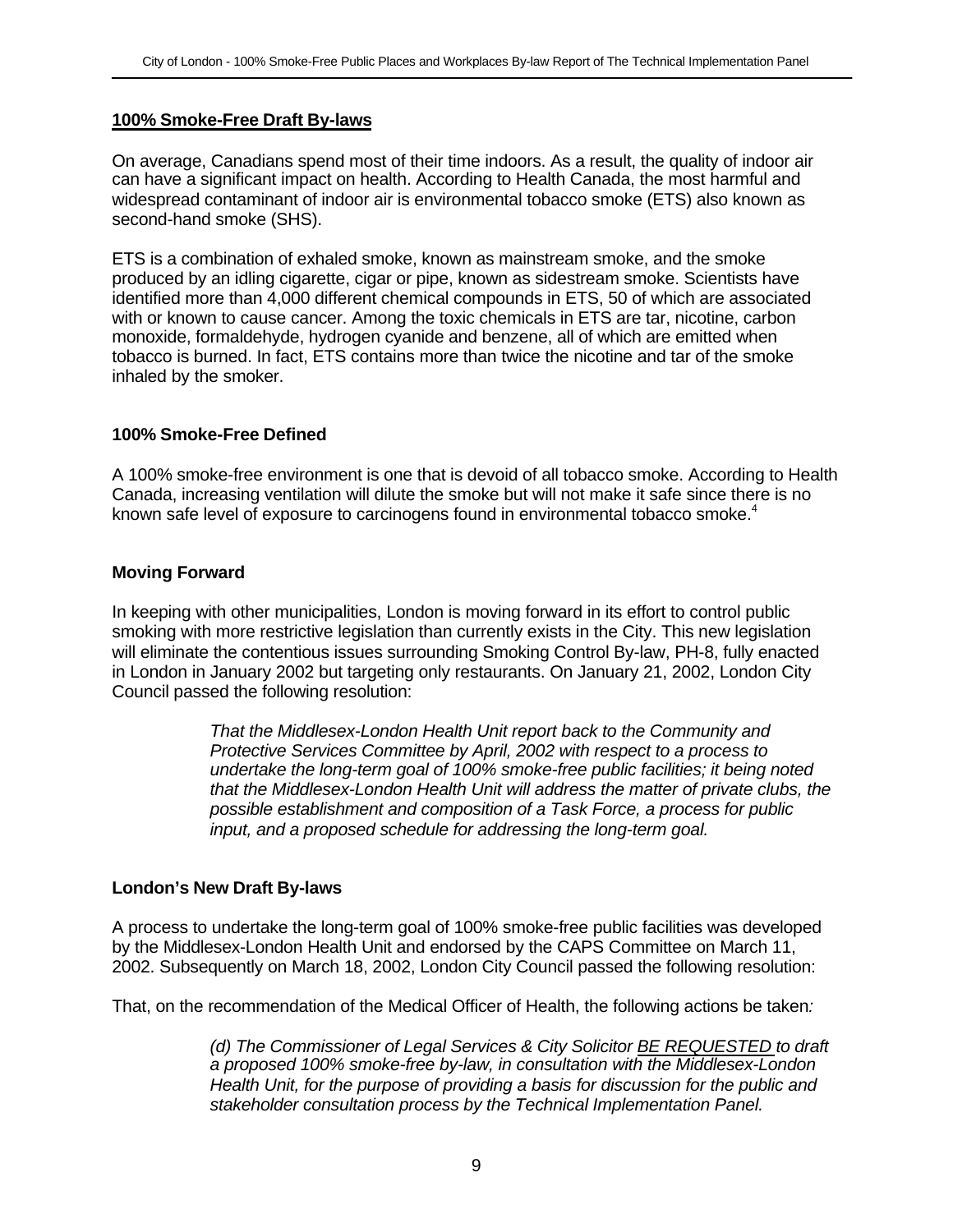In line with the approach taken by other Ontario municipalities that have gone 100% smokefree, two by-laws were drafted. One addressing public places, and the other workplaces. This comprehensive strategy would ensure maximum health protection of Londoners from ETS. The City Solicitor provided TIP with the draft Smoke-Free Public Places By-law, and the draft 100% Non-Smoking Workplaces By-law. The draft By-laws are as follows:

## **DRAFT – FOR DISCUSSION PURPPOSES ONLY – May 23, 2002**

Bill No.

By-law No. \*\* A By-law to Regulate Smoking in Public Places in the City of London

WHEREAS it has been determined that second hand tobacco smoke (exhaled smoke and the smoke from idling cigarettes, cigars and pipes) is a health hazard for inhabitants of the City of London; and

WHEREAS it is desirable for the health, safety, and welfare of the inhabitants of the City of London to provide for a smoke-free environment in public places; and

WHEREAS the Municipal Council of The Corporation of the City of London has the authority to pass bylaws prohibiting and regulating the smoking of tobacco and the carrying of lighted tobacco products in public places within the City pursuant to Section 213 of the *Municipal Act*.

THEREFORE the Municipal Council of The Corporation of the City of London enacts as follows:

## **SMOKE FREE PUBLIC PLACES BY-LAW**

#### **Definitions**

1. In this by-law:

*"arena"* means any building, location or premises comprised of, but not restricted to, a rink, floor or ice surface, spectator seating areas, dressing rooms and canteen facilities, to which the public has access to view or participate in sporting or other events;

*"ashtray"* means a receptacle for tobacco ashes and for cigar and cigarette butts;

*"bar"* means an establishment licensed by the Alcohol and Gaming Commission of Ontario;

**"***billiard hall***"** means any building, location or premises to which members of the public are invited or permitted entry for the purpose of playing billiards;

*"bingo hall"* means any building, location or premises where the conduct of bingo events is licensed;

**"***bowling alley***"** means any building, location or premises to which members of the public are invited or permitted entry for the purpose of bowling;

"*bus*" means any public transit bus, school bus or other bus used for hire;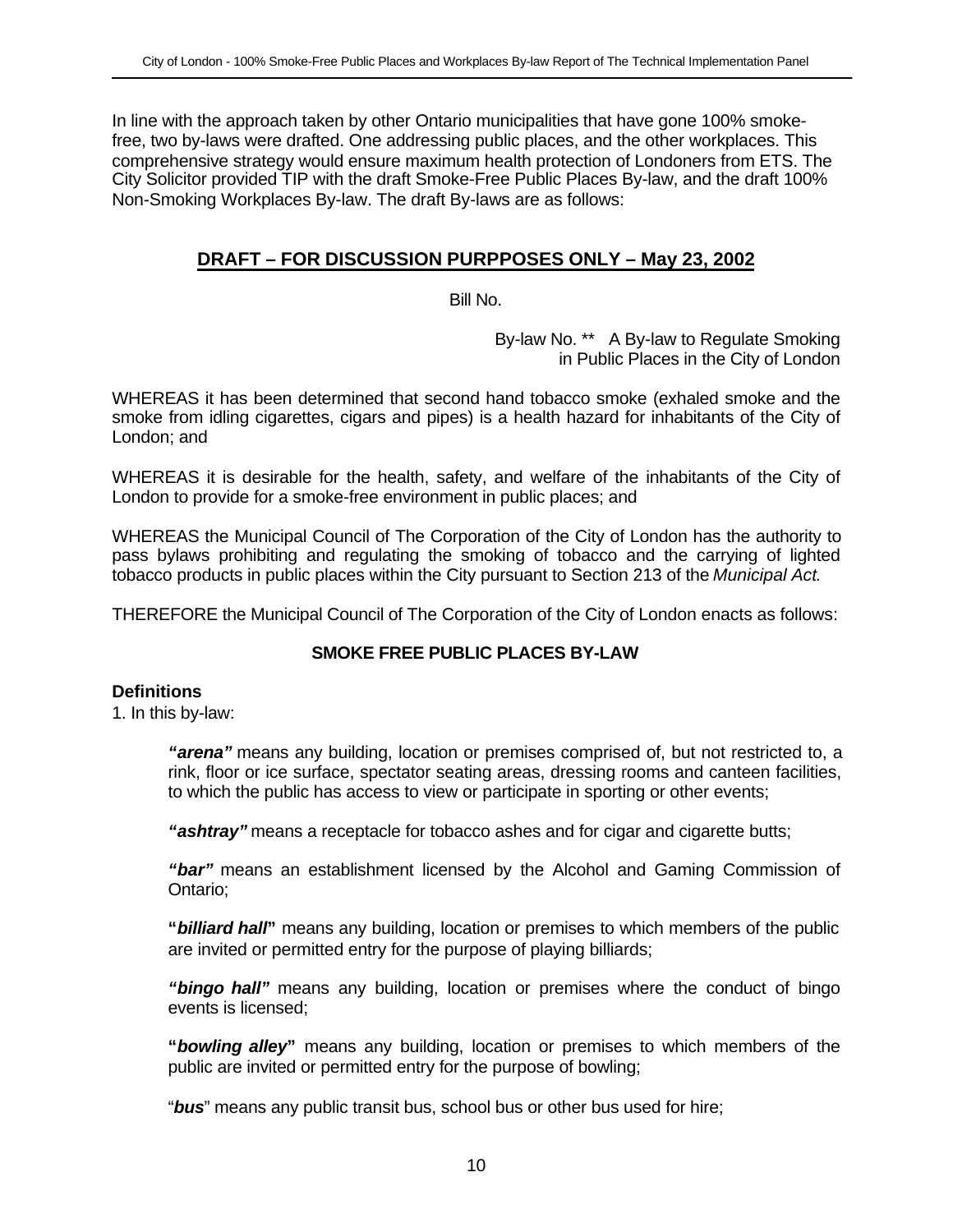*"casino*" means an establishment within the meaning of the *Gaming Control Act, 1992*, and includes any building, location or premises where the conduct of one or more gaming events is held for the purpose of raising money for a charity or non-profit organization;

"**City**" means The Corporation of the City of London or the municipality of the City of London, as the context requires;

"*common area"* means any portion of any building or structure including a retail establishment, residential condominium or multiple dwelling unit apartment building, to which the public or residents may have access, whether as of right or by invitation, express or implied and includes but is not limited to a reception area for receiving or greeting customers, clients, patients, guests or other persons, service lines, elevators, escalators, hallways, stairwells, foyers, lobbies, laundry rooms, amenity areas and public washrooms;

*"Council"* means the Municipal Council of the City of London;

**"***enclosed patio***"** means an area adjacent to a bar or restaurant that is either partially or completely enclosed, but does not include an open-air, fenced area;

*"enforcement officer"* means a person appointed by the Middlesex-London Board of Health to enforce this by-law or any person appointed by Council as a municipal tobacco by-law enforcement officer to enforce this by-law or any police officer of the London Police Force;

*"food court"* means an area within a shopping mall where food or drink is offered for sale or sold to the public for immediate consumption;

**"***limousine***"** means a public motor vehicle licensed by the City and used primarily to provide transportation services to the public;

*"person"* includes a corporation;

*"place of public assembly"* means the whole or part of an indoor area to which the public has access by right or by invitation, express or implied, whether by payment of money or not and includes an enclosed patio;

*"proprietor or other person in charge"* means the person who controls, governs or directs the activity carried on within the premises designated as prohibited areas under this by-law and includes the owner of the premises and/or the person who is actually in charge thereof at any particular time;

*"public building"* means any partially or completely enclosed building or group of buildings to which the public has access;

*"public facility"* means any hall, room, or banquet area that is publicly owned and is rented for an event or function and includes an enclosed patio;

*"public place"* means the whole or part of an indoor area to which the general public is invited or permitted access and includes an enclosed patio;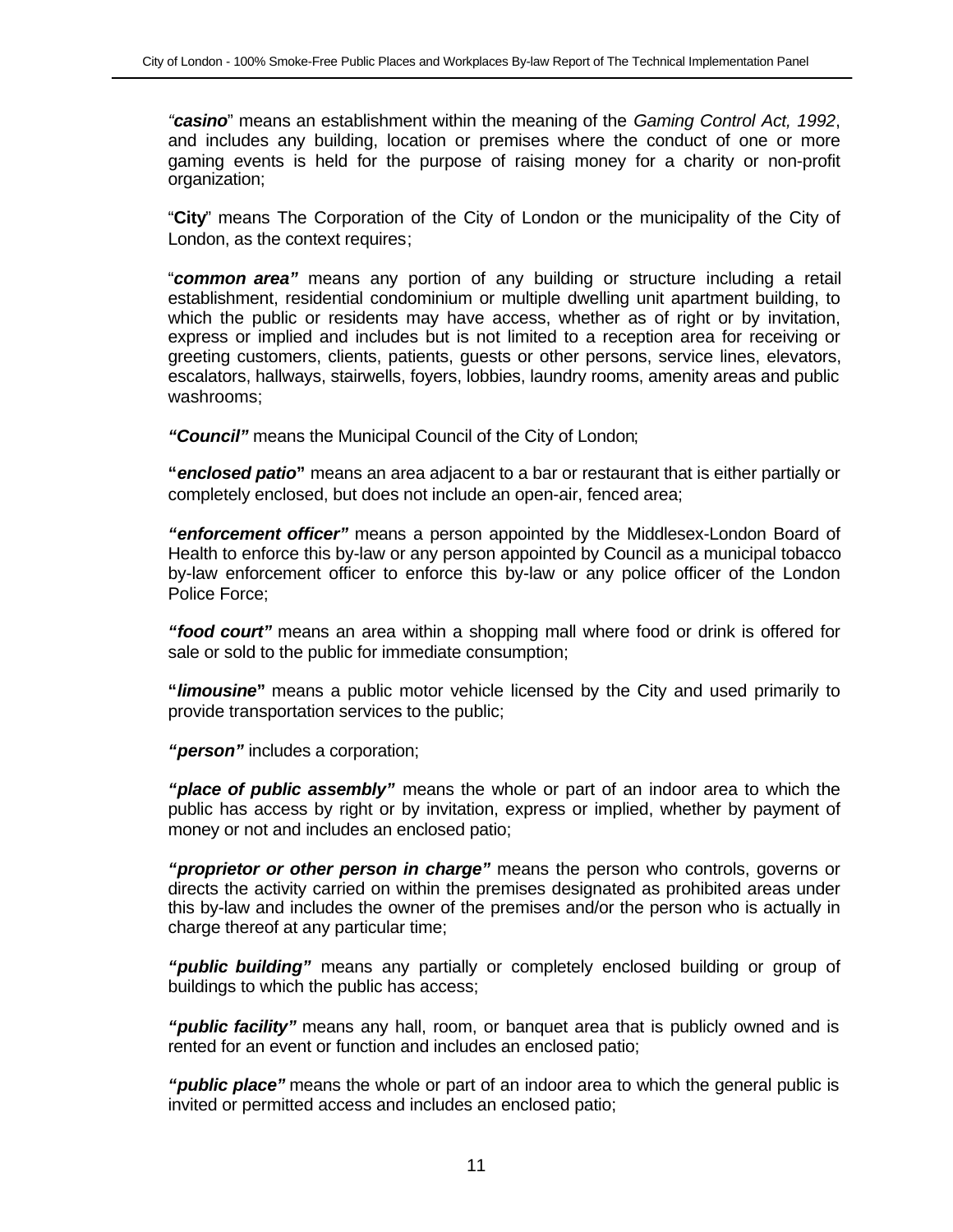*"public portion"* means the area of any building to which the public has access;

*"public restroom"* means any restroom or washroom to which the public has access;

*"private club"* means an establishment that meets all of the following criteria:

- i) the club has a fixed membership list;
- ii) each member pays an annual or periodic membership fee;
- iii) the club has an executive/leadership that is elected by all of the members on an annual or periodic basis;
- iv) the club has a constitution or by-laws that provide the governing rules for the membership, executive, fees, and related matters; and,
- v) non-members are not to be permitted to enter the premise to consume food or alcohol unless accompanied by a member;

*"reception area"* means the public space used by an office or establishment for the receiving or greeting of customers, clients or other persons dealing with such office or establishment;

*"restaurant"* means an establishment engaged in the sale and service of food or drink or both food and drink to the public for consumption on the premises;

*"school bus"* means a public vehicle licensed for the purpose of transporting children to and from school or to or from any activity, event or function associated therewith;

*"service counter"* means an indoor counter where a person receives a service including, but not limited to, the exchange of money, sales, provision of information, transactions, advice or the transfer of money or goods;

*"service line"* means an indoor line of two (2) or more persons awaiting service of any kind regardless of whether or not such service involves the exchange of money, including but not limited to sales, transactions, provision of information or advice and transfers of money or goods;

*"shopping mall"* means any enclosed building or group of buildings containing one or more retail shops;

*"smoking"* includes the carrying of a lighted cigar, cigarette, pipe or any other lighted smoking equipment and "smoke" has a corresponding meaning; and,

**"***taxicab***"** means a public motor vehicle licensed as a cab by the City or a motor vehicle designed for carrying less than ten passengers and operated under the authority of the *Public Vehicles Act*.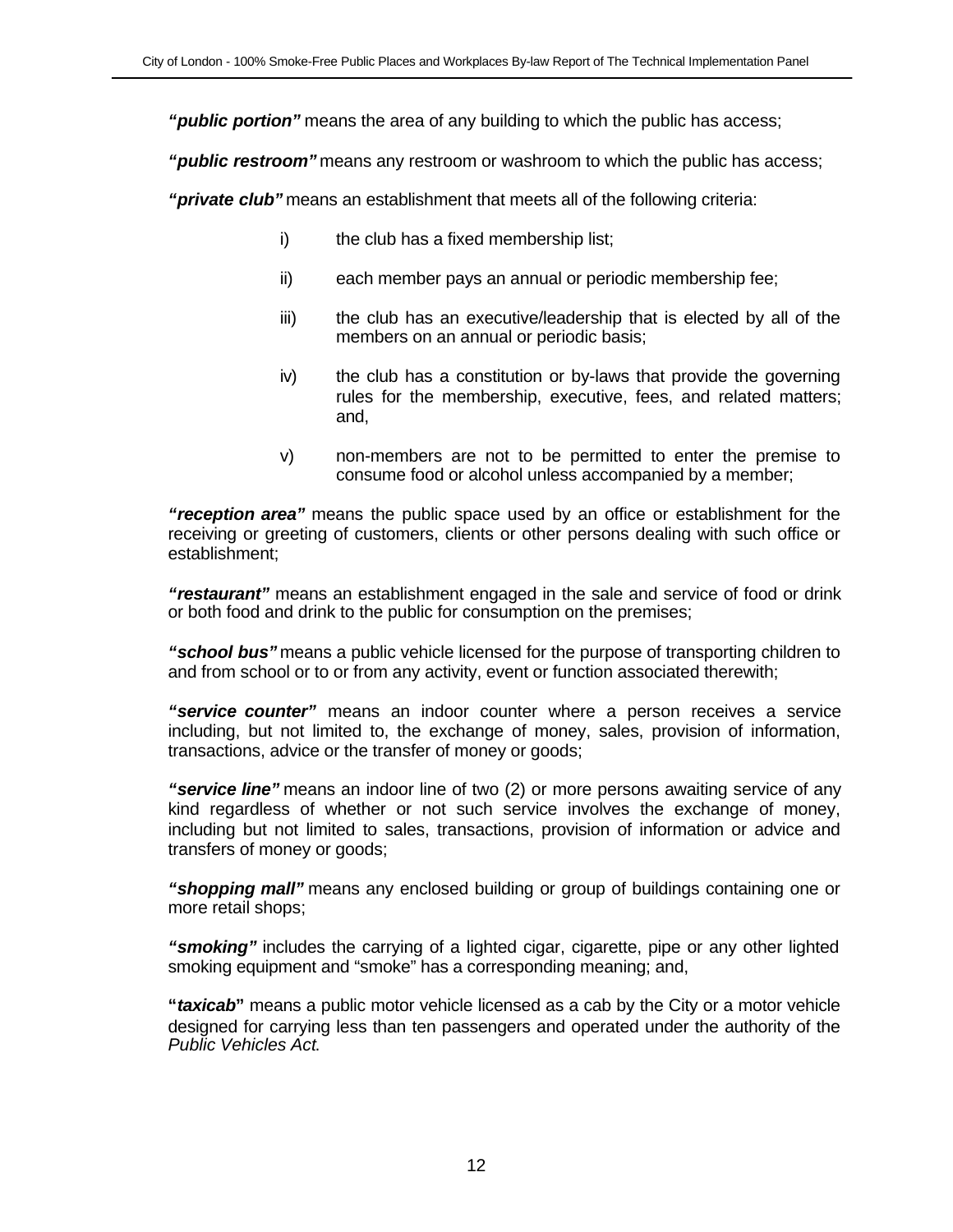## **Part I General Prohibitions for Public Places**

#### **Public Places**

2. a) The following are designated public places for the purposes of this by-law:

- the common area of a public building;
- an indoor service line or service counter in any premise to which the public has access;
- a place of public assembly;
- a public restroom;
- a food court;
- a public facility;
- a reception area;
- a municipally-owned building;
- a bingo hall;
- a bowling alley;
- a billiard hall;
- the public portion of any restaurant;
- the public portion of any bar;
- the public portion of any casino;
- a private club;
- an arena;
- the common area of a shopping mall;
- a bus;
- a taxicab; and
- a limousine.

#### **Prohibition**

3. No person shall smoke in any public place designated under section 2 of this by-law.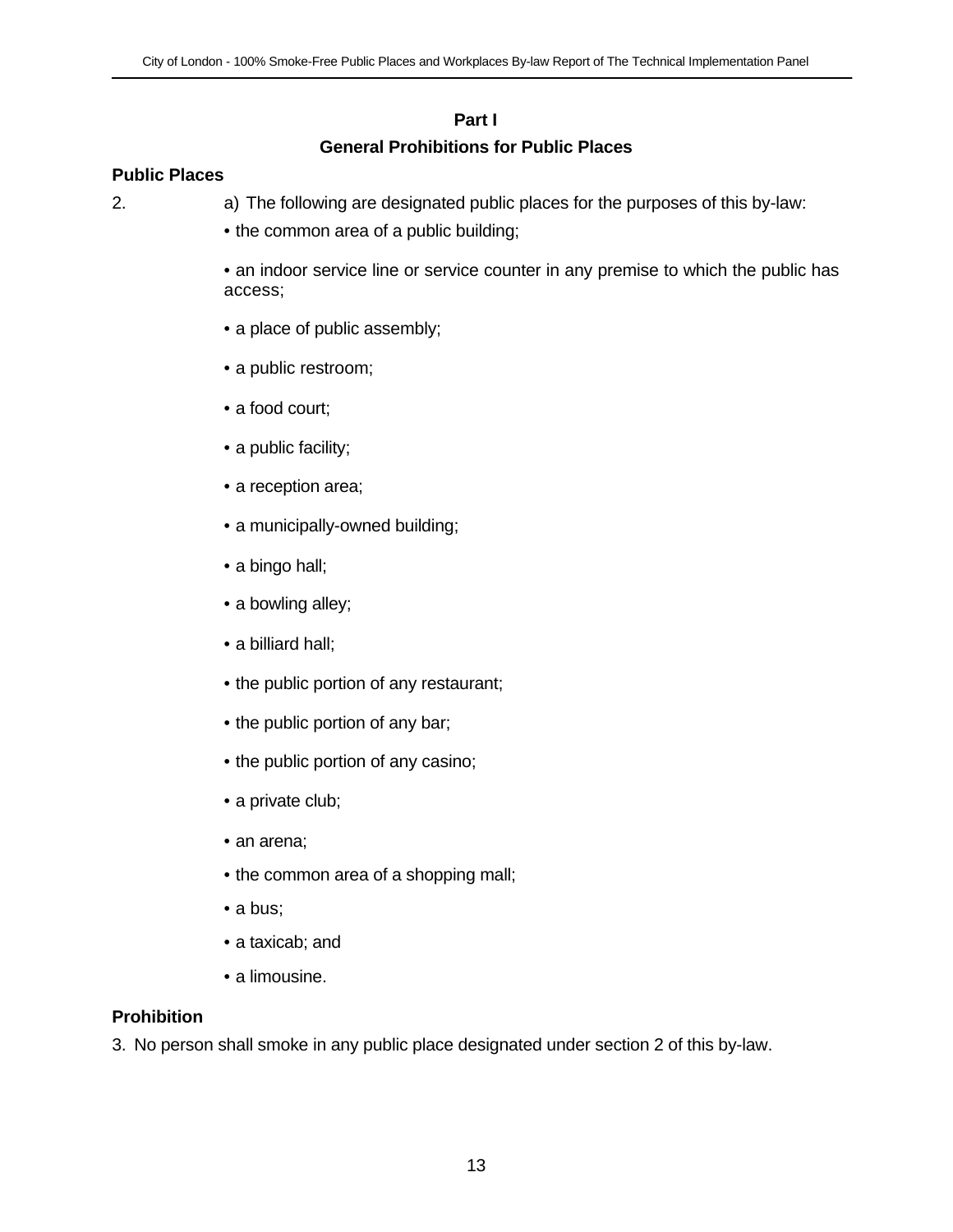## **Part II**

### **Sign Requirements**

#### **Signs**

4. The proprietor or other person in charge of any public place designated or regulated under this by-law shall ensure that a sufficient number of signs as prescribed by section 6 are conspicuously posted at each entrance so as to clearly identify that smoking is prohibited.

## **Posting**

5. Despite Section 4, in every shopping mall or other public building referred to in section 2, the proprietor or other person in charge of the shopping mall or other public building shall ensure that:

> (a)signs are posted in accordance with section 6 in every common area of the shopping mall or other public building,

> (b) signs are posted at every entrance to the shopping mall or other public building, which are visible and in sufficient numbers, clearly indicating that smoking is prohibited in the common areas of the shopping mall or other public building, and

c) signs referred to in clauses (a) and (b) are in accordance with section 6.

## **Graphic Symbols**

- 6. (1) The signs referred to in this by-law shall consist of graphic symbols that comply with the provisions of this section.
	- (2) The following graphic symbol shall be used to indicate the areas where smoking is prohibited pursuant to this by-law: a black cigarette on a white background with the circle and the interdictory stroke in red.
	- (3) The graphic symbol referred to in subsection (2) shall include the text "City of London By-law" in letters at least five (5%) percent of the diameter of the circle in the symbol.
	- (4) To the symbols referred to in subsection (2) there may be added additional appropriate symbols such as directional arrows.
	- (5) Despite the fact that the symbol referred to in subsection (2) is a cigarette, it shall include a lighted cigar, cigarette, pipe or any other lighted smoking instrument.
	- (6) With respect to size of the graphic symbol, the diameter of the circle in the symbol referred to in subsection (2) shall be not less than the number of centimetres prescribed below, based upon the maximum viewing distance in direct line of sight, as follows:
		- (a) three (3 m) metres or less ten (10 cm) centimetres,
		- (b) three (3 m) metres or more fourteen (14 cm) centimetres.
	- (7) Despite subsection (6), the diameter of the circle in the symbol referred to in subsection (6) used pursuant to section 10 to be erected at the entrance to every shopping mall or other public building shall be a minimum of ten (10cm) centimetres.
	- (8) Deviations from the colour or content of the signs prescribed by this section that do not affect the substance or that are not calculated to mislead do not vitiate the signs.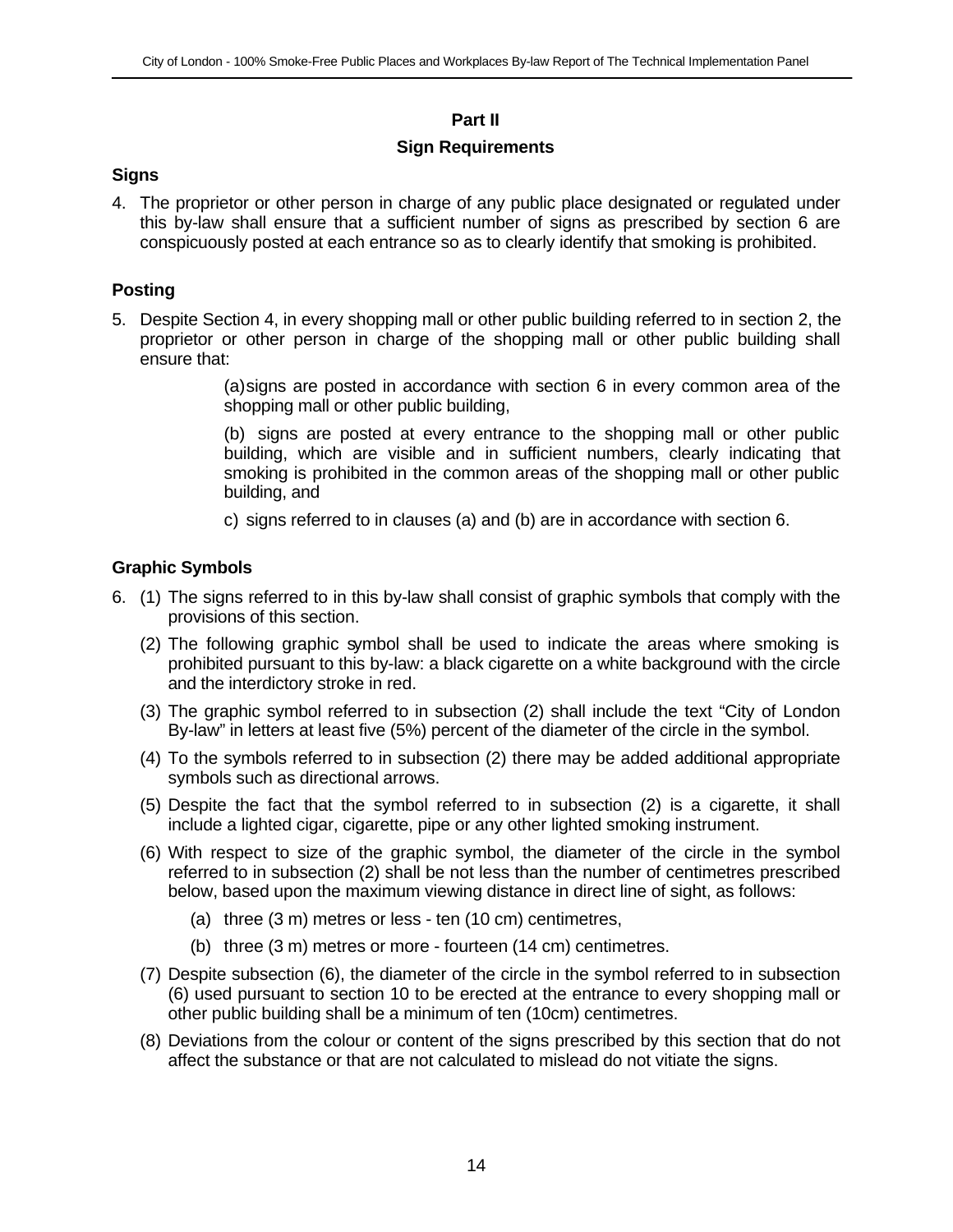(9) Despite subsection (6), with respect to taxicabs or limousines, the diameter of the circle in the graphic symbol referred to in subsection (2) and used pursuant to Section 10 shall be not less than ten (10) centimetres.

### **Prohibited Signs**

7. The proprietor or other person in charge of a public place designated or regulated under this by-law shall ensure that no signs stating or implying that smoking is permitted are posted or allowed to remain in any public place where smoking is prohibited pursuant to this by-law.

#### **Part III**

#### **General**

#### **Ashtrays**

8. The proprietor or other person in charge of a public place regulated under this by-law shall ensure that no ashtrays are placed or allowed to remain in any public place where smoking is prohibited pursuant to this by-law.

#### **Duties**

9. No proprietor or other person in charge of a public place shall permit smoking where smoking is prohibited under this by-law.

#### **Offences**

10. Any person who contravenes any of the provisions of this by-law is guilty of an offence.

#### **Obstruction**

11. Any person who hinders or obstructs an enforcement officer lawfully carrying out the enforcement of this by-law is guilty of an offence.

#### **Fines**

12. Every person who is convicted of an offence is liable to a fine of not more than \$5,000.00 as provided for in the *Provincial Offences Act*.

#### **Enforcement**

- 13. (1) Enforcement officers shall enforce the provisions of this by-law respecting the designation of non-smoking areas, the posting of signs and the duties imposed on the proprietor, or other person in charge of a public place.
	- (2) An enforcement officer may, at any reasonable time, enter any designated public place for the purposes of determining compliance with this by-law, and may make examinations, investigations and inquiries in order to enforce the by-law.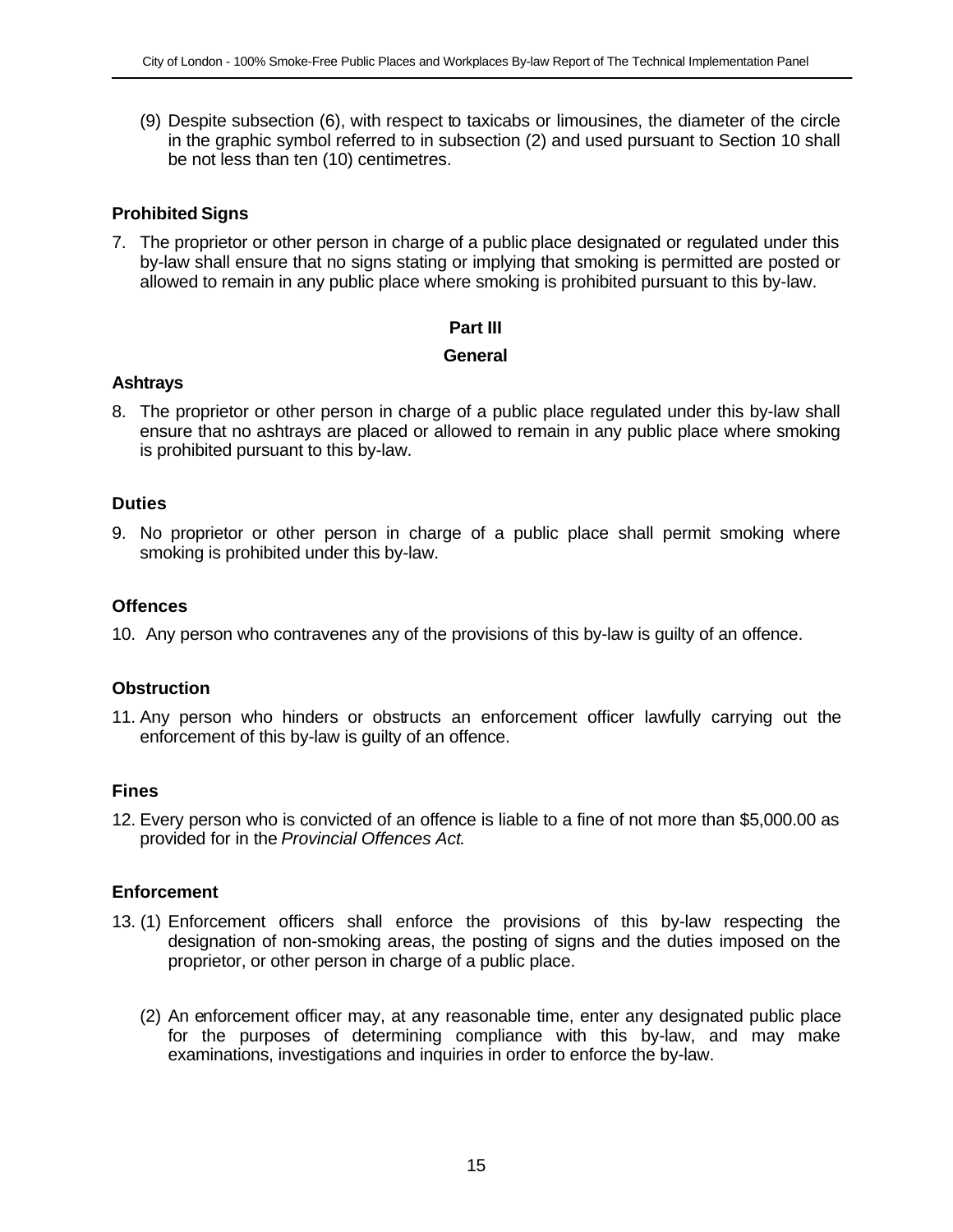## **Conflicts**

14. If a provision of this by-law conflicts with an Act or a regulation or another by-law, the provision that is the most restrictive of smoking shall prevail.

#### **Severability**

15. If any section or sections of this by-law or parts thereof are found in any court of law to be illegal or beyond the power of Council to enact, such section or sections or parts thereof shall be deemed to be severable and all other sections or parts of this by-law shall be deemed to be separate and independent there from and to be enacted as such.

#### **Repeal**

16. By-law number PH-8 of the City of London is repealed**.**

#### **Commencement**

17. This by-law shall come into effect on [date].

PASSED in Open Council on \*\*

Anne Marie DeCicco, Mayor

 G. H. Hallman, City Clerk

First reading - \*\* Second reading - \*\* Third reading - \*\*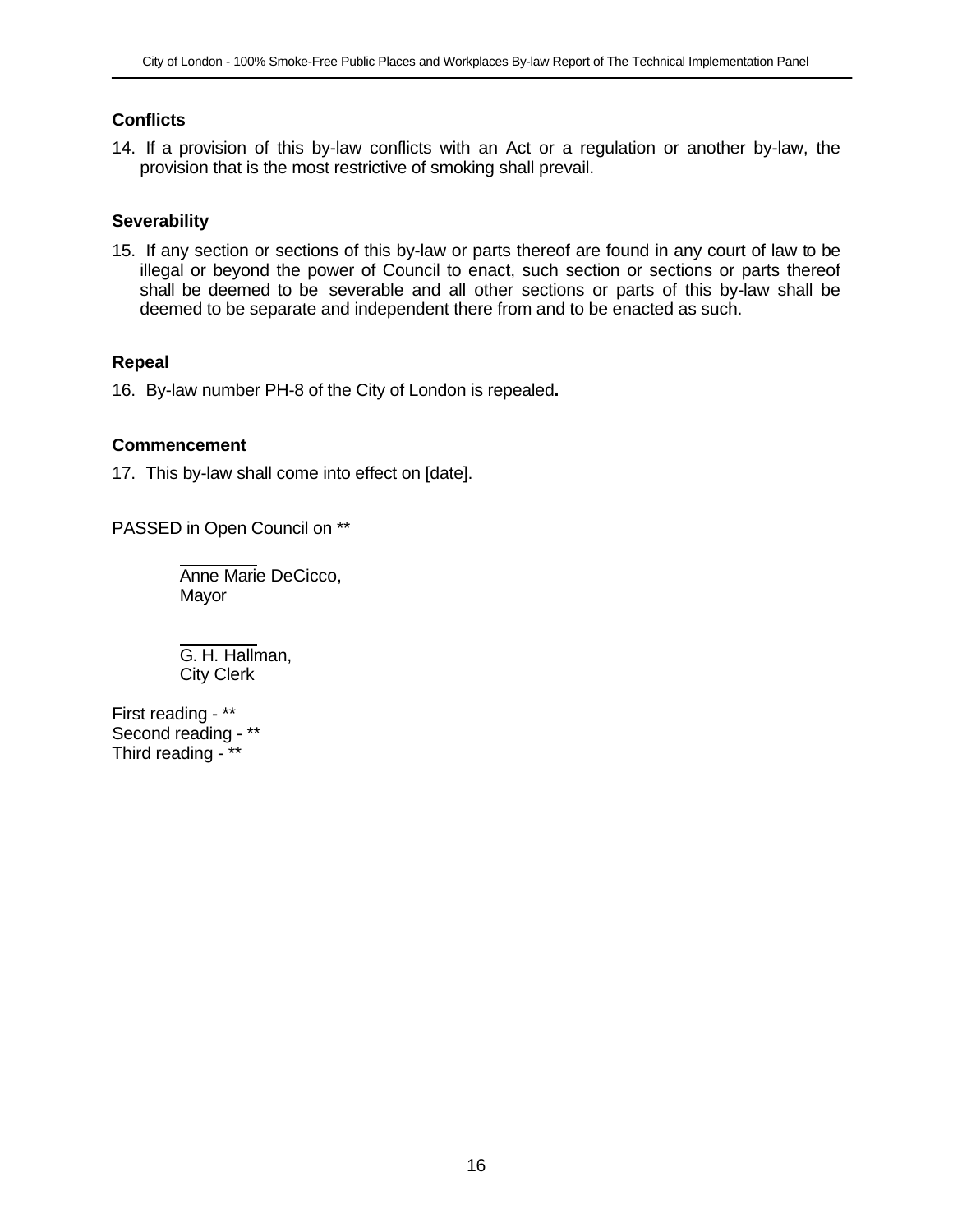## **DRAFT – FOR DISCUSSION PURPOSES ONLY – May 23, 2002**

Bill No.

By-law No. A being a By-law to regulate smoking in workplaces in the City of London

WHEREAS it has been determined that second hand tobacco smoke (exhaled smoke and the smoke from idling cigarettes, cigars and pipes) is a health hazard for inhabitants of the City of London; and

WHEREAS it is desirable for the health, safety, and welfare of the inhabitants of the City of London to provide for a smoke-free environment in public places **(should read workplaces);** and

WHEREAS the Municipal Council of The Corporation of the City of London has the authority to pass bylaws prohibiting and regulating the smoking of tobacco and the carrying of lighted tobacco products in public places **(should read workplaces)** within the City pursuant to Section 213 of the *Municipal Act*.

THEREFORE the Municipal Council of The Corporation of the City of London enacts as follows:

## **100% NON-SMOKING WORKPLACE BY-LAW**

#### **Definitions**

1. In this by-law:

*"City"* means The Corporation of the City of London or the municipality of the City of London, as the context requires;

*"Council"* means the Municipal Council of the City of London;

*"employee"* includes a person who,

(a)performs any work for or supplies any services to an employer, or

(b) receives any instructions or training in the activity, business, work, trade, occupation or profession of the employer;

*"employer"* includes any person who as the owner, proprietor, manager, superintendent or overseer of any activity, business, work, trade, occupation or profession, has control over or direction of, or is directly or indirectly responsible for the employment of a person therein;

*"enforcement officer"* means any person appointed by the Middlesex-London Board of Health to enforce this by-law or any person appointed by Council as a municipal tobacco by-law enforcement officer to enforce this by-law or any police officer of the London Police Force;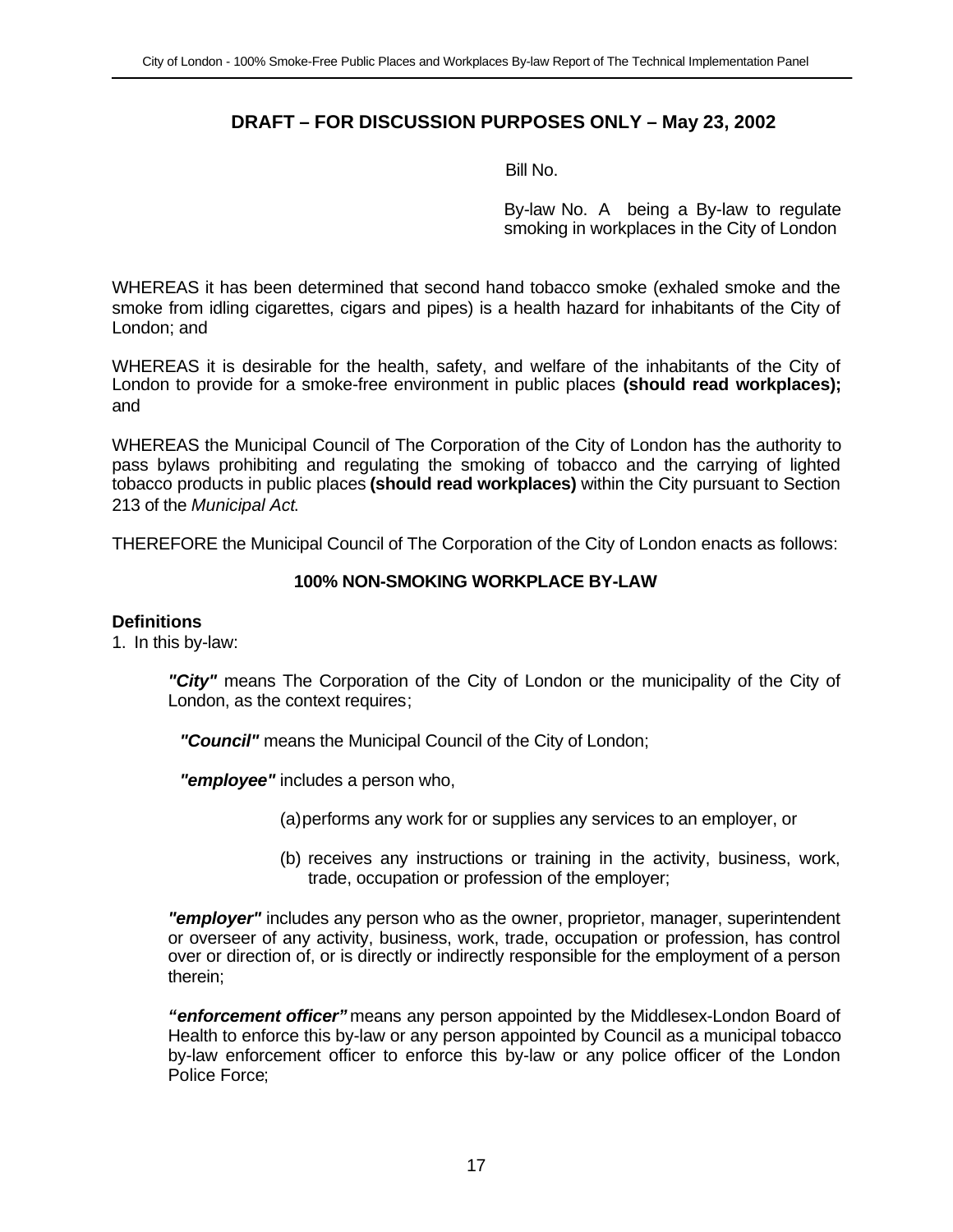*"non-smoking policy"* means a written policy that prohibits smoking in the workplace in accordance with this by-law;

*"smoking"* includes carrying a lighted cigar, cigarette, pipe or any other lighted smoking instrument and "smoke" has a corresponding meaning; and

*"workplace"* means any enclosed area of a building or structure in which an employee works and includes but is not limited to washrooms, corridors, lounges, eating areas, reception areas, elevators, escalators, foyers, hallways, stairways, amenity, areas, lobbies, laundry rooms and parking garages utilized by an employee, as well as any employer-owned or operated vehicles.

#### **Adoption of Non-Smoking Policyby Employer**

2. (1) Every employer shall no later than [date], adopt and implement a 100% nonsmoking policy that prohibits smoking in respect of each workplace in the City under the control, supervision or ownership of the employer.

(2)Where, after [date], a workplace is created or comes into existence, the employer of such workplace shall forthwith adopt and implement a 100% non-smoking policy that prohibits smoking in respect of each such workplace under the control, supervision or ownership of the employer.

#### **Continuation of Non-Smoking Policy**

- 3. Every employer required by the by-law to adopt and implement a 100% non-smoking policy shall,
- (a) thereafter maintain the non-smoking policy in the workplace for which it was adopted;
- (b) provide a copy of the non-smoking policy to each employee in the workplace within seven (7) days after the day upon which the non-smoking policy in respect of that workplace was adopted;
- (c) post and keep continuously displayed a copy of the non-smoking policy in a prominent place accessible to all employees in the workplace; and
- (d) erect signs in accordance with section 6 at every entrance to the workplace indicating that smoking is prohibited in the workplace.

#### **Smoking Prohibited**

4. When the 100% non-smoking policy has been adopted for a workplace, no person shall smoke in the workplace.

#### **Smoking Not To Be Permitted**

5. When the 100% non-smoking policy has been adopted for a workplace, no employer shall permit smoking in the workplace.

#### **Sign Requirements**

6. (1)The signs referred to in this by-law shall consist of graphic symbols that comply with the provisions of this section.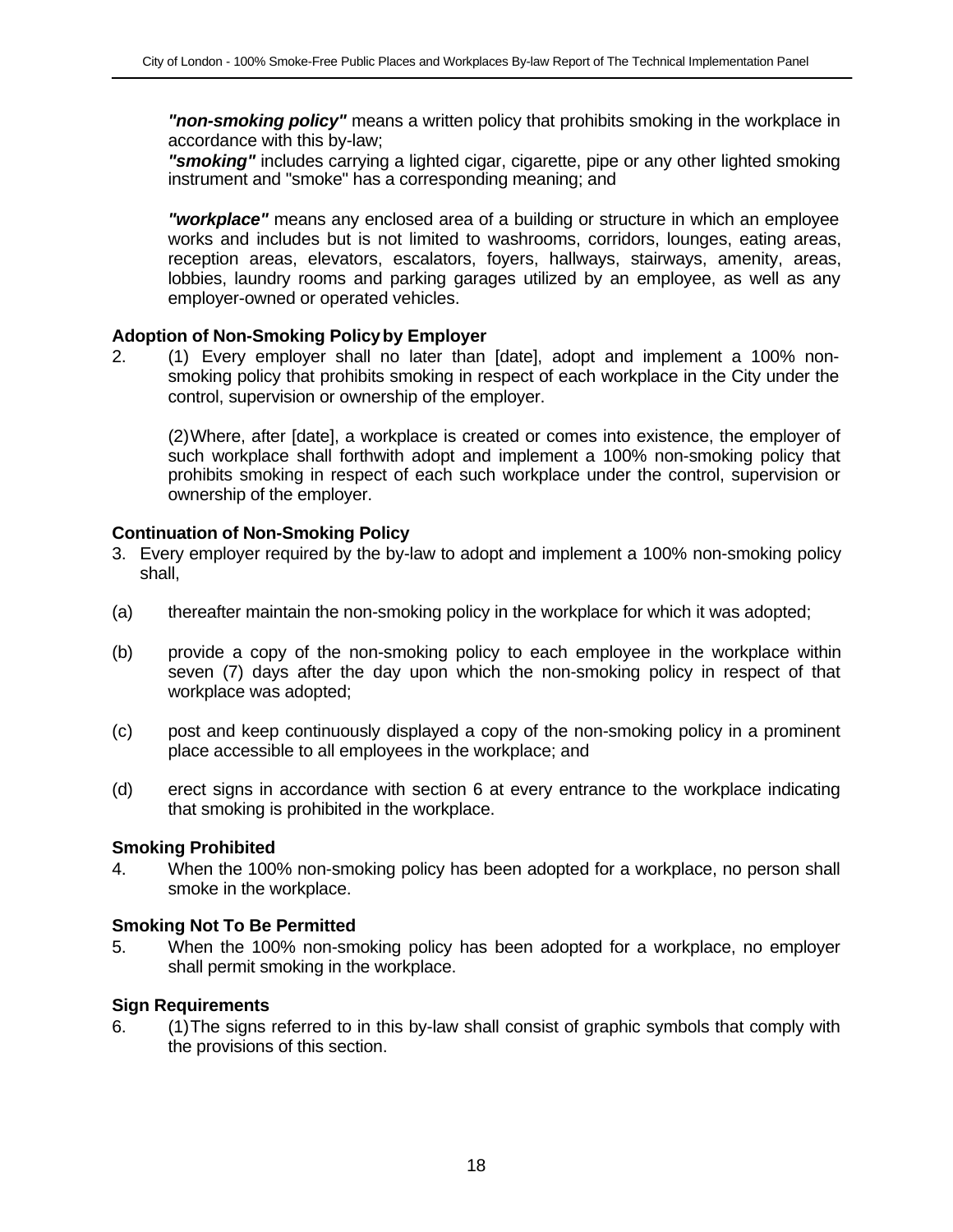- (2) The following graphic symbol shall be used to indicate that smoking is prohibited in the workplace: a black cigarette on a white background with the circle and the interdictory stroke in red.
- (3) The graphic symbol referred to in subsection (2) shall include the text "City of London By-law" in letters and figures at least five (5%) percent of the diameter of the circle in the symbol.
- (4) With respect to size of the graphic symbol, the diameter of the circle in the symbol referred to in this section shall be not less than ten (10 cm) centimetres.
- (5) Despite the fact that the symbol referred to in subsection (2) and subsection (3) is a cigarette, it shall include a lighted cigar, cigarette, pipe or any other lighted smoking instrument.
- (6) Deviations from the colour or content of the signs prescribed by this section that do not affect the substance or that are not calculated to mislead do not vitiate the signs.

#### **Inspection of Workplace**

7. (1) For the enforcement of this by-law, an enforcement officer, upon producing proper identification, may, at all reasonable hours, enter any workplace or any building or structure in which a workplace is situate and may make examinations, investigations and inquiries.

(2) No enforcement officer may enter a workplace that is also a dwelling without the consent of the occupant or without first obtaining and producing a warrant.

#### **Offences**

8. (1) Any person who smokes in a workplace in contravention of section 4 is guilty of an offence.

*(2) Any employer who permits smoking in the workplace in contravention of section 5 is guilty of an offence.*

#### **Neglect of Duty**

9. Any employer who refuses, fails or neglects to perform any of the duties imposed upon him, her or it under any of the provisions of this by-law is guilty of an offence.

#### **Obstruction**

10. Any person who hinders or obstructs an inspector lawfully carrying out the enforcement of this by-law is guilty of an offence.

#### **Fines**

11. Every person who is convicted of an offence is liable to a fine of not more than \$5,000.00 as provided for in the *Provincial Offences Act*.

#### **Exemptions**

12. This by-law shall not apply to:

(a) any part of a workplace that is used as a private residence;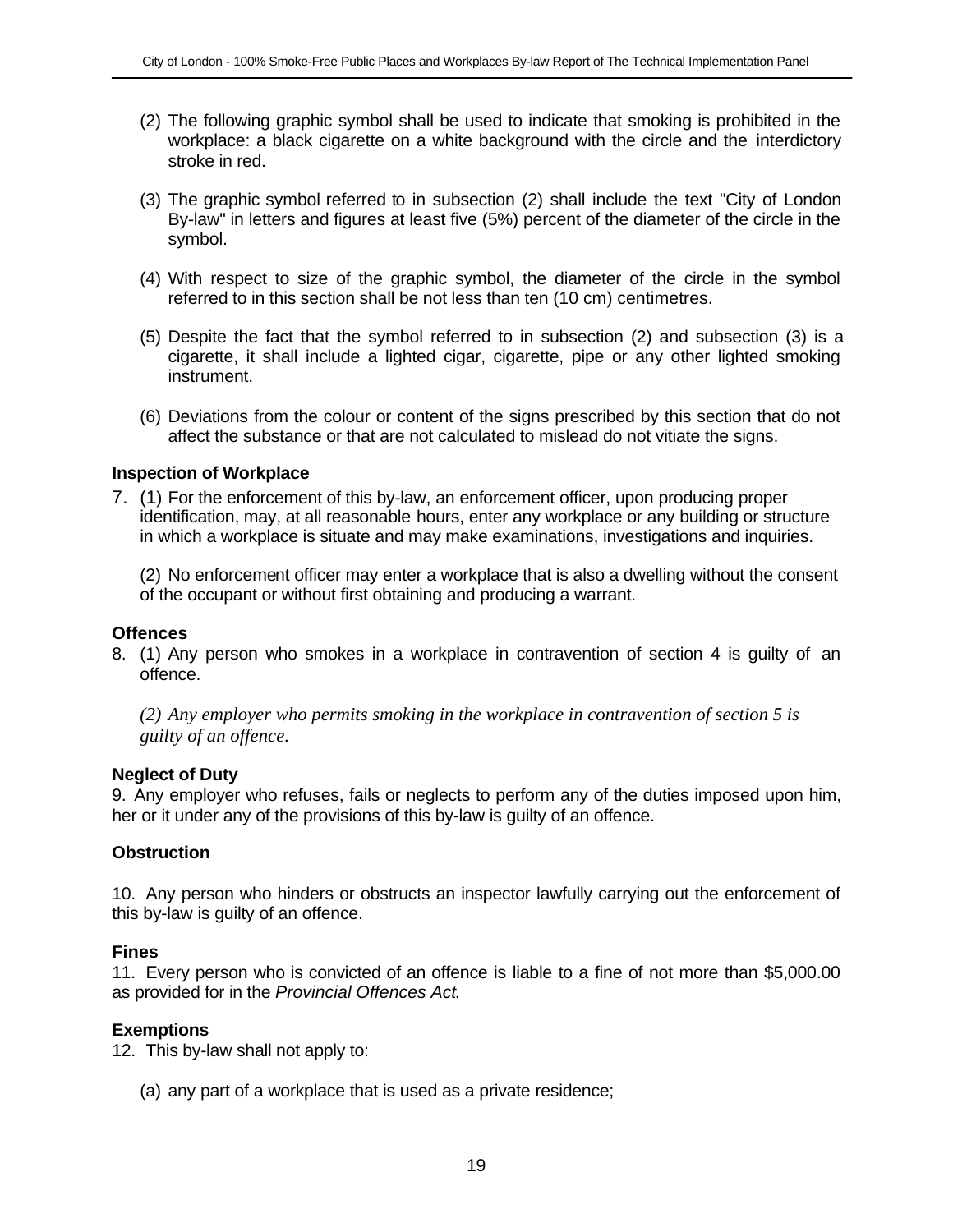(b) those portions of workplaces specified in By-law Number XXX entitled "A by-law of the City of London respecting smoking in public places", as amended, or any by-law enacted in substitution therefor.

## **Conflict**

13. If a provision in this by-law conflicts with the *Smoking in the Workplace Act*, or any other Act or a regulation, the provision that is the most restrictive of smoking prevails.

#### **Severability**

14. If any section or sections of this by-law or parts thereof are found in any court of law to be illegal or beyond the power of Council to enact, such section or sections or parts thereof shall be deemed to be severable and all other sections or parts of this by-law shall be deemed to be separate and independent there from and to be enacted as such.

#### **Commencement**

15. This by-law shall come into effect on [date].

Passed in Open Council on \*\*

Anne Marie DeCicco, Mayor

 G. H. Hallman, City Clerk

First reading - \*\* Second reading - \*\* Third reading - \*\*

#### **What Others Are Doing**

#### **Ontario**

The Gold Standard is the term Ontario uses to define by-laws that legislates 100% smoke-free public places and workplaces without exemptions or exceptions. Many municipalities have surpassed London in their efforts to become 100% smoke-free and meet the gold standard. Among the by-laws in place or efforts underway are:

- **Chatham-Kent will be** 100% smoke-free as of May 2003.
- **Huron County** is moving toward becoming 100% smoke-free.
- **Grey County** enacted a 100% smoke-free by-law on September 1, 2002 exempting Legions' private member areas only.
- **Kingston** passed a 100% smoke-free by-law including outdoor patios exempting bingo halls.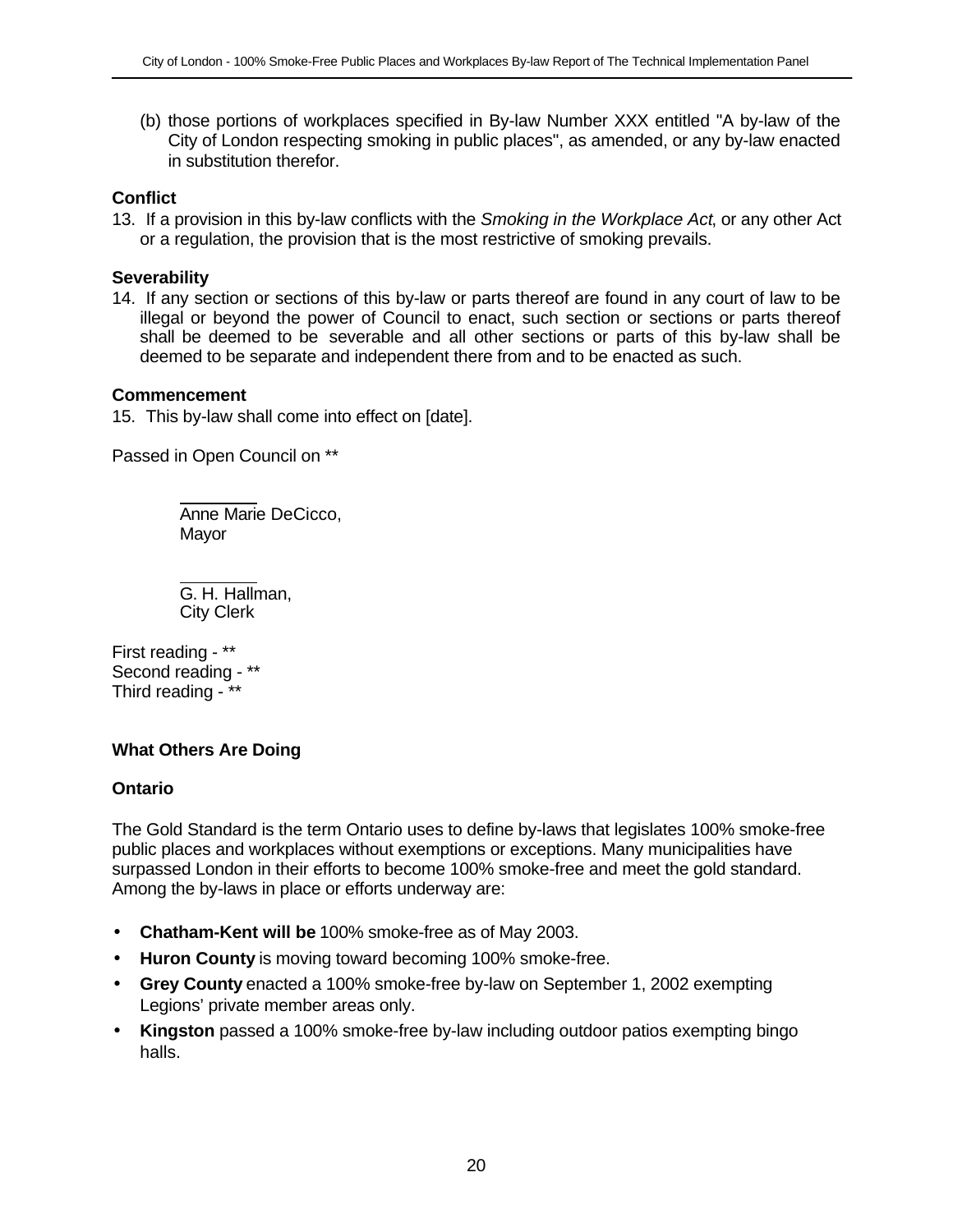- **Kitchener-Waterloo** implemented a 100% smoke-free public places by-law in January 2000 that covers restaurants, bars, billiard and bingo halls, and bowling centres. The region is now moving forward with a workplace by-law.
- **Middlesex County** recently approved a move to ask eight Middlesex municipalities for authority to make all public places and workplaces in the county smoke free. A decision is forthcoming.
- **Ottawa** made public places and workplaces 100% smoke-free in August 2001 with a sweeping by-law that prohibits smoking in indoor places. Outdoor patios continue to permit smoking and hotels can permit smoking in designated rooms as they are seen as private residences for the rental period.
- **Sudbury and Sault St. Marie** have both passed 100% smoke-free public places by-laws with no exemptions.
- **Tecumseh** implemented a 100% smoke-free by-law on September 1, 2002.

## **United States**

Smoke-free environments are a growing trend in the U.S. with many states, cities, and tourist destinations having initiated smoke-free laws. For example:

- **California** prohibits smoking in all bars and restaurants throughout the state.
- **Vermont** prohibits smoking in all places of public access except licensed "cabarets."
- **New York City** introduced legislation in January 2001 prohibiting smoking in all restaurants. Efforts are now underway to ban smoking in all public places.
- **Walt Disney World**, one of the world's biggest tourist attractions, prohibits smoking in its four theme parks, except in designated areas, and in all Walt Disney World-owned restaurants, except in designated outdoor seating areas.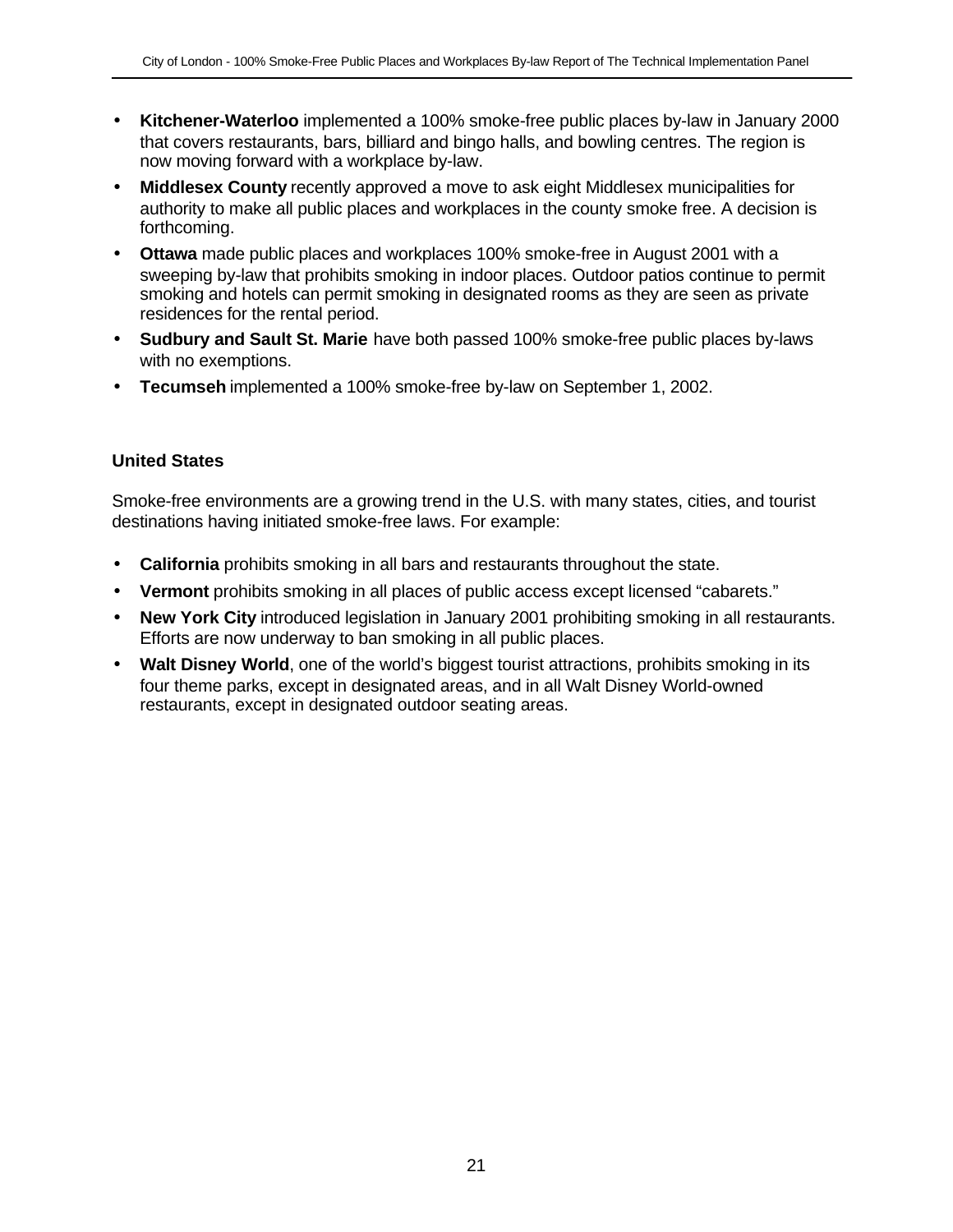#### **Public And Stakeholder Consultation Process**

Public smoking is a long-standing, contentious issue mired in arguments of health and safety, personal choice, customer service, and business viability. For this reason, input from the public, business, professional, and community groups of all kinds is important in paving the way for any legislation controlling public smoking.

In accordance with the London City Council resolution and TIP's Terms of Reference, public and stakeholder consultation meetings were required to determine how and when the draft bylaws, Smoke-Free Public Places By-law and 100% Non-Smoking Workplaces By-law, would be enacted and/or amended.

All members of TIP were to attend every meeting, unless impossible to do so, and all meetings were tape recorded for accuracy and completeness. Written submissions presented at the consultation meetings, as well as notes from oral presentations were provided to each of the TIP members following the meetings.

#### **Public Awareness Campaign**

Encouraging the public to attend the consultation meetings was important to the Panel and the process of reviewing the by-laws. Numerous advertisements were placed with the Londoner, London Free Press, FM96 and Q97.5 FM informing Londoners of meeting times and locations and urging them to make a presentation at the meetings. (Appendix 5) The following is a breakdown of print and radio advertisements for the public consultation process:

The Londoner

- Thursday, August 22, 2002
- Thursday, September 5, 2002.

London Free Press

- Saturday, September 7, 2002 (A Section full-page, with by-law summaries)
- Wednesday, September 11, 2002
- Saturday, September 14, 2002
- Tuesday, September 17, 2002
- Saturday, September 28, 2002
- Saturday, October 12, 2002
- Saturday, October 26, 2002
- Wednesday, October 30, 2002

Public Service Announcements on FM96 and Q97.5 FM

*(Played between 6 a.m. and 10 a.m., approximately three times per day)*

- Tuesday, September 3, 2002.
- Thursday, September 5, 2002,
- Monday, September 9, 2002,
- Wednesday, September 11, 2002,
- Friday, September 13, 2002,
- Monday, September 16, 2002
- Wednesday, September 18, 2002.

All advertisements were approved by the Middlesex-London Health Unit and the Communication Division of the City of London.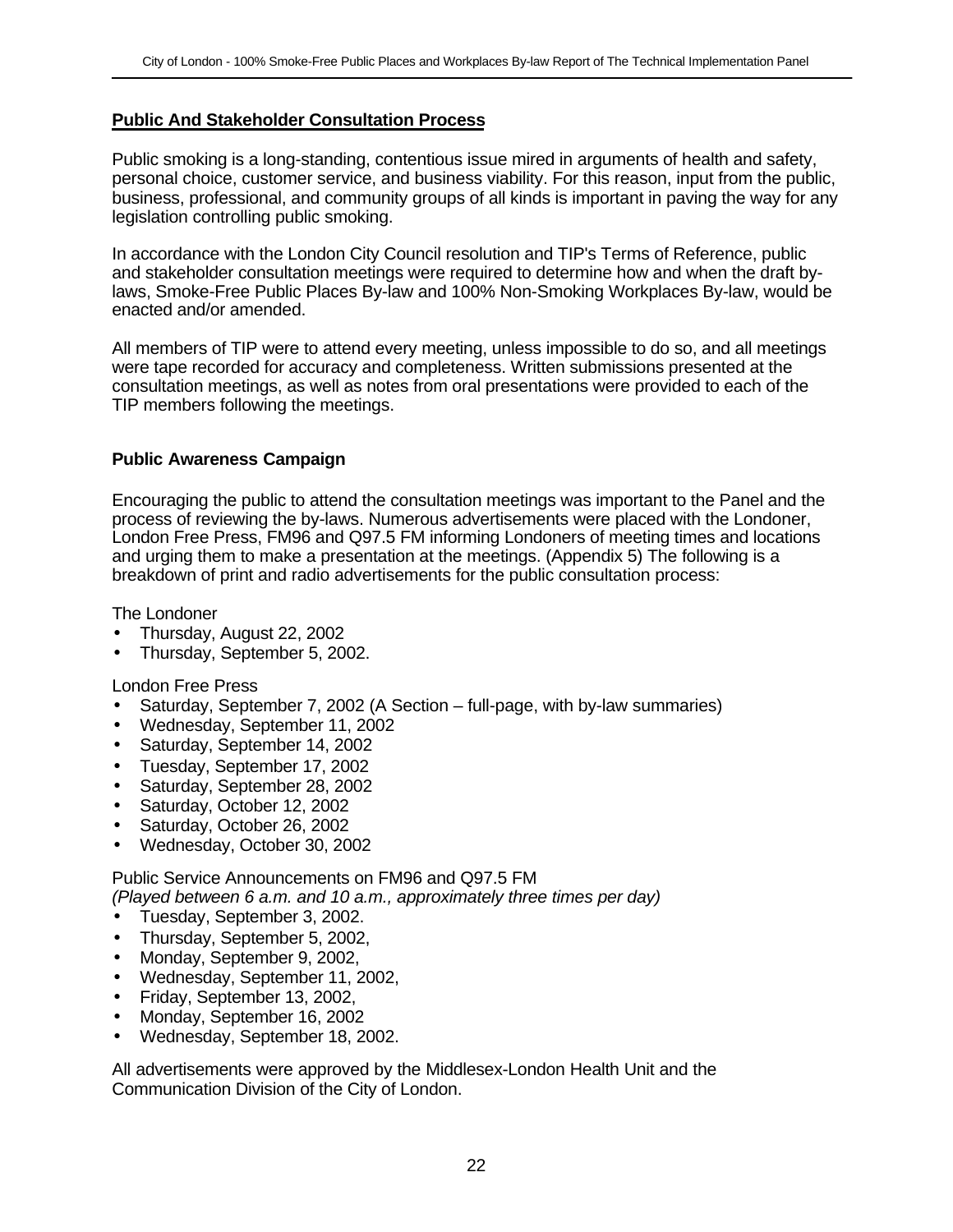## **Public Consultation Process**

Five (5) public consultation meetings were held by TIP. In order to provide sufficient opportunity for the public to attend, four of the meetings were held from 7 p.m. to 9 p.m., the fifth from 10 a.m. to 12 Noon.

Locations for the public meetings were chosen in relation to the four corners of the city – northeast, northwest, southeast and southwest. Meeting times were chosen based on the average work day of most Londoners. The inclusion of a daytime meeting provided additional opportunity for retirees, shift-workers or at-home individuals to take part.

Prior to each public meeting, the following information was provided to those attending:

#### Objectives:

- To gather input on the content and implementation of the proposed by-laws.
- To submit a report to London City Council with recommendations.

#### Background:

• Fully enacted January 1, 2002, the City of London Smoking Control By-law PH-8 stipulates all restaurants in the city must be 100% smoke-free.

#### Proposed and Drafted:

- Smoke-Free Public Places By-law.
- Prohibits smoking in all public places including: bars, billiard and bingo halls, bowling centres, private clubs, private arenas, enclosed patios, publicly accessible establishments/businesses not covered by other legislation.
- Non-Smoking Workplaces By-law.
- Prohibits smoking in all workplaces.

#### Process:

Participants were asked to:

- Sign-up to make a statement regarding the proposed by-laws.
- In five-minutes or less, state their name and indicate:
	- Whether they support the proposed by-laws
	- Which restrictions they support or do not support
	- How the by-laws should be amended
	- How the by-laws should be implemented
	- When (month, year) the by-laws should come into effect.
	- The Panel was able to ask clarifying questions.
	- The sessions were tape recorded for accuracy and completeness.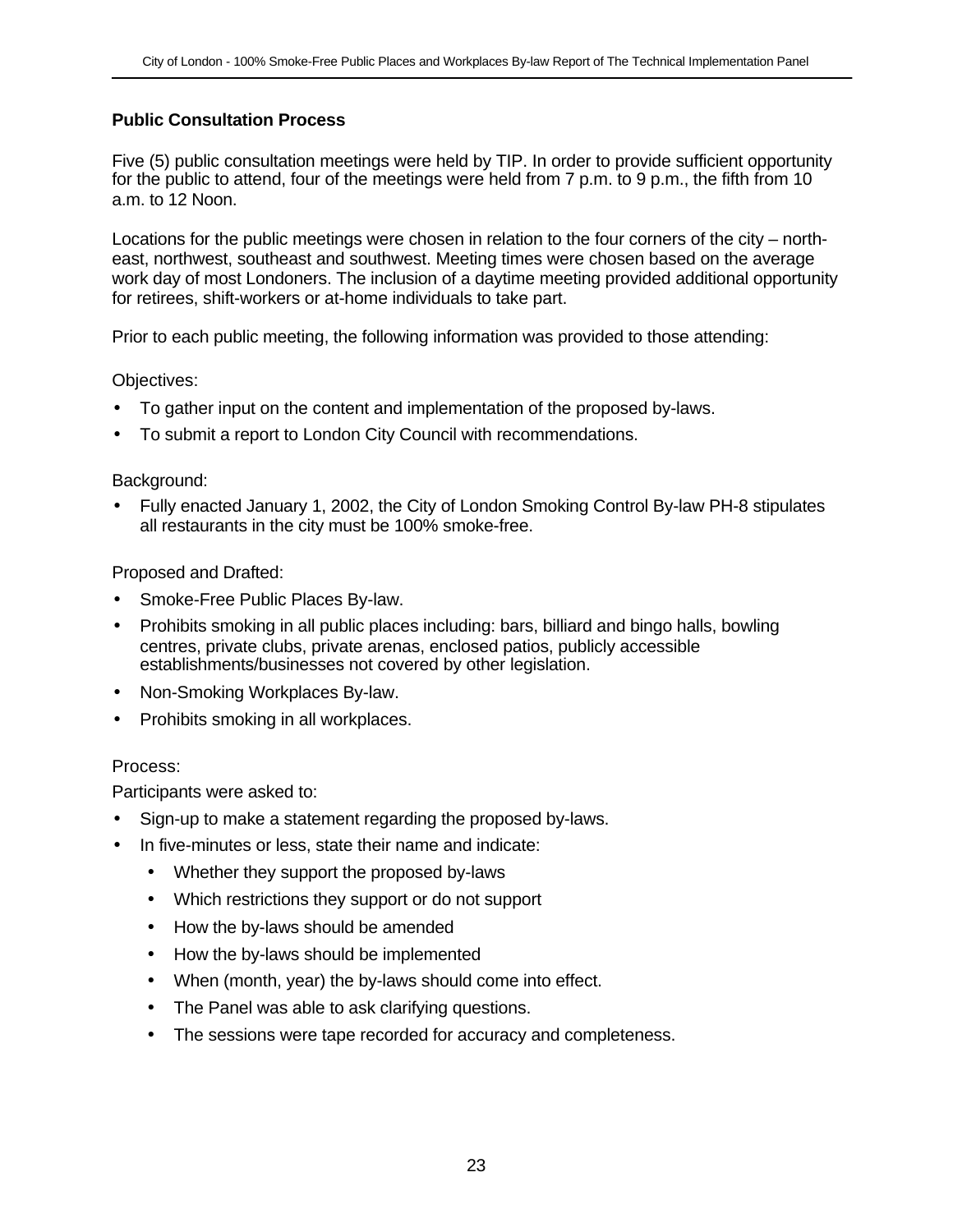## **Participation**

The first public consultation meeting was held September 18, 2002 from 7 p.m. to 9 p.m. at the South London Community Centre on Jalna Boulevard. Ninety–two (92) people attended with twenty-three (23) making oral presentations to the Panel. The London Free Press, the New PL, Corus Radio Stations (FM 96, AM 980, Energy Radio, The Hawk) and Standard Broadcasting Stations (Q 97.5, BX 93, CJBK, CKSL) were in attendance.

The second public consultation meeting was held October 2, 2002 from 7 p.m. to 9 p.m. at Fanshawe College, Block B, Lecture Theatre B1073. Twenty-one (21) people attended, five (5) made oral presentations.

The next two meetings were held on October 16, 2002. One was held from 10 a.m. to 12 Noon at the Cherryhill Library in the Cherryhill Mall in which sixteen (16) people attended and eleven (11) made oral presentations. The second meeting was held from 7 p.m. to 9 p.m. at the Western Fair Arena and was attended by thirteen (13) people, three (3) of whom made oral presentations.

The final public meeting was held October 30, 2002 at the Greek Canadian Club on Sarnia Road from 7 p.m. to 9 p.m. It was attended by twenty-three (23) people and seven (7) made oral presentations.

In total, one hundred and forty-nine (149) people attended the five (5) consultation meetings. Of those, thirty-eight (38) made oral presentations. These figures are consistent with the attendance at meetings held by other municipalities that have undertaken a similar process.

#### **Stakeholder Consultation Process**

TIP developed a list of stakeholders including: all owners/operators of restaurants; bars; billiard and bingo halls; bowling centres; private clubs; gaming facilities; hotels; and workplaces; community organizations; health professionals; health organizations; the LLRA; and the Ontario Restaurant, Hotel and Motel Association.

On August 12, 2002, more than 3,700 letters of invitations were sent to these stakeholders informing them of the consultation process, inviting them to the stakeholder or public meetings to make a written or oral presentation. (Appendix 4)

Included with the letter was a meeting registration form to be faxed or mailed to the Middlesex-London Health Unit.

The four (4) stakeholder meetings were scheduled for every second Wednesday beginning September 11, 2002 and ending October 23, 2002. All were held at City Hall, Second Floor, Committee Room #3.

To ensure sufficient opportunity to attend, two (2) of the meetings were scheduled from 7 p.m. to 9 p.m., and two  $(2)$  from 1 p.m. to 4 p.m.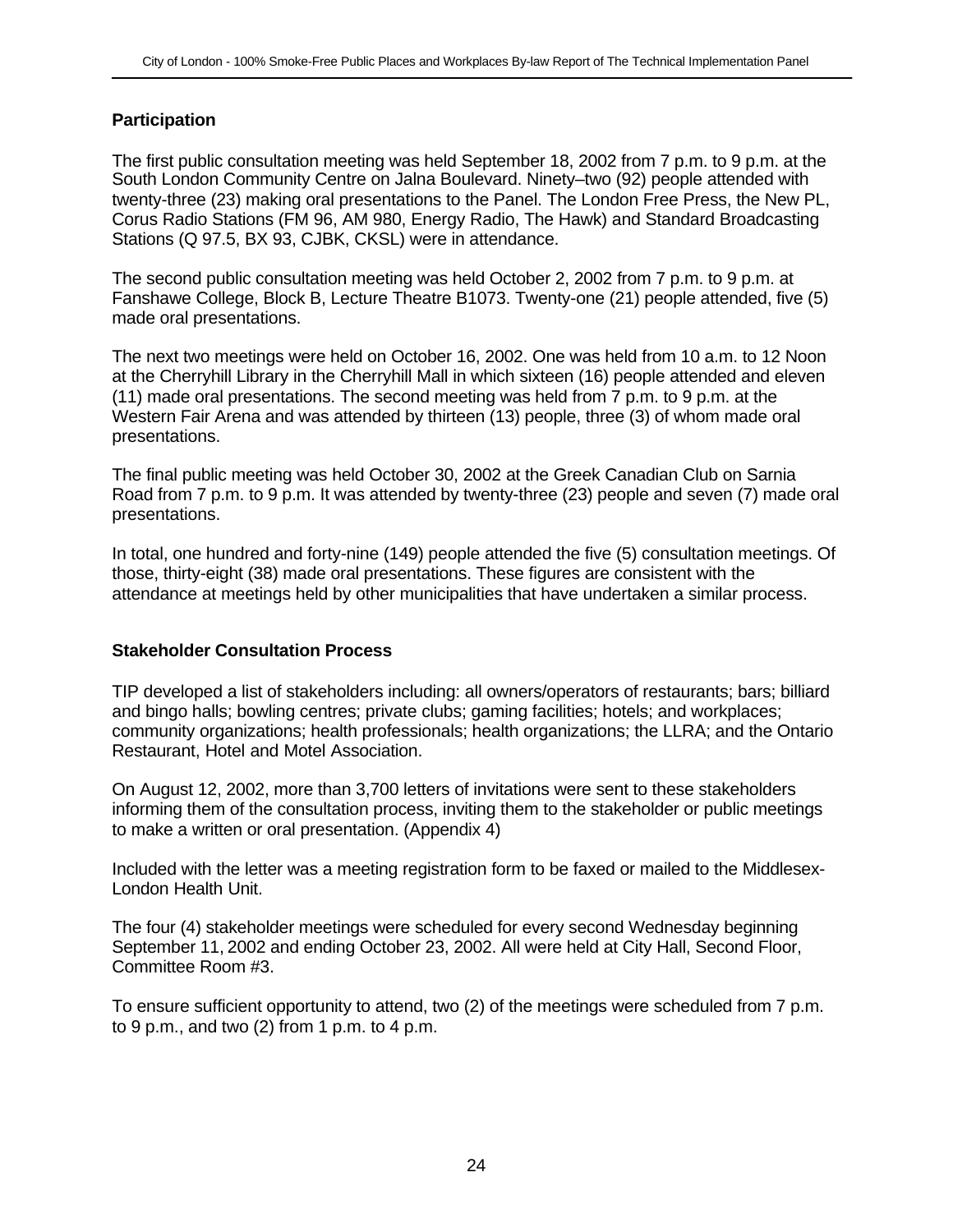## **Participation**

In total, one hundred and twelve (112) people attended the stakeholder meetings and forty-five (45) oral presentations were given. Each stakeholder was allotted 10 minutes to address the Panel.

Among the stakeholders who presented were: independent business owners, physicians, bingo hall representatives, various legions, the LLRA, Ontario Restaurant, Hotel and Motel Association, London Hydro, Steel Workers Association, London Labour Council, London Chamber of Commerce, Community Care Access Centre, Ontario Campaign Against Tobacco, Council for Tobacco-Free Community, Lung Association, Canadian Cancer Foundation, Smokers Help Line, Women's Community House and health representatives.

All Stakeholder and Public Meetings were tape-recorded and oral presentation notes were collected from both the stakeholders and the public who presented. Both oral presentation notes and audiotapes are included. (Appendix 6 (A) & (B) and 7 (A) & (B))

#### **Written Submissions**

The public and stakeholders were invited to submit a written presentation to the Panel without having to attend a meeting. To date, forty-six (46) written presentations have been submitted to the Panel. (Appendix 8)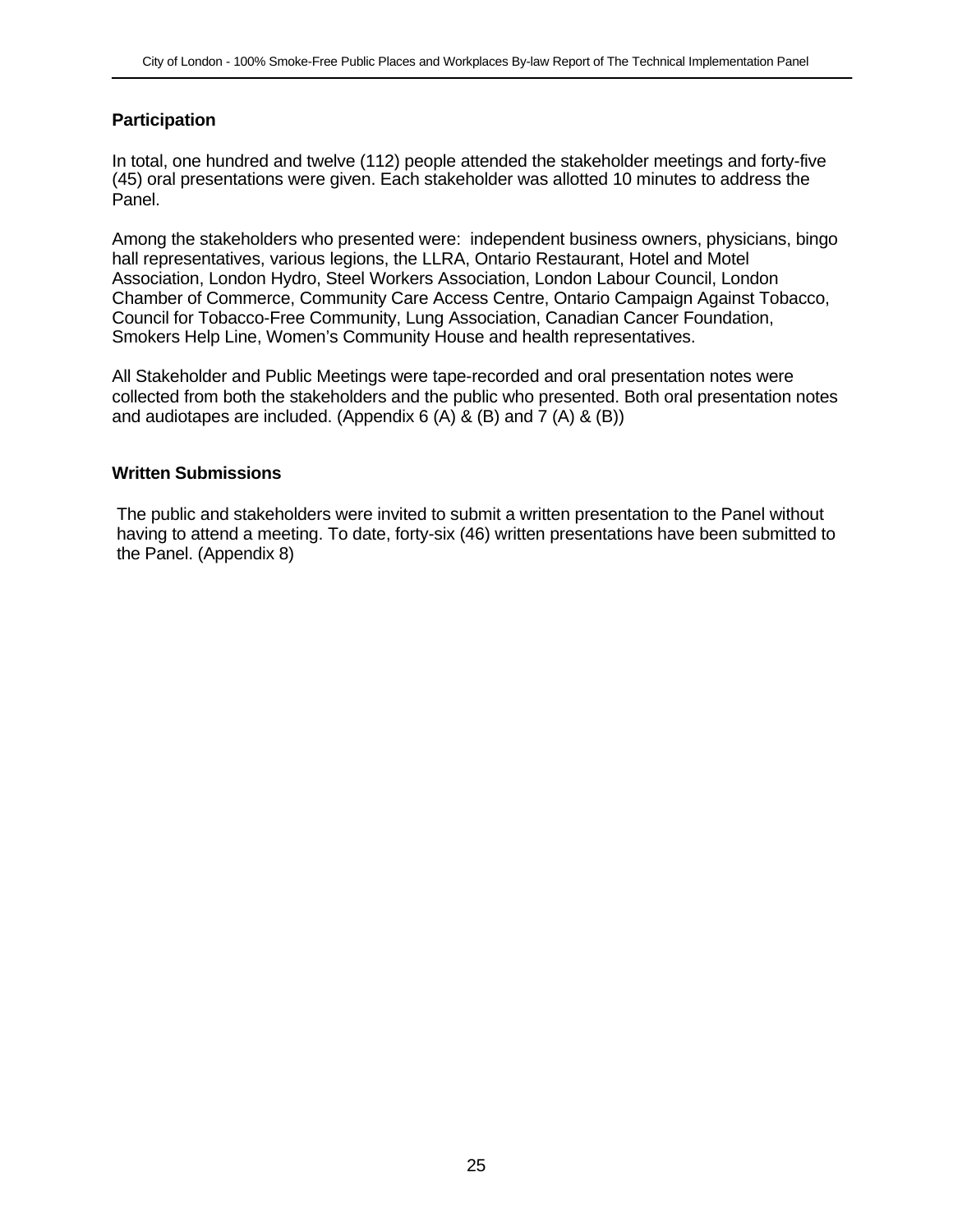## **Health Effects**

Tobacco use is the leading cause of preventable illness and premature death in Ontario. It is responsible for 30% of all fatal cancers and kills 12,000 Ontarians each year. That figure is four times the number of people who die from car accidents, suicide, homicide and AIDS combined.<sup>5</sup>

ETS is also a major killer. In Canada, it is the third leading cause of preventable death after smoking and alcohol use, killing between 1,100 and 7,800 people per year, at least one-third of them in Ontario.<sup>6</sup> Illnesses linked to tobacco, meanwhile, cost the Canadian health care system billions of dollars each year. In Ontario alone, the annual cost to the provincial health care system is more than \$1.1 billion with another \$2.6 billion lost in productivity.<sup>7</sup>

For more than 30 years, the U.S. Surgeon General's reports have identified tobacco use as a major cause of illness and death. Since 1986, exposure to ETS has been known to be a serious public health hazard.

The United States Environmental Protection Agency estimates that the risk of developing cancer from exposure to ETS is about fifty-seven (57) times greater than the total risk posed by all outdoor air contaminants regulated under U.S. environmental law.

For non-smokers exposed to ETS, the dangers from tobacco can be just as potent. ETS contains more than 4,000 substances, 50 of which are associated with or known to cause cancer. Regulations under the Ontario Occupational Health and Safety Act list known toxic agents for which acceptable levels of exposure have not been established, and to which exposure should be avoided. Six (6) of these toxic agents, acrylonitrile, arsenic, benzene, lead, mercury, and vinyl chloride, are known to be in ETS**.** For the past ten (10) years, scientific evidence has shown that ETS is a major cause of lung cancer and heart and respiratory disease in people who have never smoked.<sup>8</sup>

Yet, exposure to ETS is still common in public places and some workplaces. Many of those exposed to ETS such as children, are not aware of the health implications or have any control over their environment.

#### **Diseases Linked To Environmental Tobacco Smoke**

#### **Adults**

Six (6) major scientific reviews carried out in the 1990s have identified 15 major disease groups or conditions known or suspected to be caused by exposure to ETS. In adults, some of those diseases and conditions are:

- Heart and Lung Disease
- Lung Cancer
- Nasal Sinus Cancer
- **Stroke**
- **Breast Cancer**
- Cervical Cancer
- Miscarriages.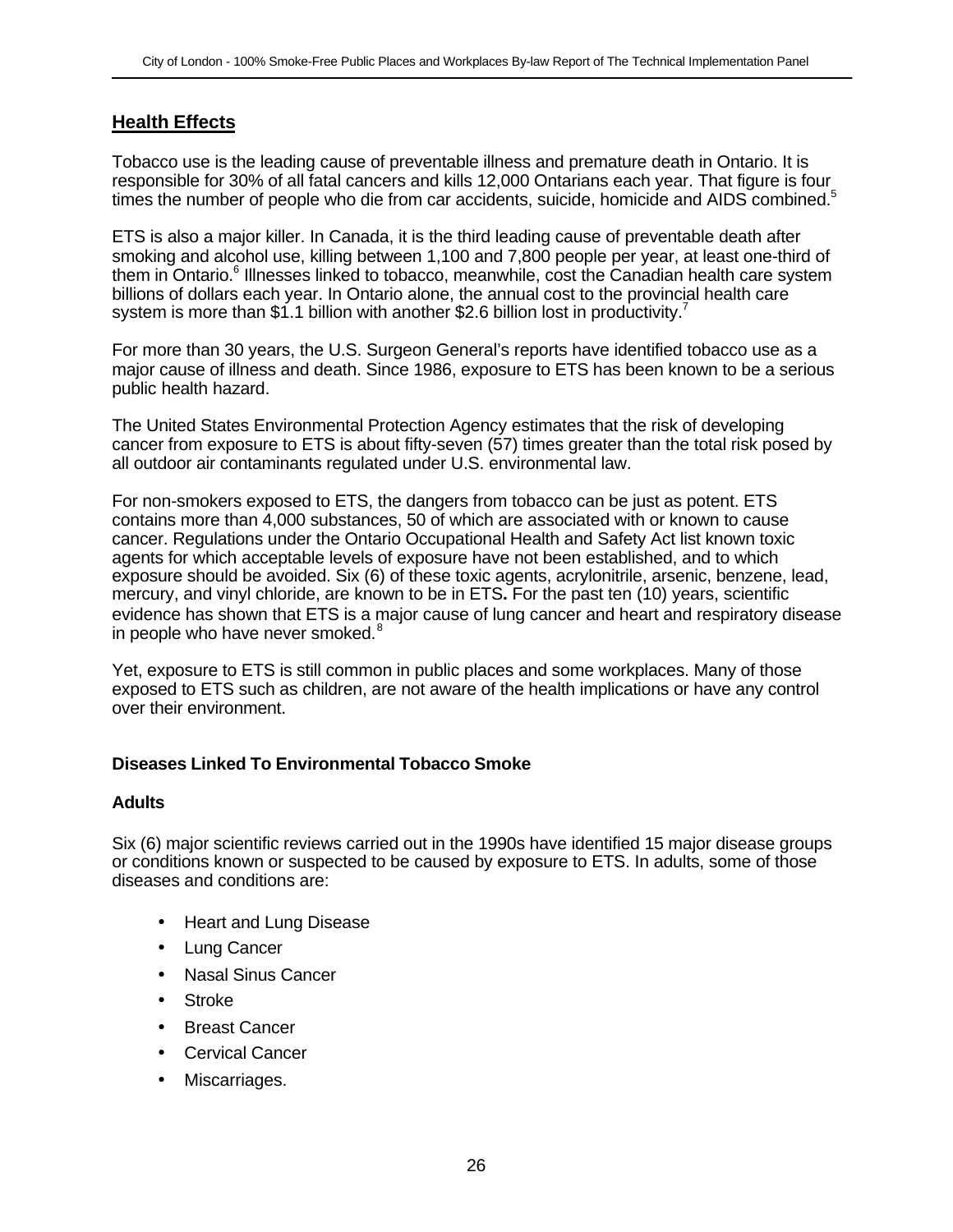## **Children**

Since children have higher metabolic rates than adults do, they absorb greater amounts of smoke and are therefore more vulnerable to the adverse effects of ETS. In 2000, an estimated 900,000 children under the age of twelve (12) were regularly exposed to ETS in Canada. $9$ 

In 1999, an international committee of health experts met in Geneva to consult on ETS and child health. It concluded that:

*ETS is a real and substantial threat to child health, causing death and suffering throughout the world. ETS exposure causes a wide variety of adverse health effects on children.<sup>10</sup>*

This committee also stated that exposure to ETS in childhood might contribute to cardiovascular disease in adulthood.

In children, diseases and conditions linked to ETS include:

- Sudden Infant Death Syndrome
- Fetal growth impairment, including low birth-weight
- Bronchitis, pneumonia and other lower respiratory tract infections
- Asthma
- Middle Ear Disease
- Respiratory symptoms
- Adverse impact on cognitive functions and behaviours
- Decreased lung function
- Exacerbation of Cystic Fibrosis.

#### **Workers**

ETS has been identified as a leading occupational health hazard since 1980, yet many workplaces still fail to protect their employees. Particularly vulnerable are workers in the hospitality industry who are more regularly exposed to the effects of ETS than those working in other jobs.

Recent studies indicate that levels of exposure to ETS are higher in restaurants and bars than in office workplaces or other businesses. In fact, non-smoking food service workers are 50% more likely to develop lung cancer than other non-smokers.<sup>11</sup>

Earlier in 2002, Heather Crowe, a 57-year-old who had spent forty (40) years as a waitress and a non-smoker all her life**,** was diagnosed with inoperable lung cancer due to her exposure to ETS. Ontario's Workplace Safety and Insurance Board ruled in favour of Crowe's claim for compensation because her terminal illness was a result of workplace ETS. This ruling is unprecedented in Ontario and raises questions of liability for the province and for municipalities.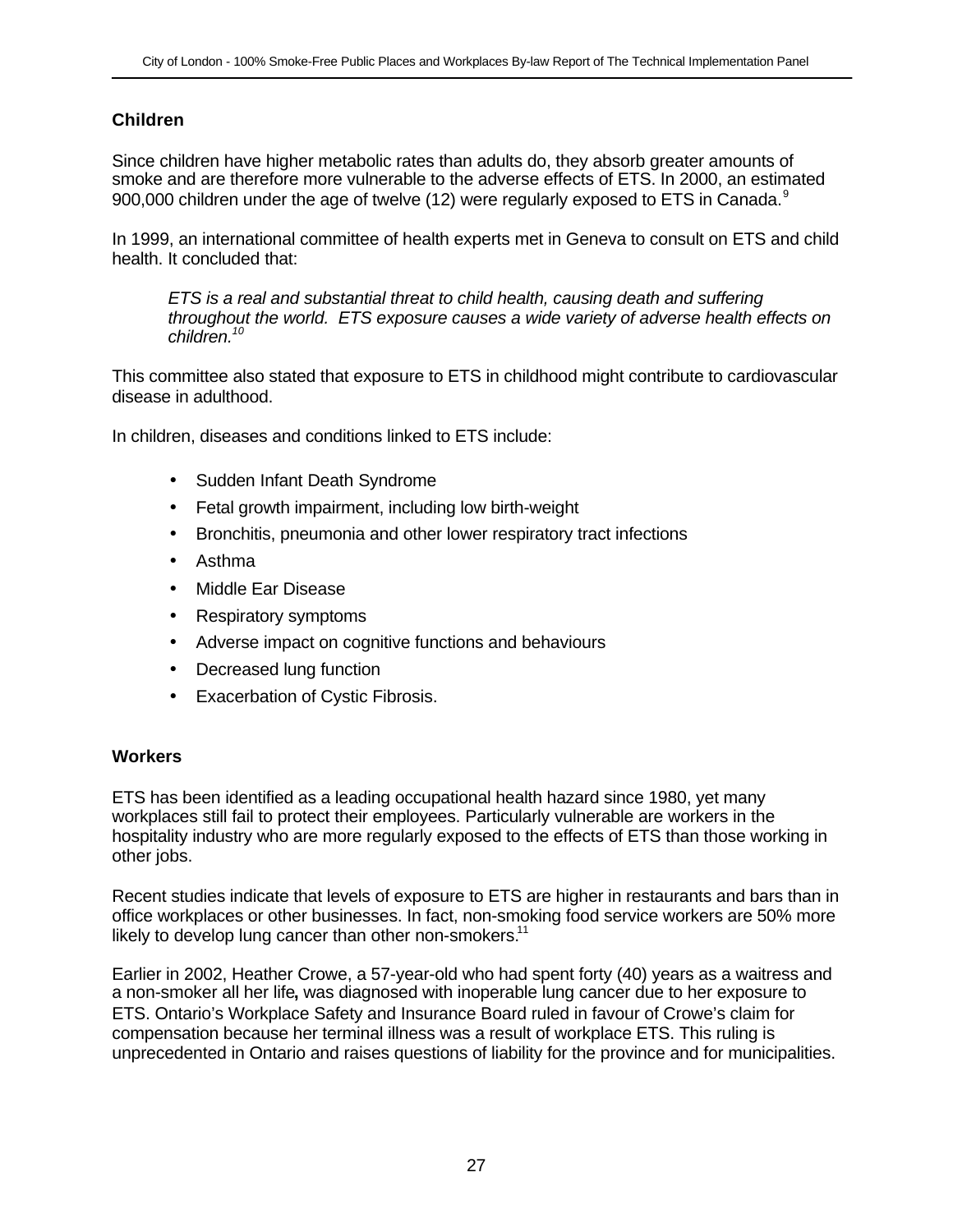In London, thousands of individuals work in the hospitality industry. There are 586 restaurants, 65 bars, 10 billiard halls, 5 bowling centres, and 6 bingo halls -- a total of 672 establishments. These designations are based on self-declaration by each owner/operator in London.

In London, smoking is prohibited in federal, provincial and municipal buildings. Many independent businesses have voluntarily become 100% smoke-free.

The Provincial Smoking in the Workplace Act, 1990, states that 25% of a workplace may be designated as a smoking area. While that Act does not completely protect workers, it stipulates that a municipal by-law will prevail over the Act if the by-law is more restrictive.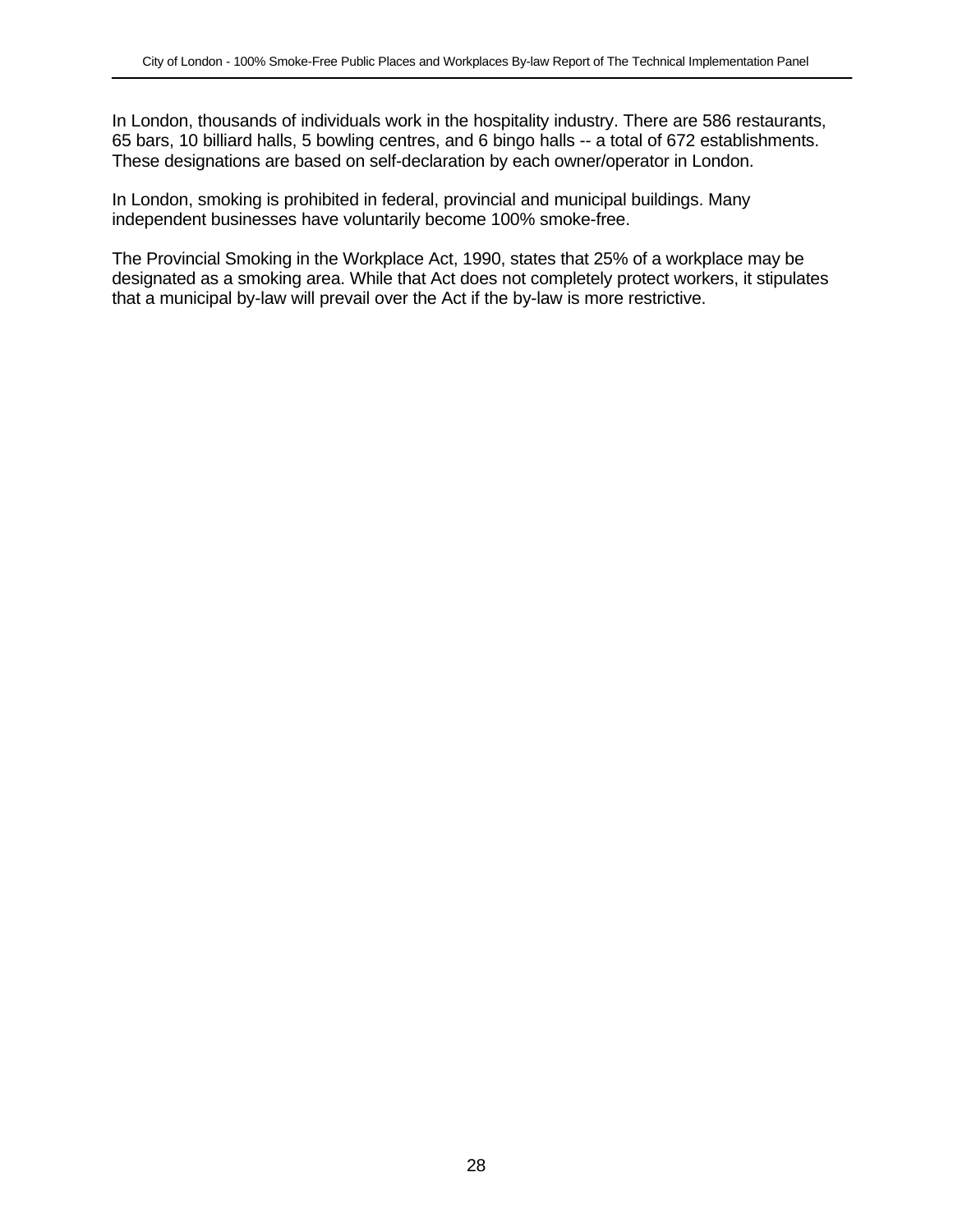## **Designated Smoking Rooms and Ventilation**

Is there a safe way to permit smoking for some while protecting others?

There is much debate among the health care sector, the tobacco industry and the hospitality industry on the potential merits of separately ventilated designated smoking rooms (SVDSR). Among the questions asked are whether such rooms meet all health and safety standards, comply with the objectives of public health policy, are feasible for all business owners and meet the community's expectations.

The standards for indoor air quality in Canada are set by the North American Organization of American Society of Heating, Refrigeration and Air Conditioning Engineers (ASHRAE). There is no official indoor air quality standard that deals with ETS. In the past, the phrase "moderate amount of smoke" was part of the accepted ASHRAE standards for indoor air. In an addendum to the ASHRAE ventilation standard 62-1999 "moderate amount of smoke" was removed from their ventilation standard because a safe exposure limit to ETS has not been determined. There is a legal obligation for building owners and municipalities to provide safe environments according to ASHRAE standards.

Health Canada states there is no safe level of exposure to environmental tobacco smoke. Separately ventilated smoking rooms have been associated with a significant increase in lung cancer among smokers due to their increased exposure to higher volumes of carcinogens in  $ETS.<sup>12</sup>$ 

Health Canada concluded that even after a cigarette is out, ETS remains in the environment on furniture, carpets, blinds and table cloths: "Any cleaning staff or other employees entering a designated room after the smokers have gone would still be exposed to toxic agents lingering in the air, and this is in violation of the health and safety legislation."<sup>13</sup> Dr. Lefcoe wrote, "Furthermore, after the smoke production in an area ceases, nicotine may be re-emitted from its absorption on the interior building surfaces resulting in measurable concentrations in the absence of active smoking.<sup>14</sup>

A 100% smoke-free environment, as defined earlier in the report, is one that is devoid of all tobacco smoke.

## **Options**

A designated smoking room (DSR) is similar to a designated smoking area except that it is fully enclosed. The objective of the DSR is to attempt to separate smokers from non-smokers and perhaps improve air quality in the DSR both for smokers and employees. Such rooms are often cited as an acceptable compromise to 100% smoke-free policies.

There are four types of DSRs – unfiltered, filtered, outdoor exhaust, and separately ventilated.

- 1. In an unfiltered DSR, the air is re-circulated in the smoking section without being filtered or cleaned:
- 2. In filtered DSRs, the air is passed through a filter or cleaner before it is re-circulated in the smoking section. While ETS remains in the air, the amount is reduced.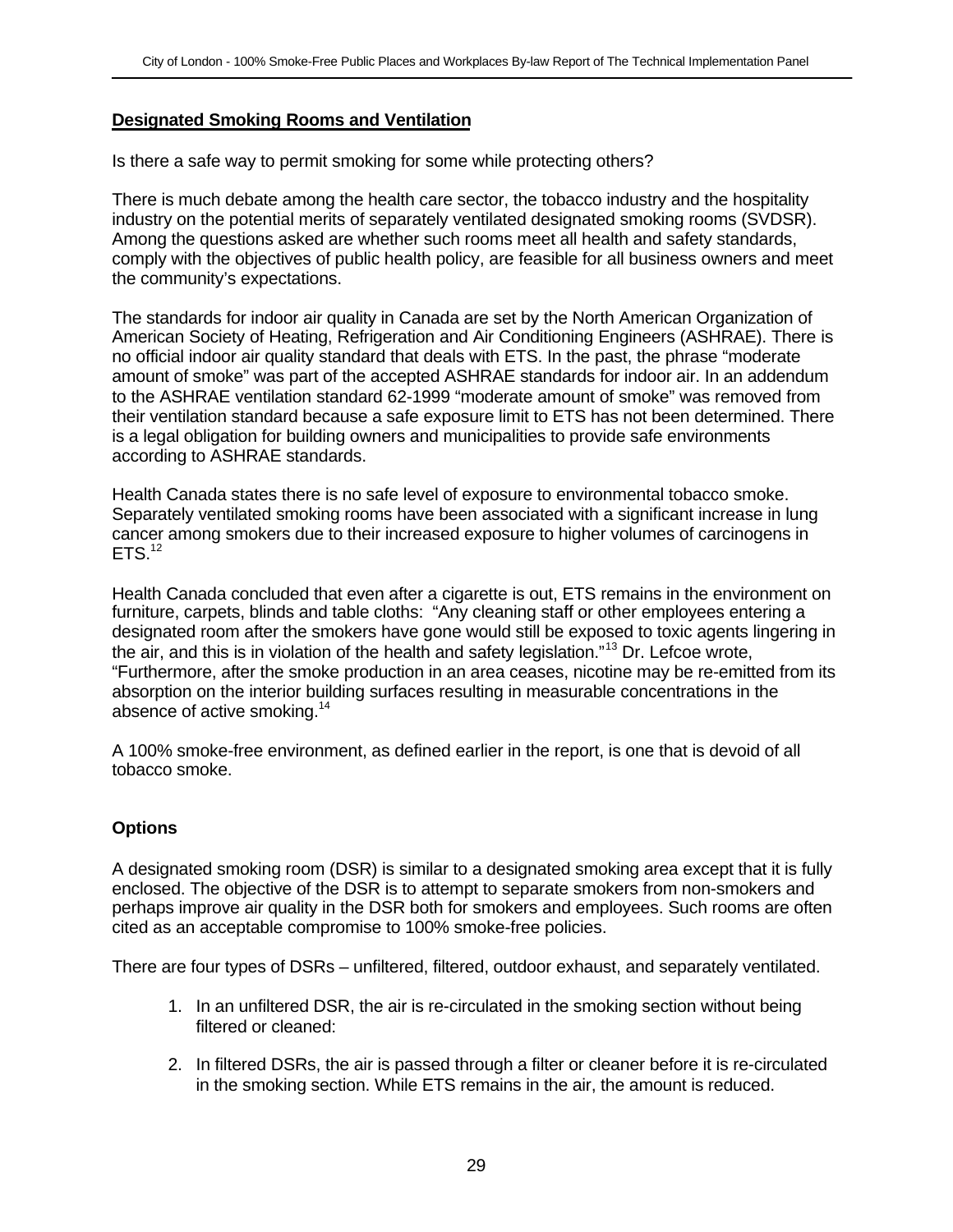- 3. The outdoor exhaust DSR vents air directly to the outdoors and draws replacement air from the non-smoking section of the building.
- 4. The separately ventilated DSR vents air outdoors and draws replacement air also from the outdoors. This replacement air must be heated and/or cooled. The ventilation system is separate from the main portion of the building. As well, to keep the smoky air from escaping out, as a door is opened, a special mechanism that creates negative pressure inside the DSR must be installed.

## **Costs**

Separately ventilated DSRs come at a substantial cost to the owner and the municipality. Owner costs presented to TIP ranged from \$5,000 to \$250,000 depending on a number of factors such as size of room, air quality standard and sophistication of ventilation system.

These prices do not include utility costs for heating and/or cooling. In addition considerable costs will ultimately be borne by the taxpayer in implementing, regulating and enforcing the operations of DSRs.

## **The British Columbia Legislation**

The British Columbia (B.C.) government recently enacted legislation formalizing acceptable levels of exposure to ETS for workers in public entertainment facilities. (Appendix 16)

According to the legislation, workers in public entertainment facilities can elect to work in a DSR but cannot spend more than 20% of their work shift in that setting. Employers cannot discriminate against workers who choose not to work in DSRs.

The Workers' Compensation Board in B.C. strongly opposed the legislation stating it would be difficult to enforce, and it provides less protection from ETS to workers in the hospitality industry than other workers. In all other workplaces, a worker is not required to enter a DSR except in emergency situations or to investigate illegal activity.

Standards detailed in the legislation reduced the ASHRAE minimum airflow rate requirement from 60 to 35 cubic feet per minute per person (CFM/person).

Enacted May 1, 2002, the B.C. legislation regarding public entertainment facilities stipulates:

- A DSR must be ventilated by a non-recirculating exhaust ventilation system that meets a minimum ventilation standard of 35 CFM/person;
- The flow of air must be from a non-smoking area to the DSR;
- The air only discharges in a manner that does not re-circulate or transfer from a DSR to a non-smoking area;
- A work station must not be located in a DSR;
- No worker must be required to enter a DSR unless she/he agrees;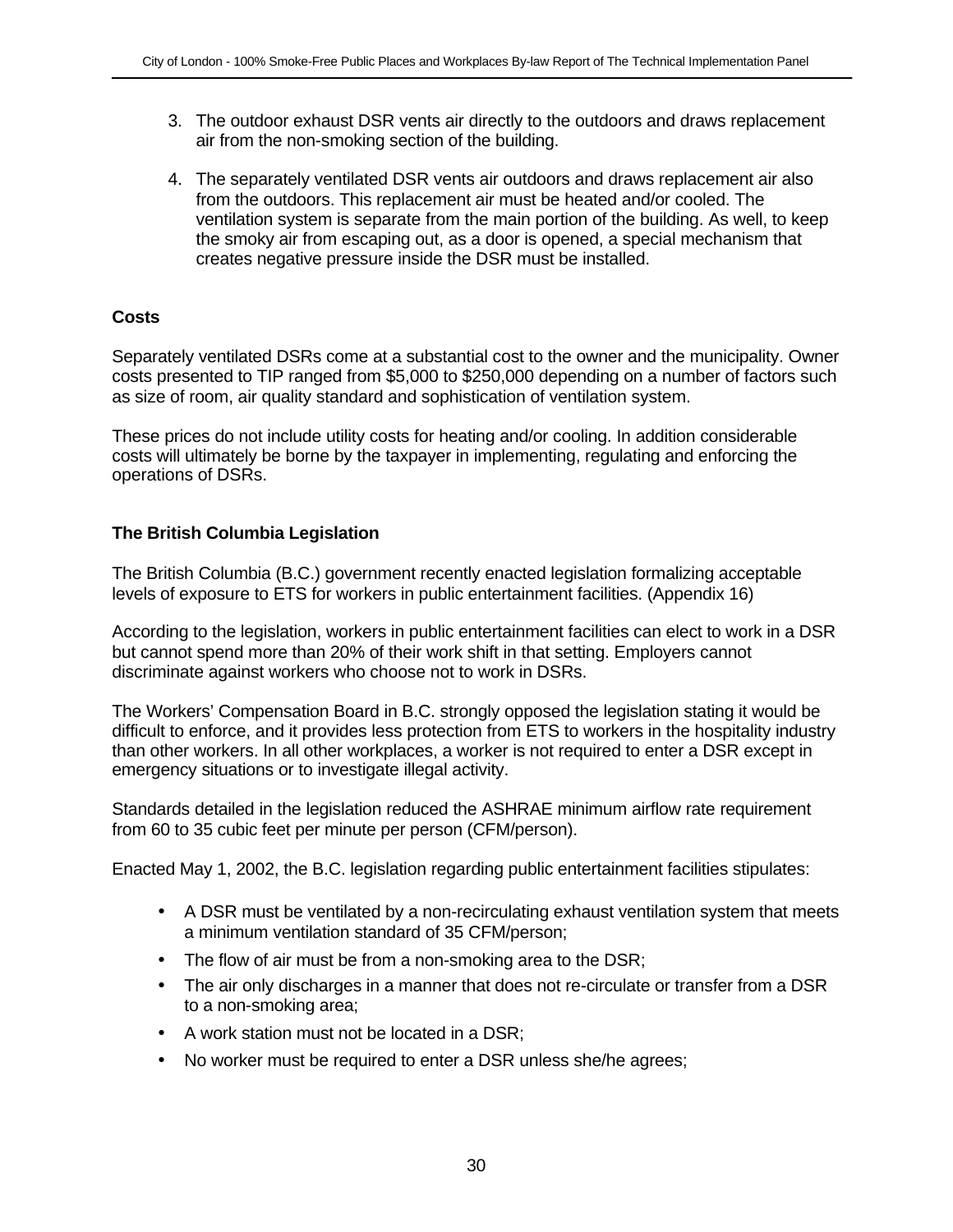- Any worker agreeing to work in a DSR must do so on an intermittent basis to perform the worker's functions, such that these functions do not exceed 20% of the workers' work period in a 24 hour day;
- Employers must allow the worker to choose;
	- i. never (except on an emergency basis or to investigate illegal activity) to enter the DSR to perform worker's functions, or
	- ii. for the worker's work period in a 24-hour day, to enter the DSR to perform the worker's functions for a total time spent there that is less than 20% of that work period.

Some municipalities in B.C., such as Victoria and Richmond, have chosen to implement stricter smoke-free legislation than their provincial government and have gone 100% smoke-free with no allowance for DSRs.

#### **York Region Ventilation Pilot Project**

Groups within the hospitality industry continue to pursue municipal approval for the pilot testing of ventilation systems. In July 2002, the Canadian Restaurant and Food Services Association appeared before the Region of York's Health and Emergency Medical Services Committee to request the committee's endorsement and participation in a ventilation demonstration project. York Region Council agreed that consideration be given to participation in the project and asked Regional staff to prepare a report describing the conditions under which Regional participation might occur. (Appendix 9)

On September 5, 2002 the Committee received the staff report, which recommended that the Region not participate in the project. Included in the report was the reaffirmation by Health Canada that there is no safe level of environmental tobacco smoke. Mr. Ian Potter, Health Canada's Assistant Deputy Minister, Health Promotion and Programs Branch, stated that, "The problem with ventilation as an exposure reduction strategy is that exposure, even if the system is operating at maximum efficiency, is never zero." Dr. Ugis Bickis, Environmental Hygienist and Toxicologist, provided an objective third party review concluding that the protocol would not address the purpose of the testing in measuring ETS in a smoking area versus ETS in a 100% smoke-free area. The Health and Emergency Medical Services Committee unanimously voted against the ventilation demonstration project. (Appendix 10)

#### **Other Municipalities**

At least three (3) municipalities in Ontario include the option of a DSR in their smoking control by-law. However, that has not eliminated the debate about DSRs or efforts to initiate 100% smoke-free by-laws in those communities. The following table identifies the smoke-free by-law specifics in the various Ontario municipalities and/or regions: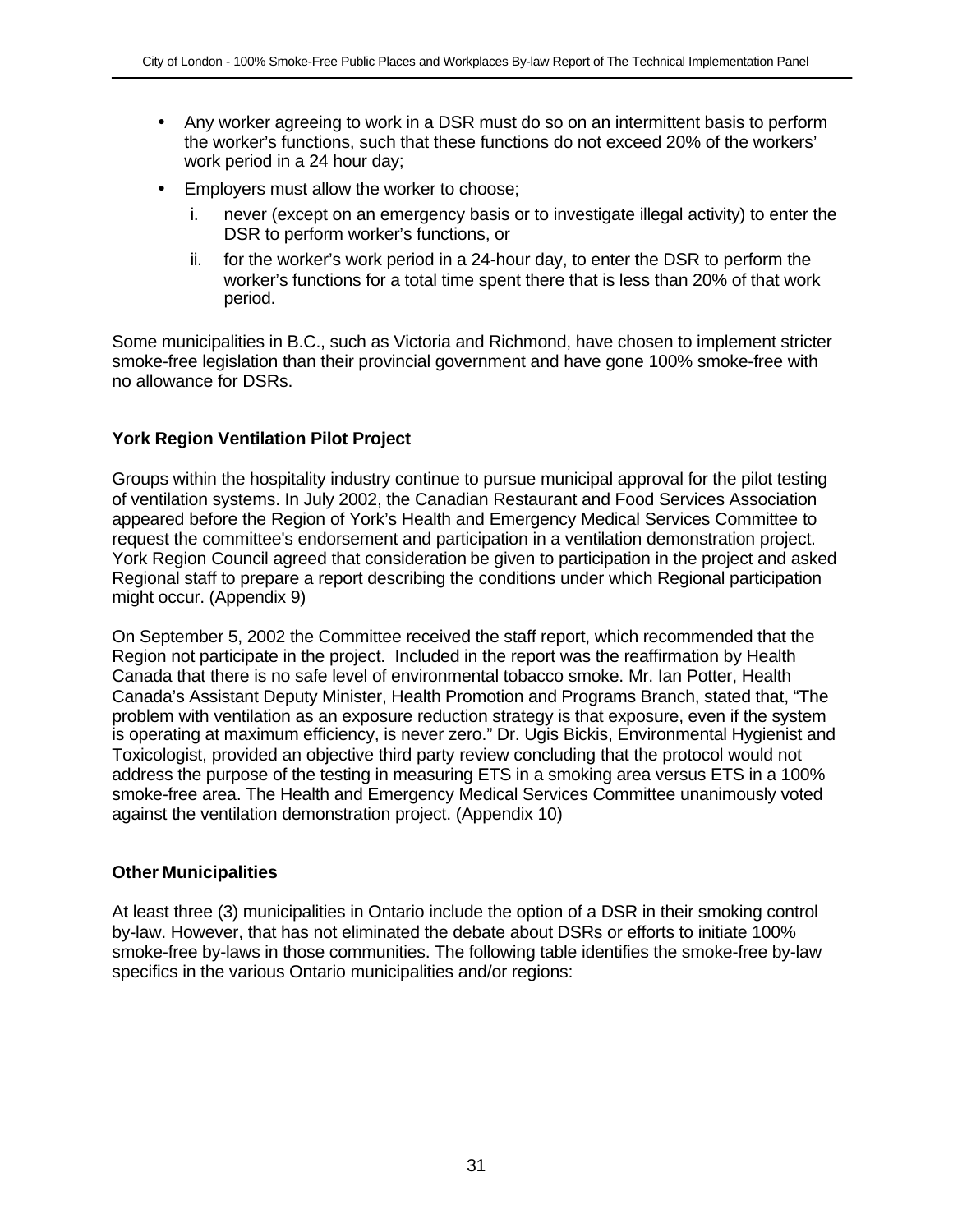| <b>CITY/REGION</b>                    | <b>BY-LAW SPECIFICS</b>                                                                                            |
|---------------------------------------|--------------------------------------------------------------------------------------------------------------------|
| <b>Barrie</b><br>(City)               | May 31, 2002 - Bars, restaurants, bingo halls and other public and<br>work places 100% smoke-free.                 |
| <b>Brant County</b>                   | June 1, 2002 - 100% smoke-free.                                                                                    |
| (Region)                              | Enclosed DSRs are allowed:                                                                                         |
|                                       | Not more than 30% of patronage area                                                                                |
|                                       | Specialized ventilation<br>$\bullet$                                                                               |
|                                       | Not less than 15% per litre per second per individual of air flow.                                                 |
| Chatham-Kent                          | All public places and workplaces will be 100% smoke-free in 2003.                                                  |
| (Region)                              | No exemptions.                                                                                                     |
| Cornwall                              | May 2002 – Restaurants and other public places smoke-free.                                                         |
| (City)                                | May 2003 – bars, billiards, bingo halls and private clubs are to be                                                |
|                                       | 100% smoke-free.<br>(Until then smoking areas are reduced by 50%).                                                 |
| Durham                                | September 5, 2002 – Draft by-law sent to area municipalities for                                                   |
| (Region)                              | information and approval.                                                                                          |
|                                       | October 31, 2002 – Committee will review responses and make<br>recommendations to Regional Council.                |
|                                       | Public places and Workplaces are required to be 100% smoke-free<br>with the following exemption:                   |
|                                       | Premises will be permitted to have a DSR that occupies no more than<br>50% of the occupiable public space:         |
|                                       | <b>Bingo halls</b>                                                                                                 |
|                                       | Casinos                                                                                                            |
|                                       | Race tracks.                                                                                                       |
| Elgin-St Thomas<br><b>Health Unit</b> | No by-law to date.                                                                                                 |
| (Region)                              |                                                                                                                    |
| <b>Greater Sudbury</b>                | 100% smoke-free public places, workplaces and entrances by-law.                                                    |
| (Region)                              | Phase out period for DSRs until May 31 <sup>st</sup> 2004.                                                         |
| <b>Grey-Bruce County</b><br>(Region)  | Both Grey and Bruce - 100% Smoke-Free.<br>Exemptions:                                                              |
|                                       | Private member areas of the Royal Canadian Legions; and                                                            |
|                                       | Any part of a workplace that is used as a private residence.                                                       |
|                                       | Grey: no other exemptions.                                                                                         |
|                                       | <b>Bruce Exemptions:</b>                                                                                           |
|                                       | DSRs in nursing homes and homes for the aged and<br>$\bullet$                                                      |
|                                       | Bars that meet specific requirements and are registered with<br>$\bullet$<br>Bruce County – age of 19 requirement. |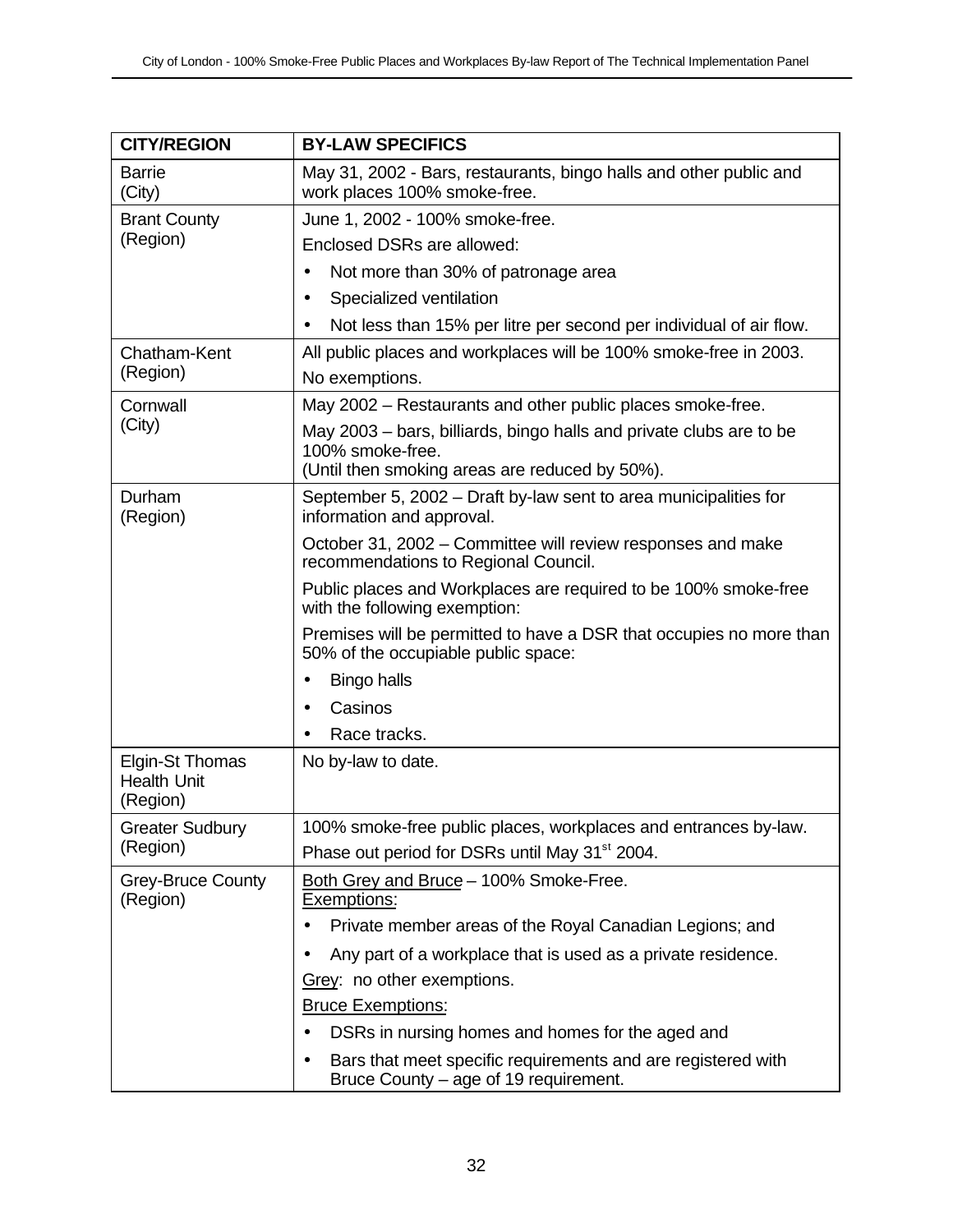| <b>CITY/REGION</b> | <b>BY-LAW SPECIFICS</b>                                                                                                                                                                                                                                                                     |  |
|--------------------|---------------------------------------------------------------------------------------------------------------------------------------------------------------------------------------------------------------------------------------------------------------------------------------------|--|
| Guelph<br>(City)   | January 2001 – Restaurant and bowling alleys are 100% smoke-free<br>with DSR option.                                                                                                                                                                                                        |  |
|                    | June 2004 – Bars and bingo halls become 100% smoke-free with<br>DSR option.                                                                                                                                                                                                                 |  |
|                    | All workplaces are 100% smoke-free.                                                                                                                                                                                                                                                         |  |
| Halton             | Oakville:                                                                                                                                                                                                                                                                                   |  |
| (Region)           | May 31, 2002 - 100% Smoke-Free By-law                                                                                                                                                                                                                                                       |  |
|                    | No DSRs for any public places<br>$\bullet$                                                                                                                                                                                                                                                  |  |
|                    | Exemptions:                                                                                                                                                                                                                                                                                 |  |
|                    | <b>Bingo Halls</b>                                                                                                                                                                                                                                                                          |  |
|                    | Establish a DSR permitting smoking<br>$\bullet$                                                                                                                                                                                                                                             |  |
|                    | No more than 50% of seating area available to patrons<br>$\bullet$                                                                                                                                                                                                                          |  |
|                    | Completely enclosed by floor to ceiling walls, windows or<br>partitions                                                                                                                                                                                                                     |  |
|                    | No non-smoking patron requires access through the DSR to<br>٠<br>reach any service line or washroom                                                                                                                                                                                         |  |
|                    | Every entrance to DSR is clearly marked.                                                                                                                                                                                                                                                    |  |
|                    | Private clubs and private halls.                                                                                                                                                                                                                                                            |  |
|                    | Smoke-free workplace with DSR option.                                                                                                                                                                                                                                                       |  |
|                    | Milton                                                                                                                                                                                                                                                                                      |  |
|                    | April 22, 2000 Smoke-Free By-law.<br>$\bullet$                                                                                                                                                                                                                                              |  |
|                    | Workplaces - 100% smoke-free.<br>$\bullet$                                                                                                                                                                                                                                                  |  |
|                    | No DSRs.<br>$\bullet$                                                                                                                                                                                                                                                                       |  |
|                    | Bingo halls - exempt, and are permitted an enclosed, separately<br>ventilated smoking area no greater than 50% of the seating<br>accommodation available for patrons, and must be built by<br>January 1, 2004.                                                                              |  |
|                    | Horse racing and gaming facilities may permit smoking in an open<br>area no greater than 50% of total seating accommodation.                                                                                                                                                                |  |
|                    | Private clubs and private halls - exempt.                                                                                                                                                                                                                                                   |  |
|                    | <b>City of Burlington</b>                                                                                                                                                                                                                                                                   |  |
|                    | June 24, 2002 Smoke-Free By-law.                                                                                                                                                                                                                                                            |  |
|                    | July 1, 2002 100% Smoke-Free Dining Areas.                                                                                                                                                                                                                                                  |  |
|                    | <b>Restaurants</b>                                                                                                                                                                                                                                                                          |  |
|                    | Be limited to 30% of the posted occupant load only in, and<br>restricted to within, a stand-up bar where there is no DSR, and<br>that, effective May 1, 2003, no smoking be permitted except in a<br>DSR that is a maximum of the lessor of 10% of the posted<br>occupant load or 75 seats. |  |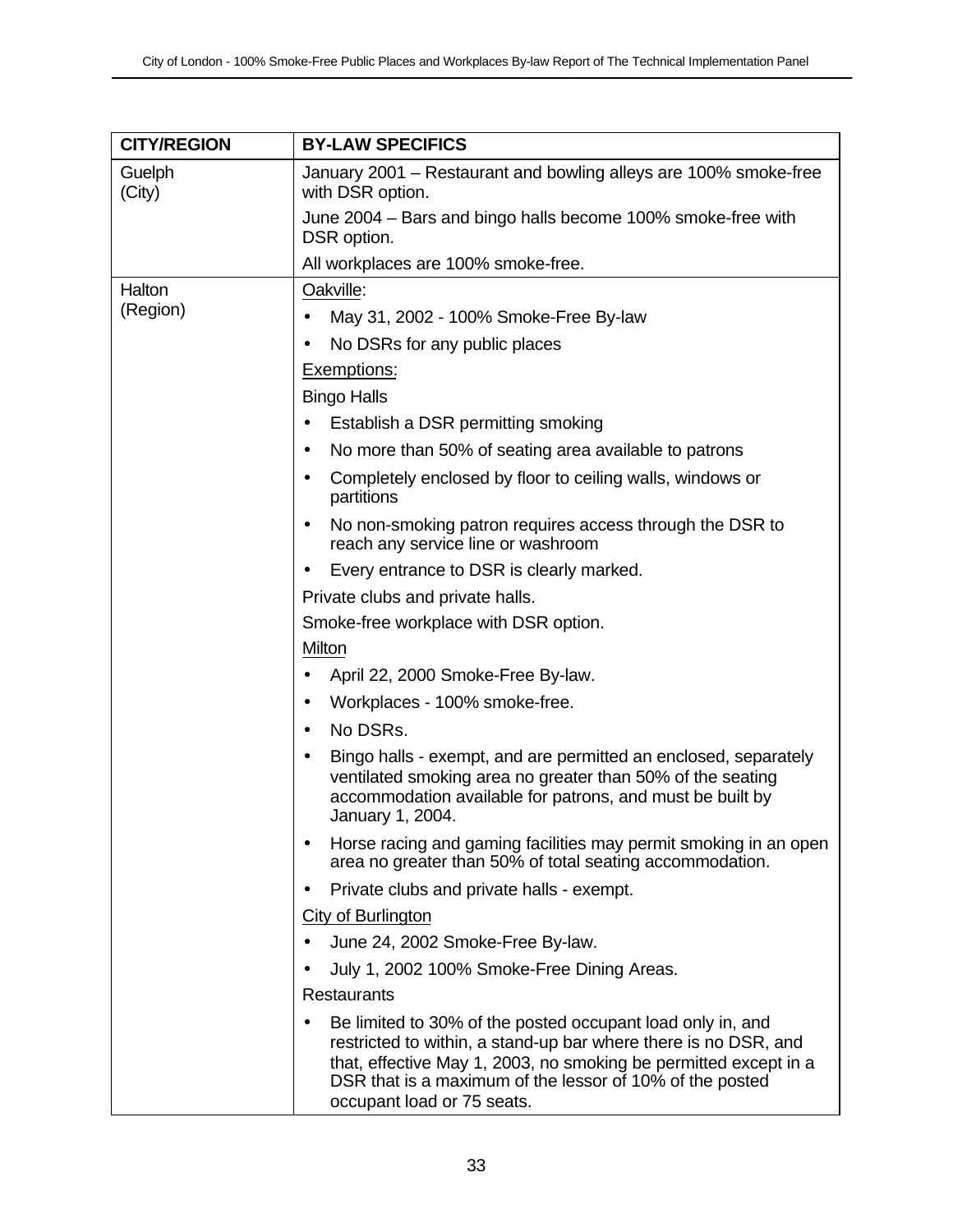| <b>CITY/REGION</b> | <b>BY-LAW SPECIFICS</b>                                                                                                                                                                                                             |
|--------------------|-------------------------------------------------------------------------------------------------------------------------------------------------------------------------------------------------------------------------------------|
|                    | <b>Bowling Centres</b>                                                                                                                                                                                                              |
|                    | Limited to 30% of the posted occupant load and that, effective<br>May 1, 2003, no smoking be permitted except in a DSR that is a<br>max of the lessor of 10% of the posted occupant load or 75 seats.                               |
|                    | <b>Billiard/Pool Halls</b>                                                                                                                                                                                                          |
|                    | Limited to 30% of the posted occupant load and that, effective<br>May 1, 2003, no smoking be permitted except in a DSR that is a<br>max of the lessor of 10% of the posted occupant load or 75 seats.                               |
|                    | <b>Bingo Centres</b>                                                                                                                                                                                                                |
|                    | May 1, 2003 smoking in a bingo hall only be permitted within a<br>$\bullet$<br>DSR that is a maximum of 50% of the seating available for<br>patrons and that no person under 19 years of age will be<br>permitted to enter the DSR. |
|                    | Effective January 1, 2006 restaurants, bowling centres, billiard<br>$\bullet$<br>halls, and other public places will be required to be 100% smoke-<br>free, with no DSR option.                                                     |
|                    | No person under 19 years of age will be permitted within a stand<br>$\bullet$<br>up bar or within a DSR.                                                                                                                            |
|                    | That an annual fee be instituted for administration costs related to<br>DSRs with a fee of \$250.                                                                                                                                   |
|                    | Taxis be required to be smoke free effective July 1, 2002.<br>$\bullet$                                                                                                                                                             |
|                    | Private clubs and private halls be exempt for the smoke-free<br>$\bullet$<br>public places by-law, except during public functions, as outlined in<br>the by-law.                                                                    |
|                    | Effective September 3, 2002 workplaces are 100% smoke-free.<br>$\bullet$                                                                                                                                                            |
|                    | <b>Halton Hills</b>                                                                                                                                                                                                                 |
|                    | Public meetings being held to enforce a 100% smoke free by-law<br>$\bullet$<br>effective June 30, 2003 (except in designated and separately<br>ventilated smoking areas).                                                           |
|                    | At present, no person shall smoke in any enclosed public place or<br>workplace unless permitted in the by-law:                                                                                                                      |
|                    | Bar                                                                                                                                                                                                                                 |
|                    | Smoking may be permitted provided that not more than 50% of<br>the total seating accommodation of the bar is provided for the<br>purpose of smoking.                                                                                |
|                    | <b>Private Facility</b>                                                                                                                                                                                                             |
|                    | Smoking permitted in a restaurant or bar portion of a private<br>facility (complying with applicable regulations).                                                                                                                  |
|                    | Greater percentage of smoking may be permitted when the<br>Facility is used for a private social function.                                                                                                                          |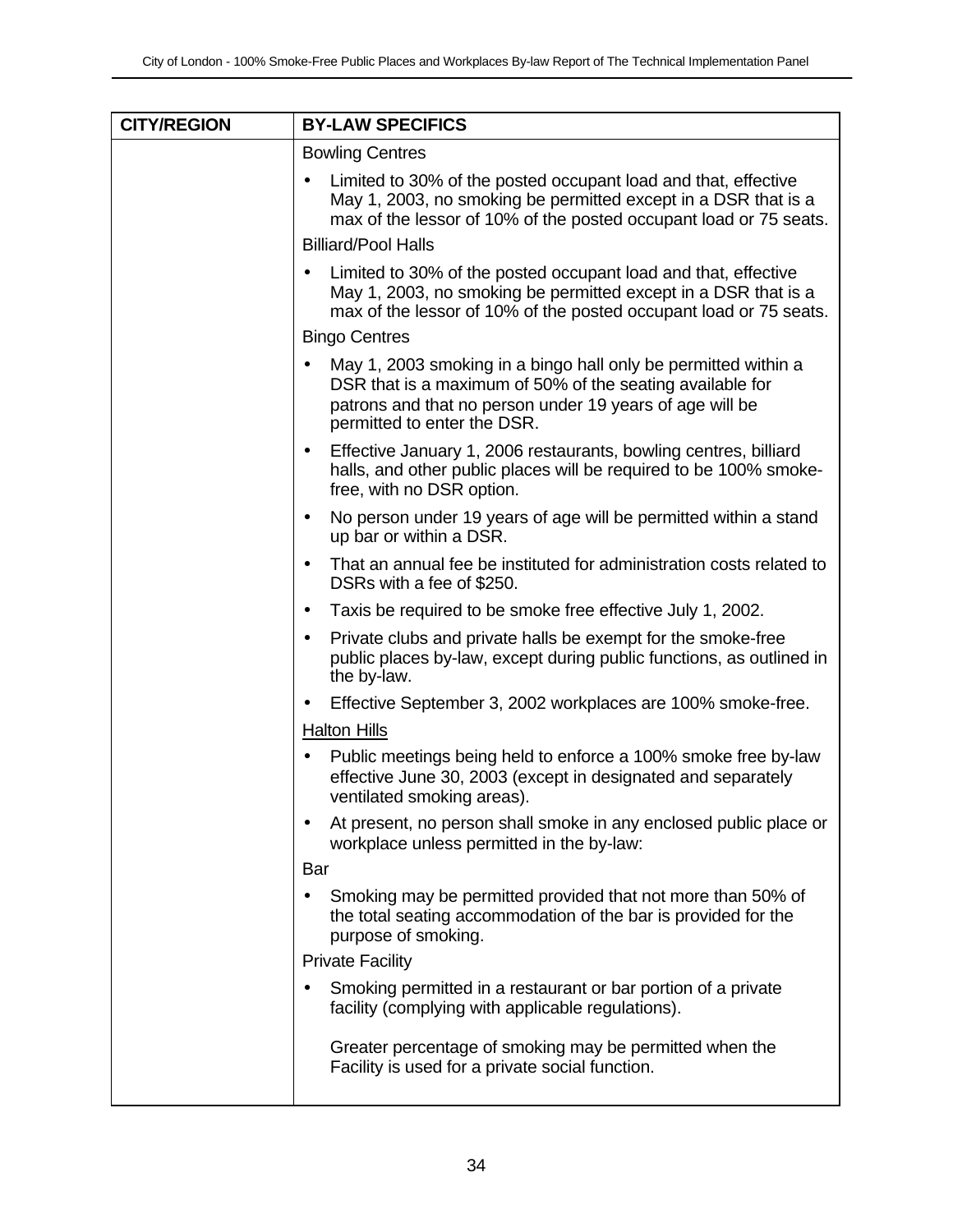| <b>CITY/REGION</b> | <b>BY-LAW SPECIFICS</b>                                                                                                                                                                                                                                                                                |  |
|--------------------|--------------------------------------------------------------------------------------------------------------------------------------------------------------------------------------------------------------------------------------------------------------------------------------------------------|--|
|                    | Restaurant, Bingo Halls, Bowling Alleys, Billiard/Pool Halls                                                                                                                                                                                                                                           |  |
|                    | Smoking permitted provided that not more than 25% of the total<br>seating is provided for the purpose of smoking.                                                                                                                                                                                      |  |
|                    | Smoking permitted in a designated smoking area within the<br>$\bullet$<br>workplace.                                                                                                                                                                                                                   |  |
| Hamilton           | Allow for DSRs with a 'sunset' clause:                                                                                                                                                                                                                                                                 |  |
| (Region)           | Establishments are classified under Class 'A' 'B' 'C' 'D' 'E' 'F' and<br>'G'                                                                                                                                                                                                                           |  |
|                    | Class A – public place used for the sale and service of food<br>$\bullet$<br>and/or drink for consumption on the premise but does not include<br>a food court, an indoor patio or a Class 'E' or 'F' public place,<br>includes a restaurant and take-out service place                                 |  |
|                    | Class 'B' – public place used for bowling<br>$\bullet$                                                                                                                                                                                                                                                 |  |
|                    | Class 'C' - public place used for billiards or a game of a similar<br>$\bullet$<br>nature                                                                                                                                                                                                              |  |
|                    | Class 'D' – public place used to play or operate games as defined<br>$\bullet$<br>in the Gaming Control Act                                                                                                                                                                                            |  |
|                    | Class 'E' – public place used for the sale and service of food<br>$\bullet$<br>and/or drink which is licensed under the Liquor License<br>Association (LLA) and where no person under the age of 19<br>years, other than an employee, is admitted. A place commonly<br>referred to as a bar or tavern. |  |
|                    | Class $F -$ same as E except is licensed as a public hall under the<br>$\bullet$<br>City of Hamilton where pre-recorded music or live performances<br>are provided.                                                                                                                                    |  |
|                    | Class 'G' - common areas of a residential care facility, which are<br>$\bullet$<br>used for recreation, socializing or the service of food or drink to<br>tenants of the facility.                                                                                                                     |  |
|                    | Each class has a Sunset Clause of either 2004 or 2008.<br>(See the following page for further explanation.)                                                                                                                                                                                            |  |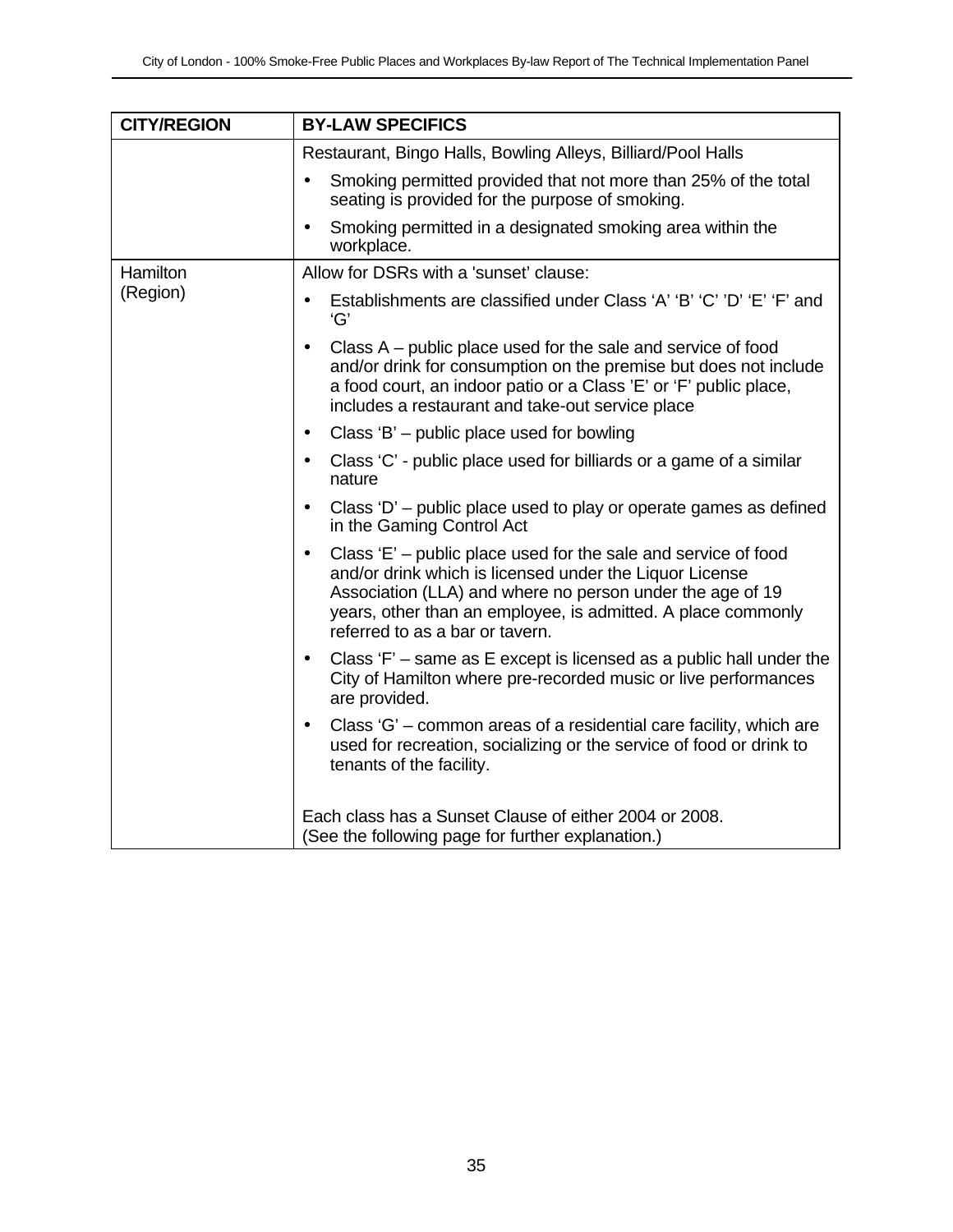| <b>Class of Public</b><br><b>Place</b> | Area or Room Where Smoking<br><b>Permitted</b>                                                                                                                  | <b>Terminal Date for</b><br><b>Permitted Smoking</b> |
|----------------------------------------|-----------------------------------------------------------------------------------------------------------------------------------------------------------------|------------------------------------------------------|
| Class "A"                              | Designated smoking room not exceeding<br>25% of indoor seating area                                                                                             | May 31 <sup>st</sup> , 2008                          |
| Class "B"                              | Designated smoking room not exceeding<br>25% of indoor seating area                                                                                             | May 31 <sup>st</sup> , 2008                          |
| Class "C"                              | Unenclosed designated smoking area not<br>exceeding 25% of indoor seating area.                                                                                 | May 31 <sup>st</sup> , 2004                          |
|                                        | Designated smoking room not exceeding<br>25% of indoor seating area.                                                                                            | May 31 <sup>st</sup> , 2008                          |
| Class "D"                              | Unenclosed designated smoking area not<br>exceeding 50% of indoor seating area.                                                                                 | May 31 <sup>st</sup> , 2004                          |
|                                        | Designated smoking room not exceeding<br>50% of indoor seating area.                                                                                            | May 31 <sup>st</sup> , 2008                          |
| Class "E"                              | Unenclosed designated smoking area not<br>exceeding 25% of indoor seating area.                                                                                 | May 31 <sup>st</sup> , 2004                          |
|                                        | Designated smoking room not exceeding<br>25% of indoor seating area.                                                                                            | May 31 <sup>st</sup> , 2008                          |
| Class "F"                              | Unenclosed designated smoking area not<br>exceeding 50% of the indoor seating<br>area.                                                                          | May 31 <sup>st</sup> , 2004                          |
|                                        | Designated smoking room not exceeding<br>50% of indoor seating area.                                                                                            | May 31 <sup>st</sup> , 2008                          |
| Class "G"                              | Designated smoking room not exceeding<br>25% of the common area used for<br>recreation, socializing, or the service of<br>food or drink or both food and drink. | May 31 <sup>st</sup> , 2008                          |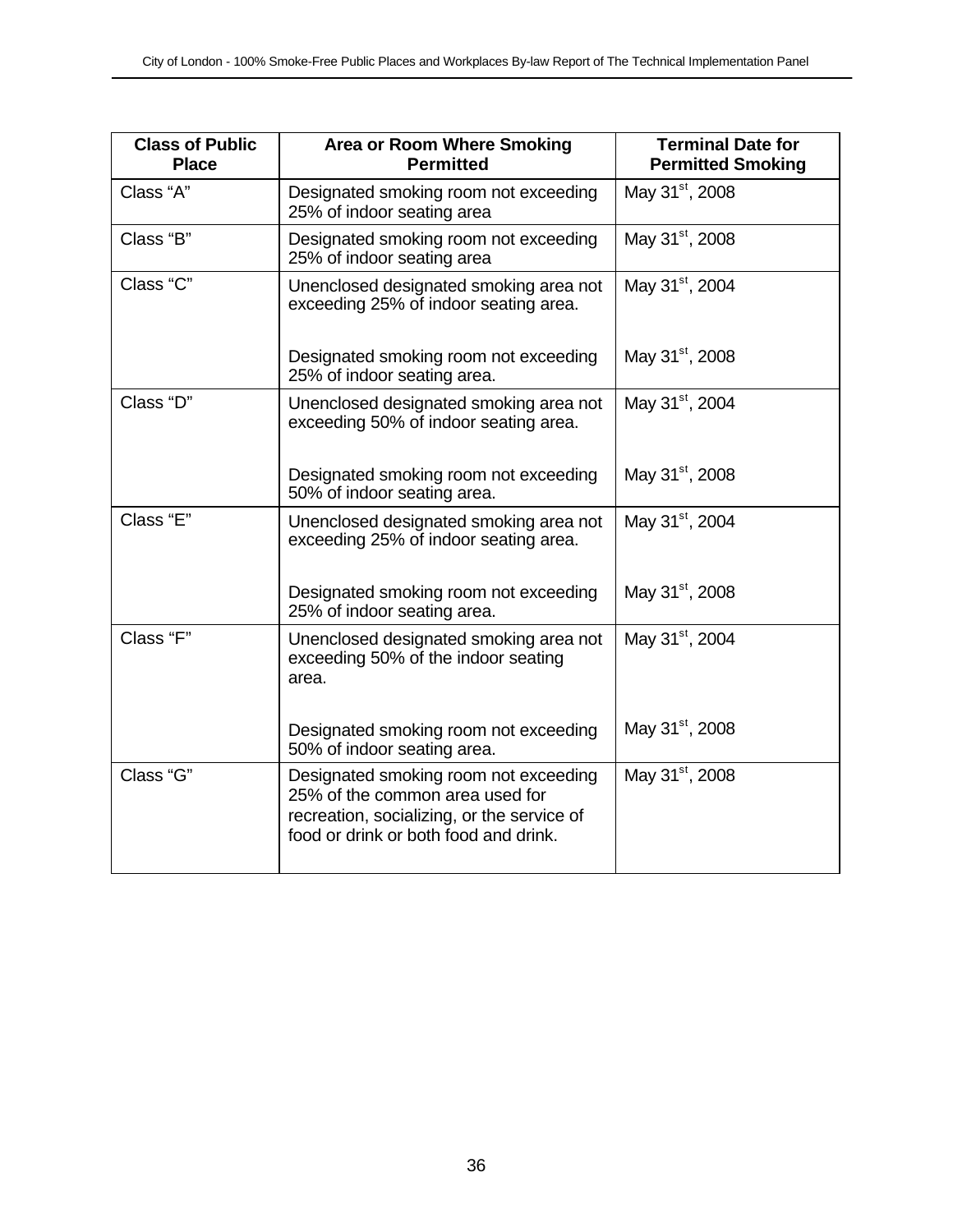| <b>CITY/REGION</b>                             | <b>BY-LAW SPECIFICS (continued from Page 26)</b>                                                                                                           |
|------------------------------------------------|------------------------------------------------------------------------------------------------------------------------------------------------------------|
| Hastings &<br><b>Prince Edward</b><br>(Region) | <b>Belleville</b>                                                                                                                                          |
|                                                | May 1, 2003 100% smoke-free by-law excluding bingo halls and<br>$\bullet$<br>workplaces.                                                                   |
|                                                | <b>Quinte West</b>                                                                                                                                         |
|                                                | Council defeated 100% by-law in September.                                                                                                                 |
|                                                | <b>Prince Edward County</b>                                                                                                                                |
|                                                | Vote will be held in December 2002.                                                                                                                        |
|                                                | <b>Hastings County Municipalities (14)</b>                                                                                                                 |
|                                                | Working on a by-law – will meet in January 2003.                                                                                                           |
|                                                | Considering DSRs with following criteria:                                                                                                                  |
|                                                | Less than 50% of floor space                                                                                                                               |
|                                                | No children can enter                                                                                                                                      |
|                                                | Have to register with the City.                                                                                                                            |
|                                                | Must meet Ontario Building Code.                                                                                                                           |
|                                                | Be completely enclosed.<br>$\bullet$                                                                                                                       |
|                                                | Have doors with automatic enclosures.<br>$\bullet$                                                                                                         |
|                                                | Have an air supply and exhaust supply separate from air supply<br>$\bullet$<br>and exhaust system for rest of building that is in continuous<br>operation. |
|                                                | Have 3 metre distance between each exterior opening or exhaust<br>system and any other exterior opening of building.                                       |
|                                                | Have 30 litres per second of air per possible occupant drawn from<br>٠<br>outdoors or non-smoking area indoors.                                            |
|                                                | Air must be exhausted at a rate of 100% rate of supply.                                                                                                    |
| <b>Huron County</b><br>(Region)                | Currently working on 100% smoke-free by-laws.                                                                                                              |
| Kingston                                       | 100% smoke-free by-law, including patios and private clubs.                                                                                                |
| (City)                                         | Exemption - 50% DSR for Bingos.                                                                                                                            |
| Kitchener-Waterloo<br>(Region)                 | January 2000 – all public places.                                                                                                                          |
|                                                | Exemption – legions and workplaces.                                                                                                                        |
|                                                | Hotel rooms are not included.                                                                                                                              |
|                                                | Working on a smoke-free workplaces by-law and on defining<br>'enclosed patio'.                                                                             |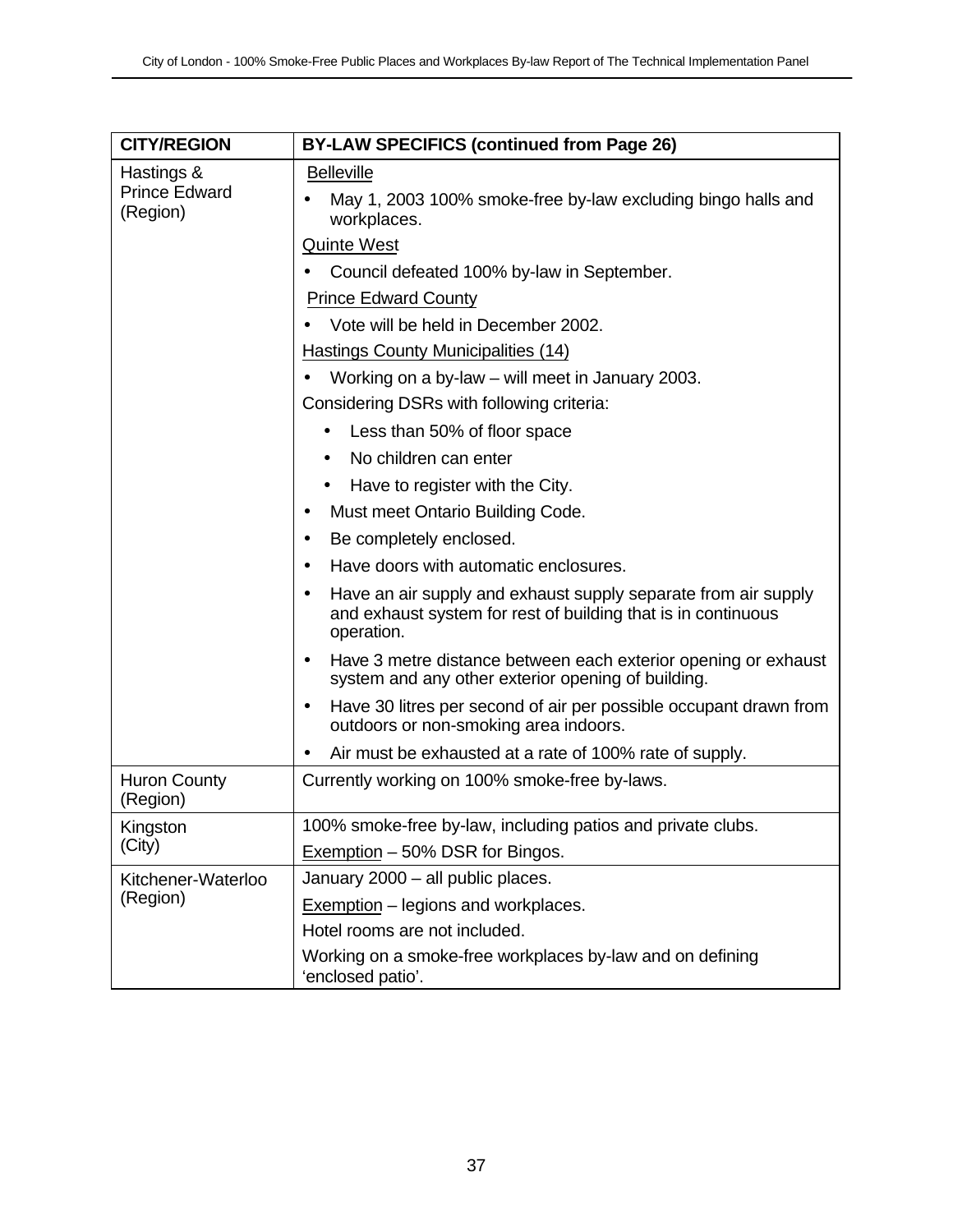| <b>CITY/REGION</b>                         | <b>BY-LAW SPECIFICS (continued from Page 25)</b>                                                                                                                                                                                            |  |
|--------------------------------------------|---------------------------------------------------------------------------------------------------------------------------------------------------------------------------------------------------------------------------------------------|--|
| Lambton<br>(Region)<br>(13 municipalities) | City of Sarnia is the only municipality that has a by-law that<br>addresses restaurants                                                                                                                                                     |  |
|                                            | June 1999 by-law consisting of three stages – the final stage<br>commencing January 2002 - restaurants must be 85% smoke-<br>free.                                                                                                          |  |
|                                            | <b>Hotels</b>                                                                                                                                                                                                                               |  |
|                                            | 50% maybe designated for smoking.<br>$\bullet$                                                                                                                                                                                              |  |
|                                            | <b>Bingo Halls</b>                                                                                                                                                                                                                          |  |
|                                            | 50% maybe designated for smoking.                                                                                                                                                                                                           |  |
|                                            | <b>Bars and Casinos</b>                                                                                                                                                                                                                     |  |
|                                            | 85% maybe designated for smoking.                                                                                                                                                                                                           |  |
|                                            | <b>Billiard Parlours and Bowling Alleys</b>                                                                                                                                                                                                 |  |
|                                            | 25% maybe designated for smoking.<br>$\bullet$                                                                                                                                                                                              |  |
|                                            | <b>DSR Criteria:</b>                                                                                                                                                                                                                        |  |
|                                            | Must be contiguous and in an area that you do not have to walk<br>٠<br>through to get to the exits, food services areas or washrooms.                                                                                                       |  |
|                                            | <b>Food Courts</b>                                                                                                                                                                                                                          |  |
|                                            | A DSR may be maintained if it is enclosed and occupies not more<br>٠<br>than 25% of the total seating capacity of the food court.                                                                                                           |  |
|                                            | Eating Establishment or Public Halls                                                                                                                                                                                                        |  |
|                                            | May maintain a designated smoking area (DSA) occupying not<br>more than 15% of the total seating capacity or not more than 15%<br>of the eating area available to the public whichever is less.                                             |  |
|                                            | At any time a DSA that is enclosed may occupy not more than<br>$\bullet$<br>50% of the seating capacity or 50% of the eating area available to<br>the public, whichever is less.                                                            |  |
|                                            | Bingo Hall may maintain a DSA as follows:                                                                                                                                                                                                   |  |
|                                            | On and after January 1, 2002 and prior to be January 1, 2004<br>occupying not more than 50% of the seating capacity.                                                                                                                        |  |
|                                            | On and after January 1, 2004 occupying not more than 25% of<br>seating capacity and at any time a DSA that is enclosed may<br>occupy not more than 50% of the seating capacity or floor area<br>available to the public, whichever is less. |  |
|                                            | <b>Billiard Parlours or Bowling Centres</b>                                                                                                                                                                                                 |  |
|                                            | At any time a DSA may be maintained if it is enclosed and<br>occupies not more than 50% of the total floor area.                                                                                                                            |  |
|                                            | <b>Bowling Centres</b>                                                                                                                                                                                                                      |  |
|                                            | Shall be exempt from the prohibition on smoking during those<br>times where 100% of the lanes available for bowling are being<br>utilized by adult bowling leagues                                                                          |  |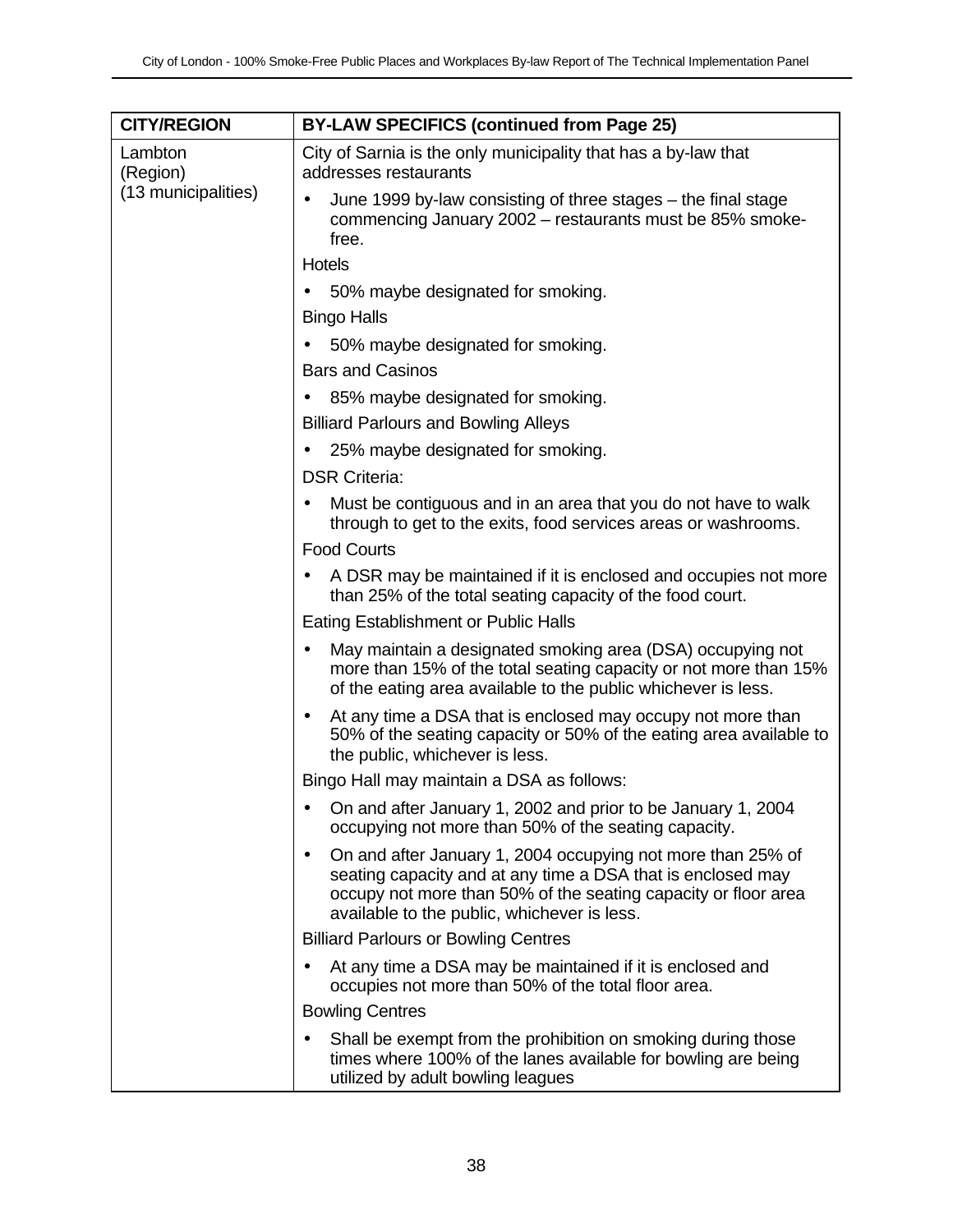| <b>CITY/REGION</b>          | <b>BY-LAW SPECIFICS</b>                                                                                                       |
|-----------------------------|-------------------------------------------------------------------------------------------------------------------------------|
| Leeds, Grenville,<br>Lanark | Most municipalities have a Municipal Building By-law except the City<br>of Brockville.                                        |
| (Region)                    | <b>Brockville</b>                                                                                                             |
|                             | 30% in restaurants.                                                                                                           |
| Muskoka-Parry               | Muskoka:                                                                                                                      |
| Sound                       | January 2003 - by-law will take effect                                                                                        |
| (Region)                    | Parry Sound:                                                                                                                  |
|                             | In the process of raising awareness and approaching councils                                                                  |
|                             | Exemptions:                                                                                                                   |
|                             | Hospital                                                                                                                      |
|                             | <b>Bingo Halls</b><br>$\bullet$                                                                                               |
|                             | <b>Casinos and Race Tracks</b>                                                                                                |
|                             | Accommodation units.                                                                                                          |
| Niagara                     | Workplaces                                                                                                                    |
| (Region)                    | No person shall smoke in an enclosed workplace, except where a<br>workplace is also a private club, racetrack or casino.      |
|                             | The proprietor of an enclosed workplace may set aside a DSR<br>which does not exceed 25% of the floor area open to employees. |
|                             | Restaurants, bars and/or bingo hall may set aside a portion of the<br>public place as a DSR as follows:                       |
|                             | Restaurants: 25% of the floor area open to the public.<br>$\bullet$                                                           |
|                             | Bars: 50% of the floor area open to the public.<br>$\bullet$                                                                  |
|                             | Bingo Halls: 60% of the floor area open to the public.                                                                        |
|                             | Exemptions:                                                                                                                   |
|                             | Casinos, Race Tracks and private clubs.                                                                                       |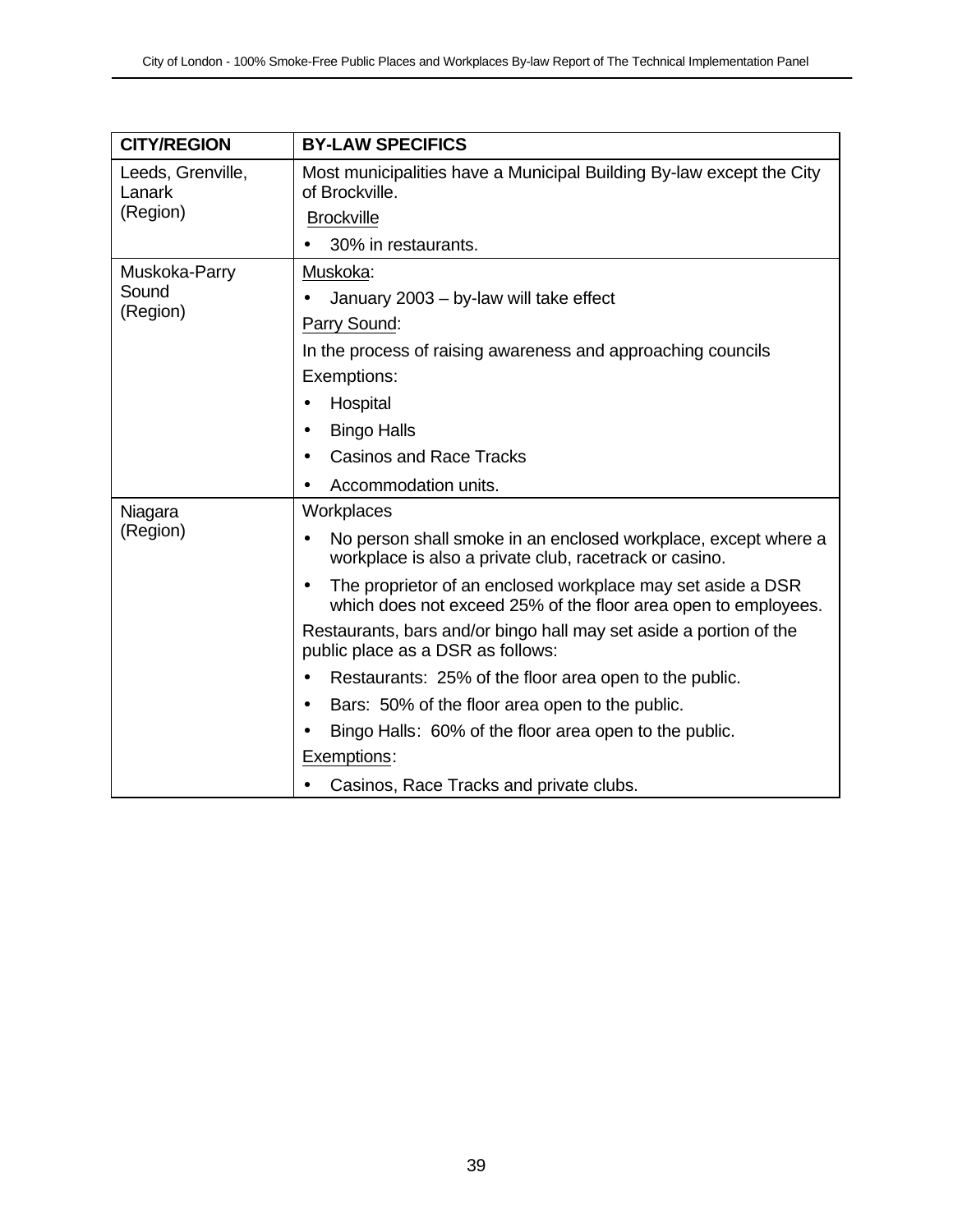| <b>CITY/REGION</b>          | <b>BY-LAW SPECIFICS</b>                                                                                                                                                                                                                              |  |
|-----------------------------|------------------------------------------------------------------------------------------------------------------------------------------------------------------------------------------------------------------------------------------------------|--|
| North Bay                   | North Bay                                                                                                                                                                                                                                            |  |
| (Region)                    | Meetings held – no decision made on by-law.                                                                                                                                                                                                          |  |
|                             | Health Unit has asked Council to pass a Workplace By-law (for<br>$\bullet$<br>areas where only employees have access) by May 2003.                                                                                                                   |  |
|                             | Asking for a 100% smoke free public places by-law, that would<br>$\bullet$<br>cover areas not covered under the Tobacco Control Act and<br>without exemptions by 2004.                                                                               |  |
|                             | Asking for a level playing field – meaning all places go<br>$\bullet$<br>incrementally and at the same time.                                                                                                                                         |  |
|                             | <b>West Nipissing</b>                                                                                                                                                                                                                                |  |
|                             | Moving quickly to develop a by-law.                                                                                                                                                                                                                  |  |
|                             | Options will either be a Cornwall style by-law (2 year<br>$\bullet$<br>implementation period) or an Ottawa style by-law.                                                                                                                             |  |
|                             | Business community is starting to get loud there so they are<br>$\bullet$<br>watching it carefully.                                                                                                                                                  |  |
| Oakville<br>(City)          | May 31, 2002- restaurants, bars and other hospitality premises -100%<br>smoke-free.                                                                                                                                                                  |  |
|                             | Exemption:                                                                                                                                                                                                                                           |  |
|                             | 50% DSRs allowed for the town's only Bingo Hall and permission<br>to smoke in a sealed-off section of the local Legion for members<br>only provided that there is no event to which the public has<br>access taking place elsewhere on the premises. |  |
| Ottawa<br>(Region)          | All public places and workplaces are smoke-free. Smoking hotel<br>rooms are allowed as seen as residential areas.                                                                                                                                    |  |
|                             | Smoke-free taxis.                                                                                                                                                                                                                                    |  |
| Peel<br>(Brampton, Caledon, | June 2001 - Restaurants and Bowling Centres are 100% smoke-free<br>with DSR option.                                                                                                                                                                  |  |
| Mississauga)<br>(Region)    | June 2004 – Bars and Bingo Halls go smoke-free with DSR option.                                                                                                                                                                                      |  |
| Perth                       | Stratford - March 2000                                                                                                                                                                                                                               |  |
| (Region)                    | Restaurants 50% no-smoking.                                                                                                                                                                                                                          |  |
|                             | Bars 50% no smoking.<br>$\bullet$                                                                                                                                                                                                                    |  |
|                             | Bingo Halls 50% no smoking.                                                                                                                                                                                                                          |  |
|                             | Bowling Alleys 50% no smoking.                                                                                                                                                                                                                       |  |
|                             | Workplaces 100% smoke-free (option for designated smoking<br>rooms) that are separately enclosed and ventilated.                                                                                                                                     |  |
|                             | Other Public Places 100% smoke-free (minor exceptions).                                                                                                                                                                                              |  |
|                             | North Perth - May 2002                                                                                                                                                                                                                               |  |
|                             | <b>Restaurants</b>                                                                                                                                                                                                                                   |  |
|                             | 50% no smoking - September 2002                                                                                                                                                                                                                      |  |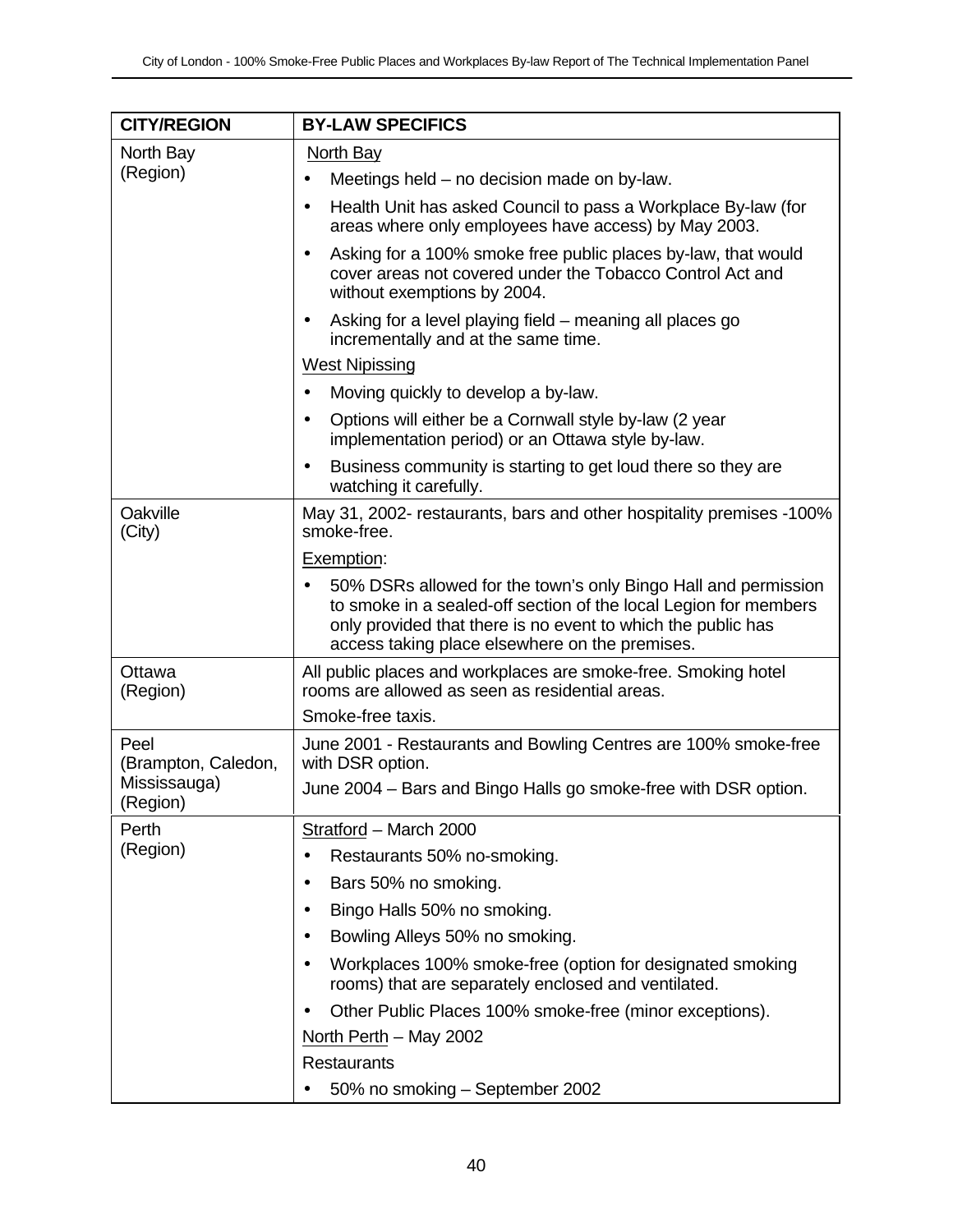| <b>CITY/REGION</b> | <b>BY-LAW SPECIFICS</b>                                |
|--------------------|--------------------------------------------------------|
|                    | 75% no smoking - June 2003<br>٠                        |
|                    | 100% smoke-free - June 2004                            |
|                    | <b>Bars</b>                                            |
|                    | 50% no smoking – September 2002                        |
|                    | 75% no smoking – June 2003<br>٠                        |
|                    | 100% smoke-free - June 2004                            |
|                    | <b>Bingo Halls</b>                                     |
|                    | 50% no smoking – September 2002                        |
|                    | 75% no smoking - June 2003<br>$\bullet$                |
|                    | 100% smoke-free - June 2004<br>$\bullet$               |
|                    | <b>Bowling Alleys</b>                                  |
|                    | 50% no smoking – September 2002                        |
|                    | 75% no smoking - June 2003<br>٠                        |
|                    | 100% smoke-free - June 2004<br>$\bullet$               |
|                    | Workplaces 100% smoke-free<br>٠                        |
|                    | Other Public Places 100% smoke-free (minor exceptions) |
|                    | Perth East - March 2001                                |
|                    | <b>Restaurants</b>                                     |
|                    | 50% no smoking                                         |
|                    | 100% smoke free - January 2003                         |
|                    | <b>Bars</b>                                            |
|                    | 50% no smoking - January 2003                          |
|                    | <b>Bingo Halls</b>                                     |
|                    | 50% no smoking                                         |
|                    | <b>Bowling Alleys</b>                                  |
|                    | 50% no smoking                                         |
|                    | Workplaces                                             |
|                    | 100% smoke-free                                        |
|                    | <b>Other Public Places</b>                             |
|                    | 100% smoke-free (minor exceptions)                     |
|                    | Perth South - November 1999                            |
|                    | Restaurants - 100% smoke-free                          |
|                    | Bars - no restrictions                                 |
|                    | Bingo Halls $- n/a$                                    |
|                    | Bowling Alleys - n/a                                   |
|                    | Workplaces - no restrictions                           |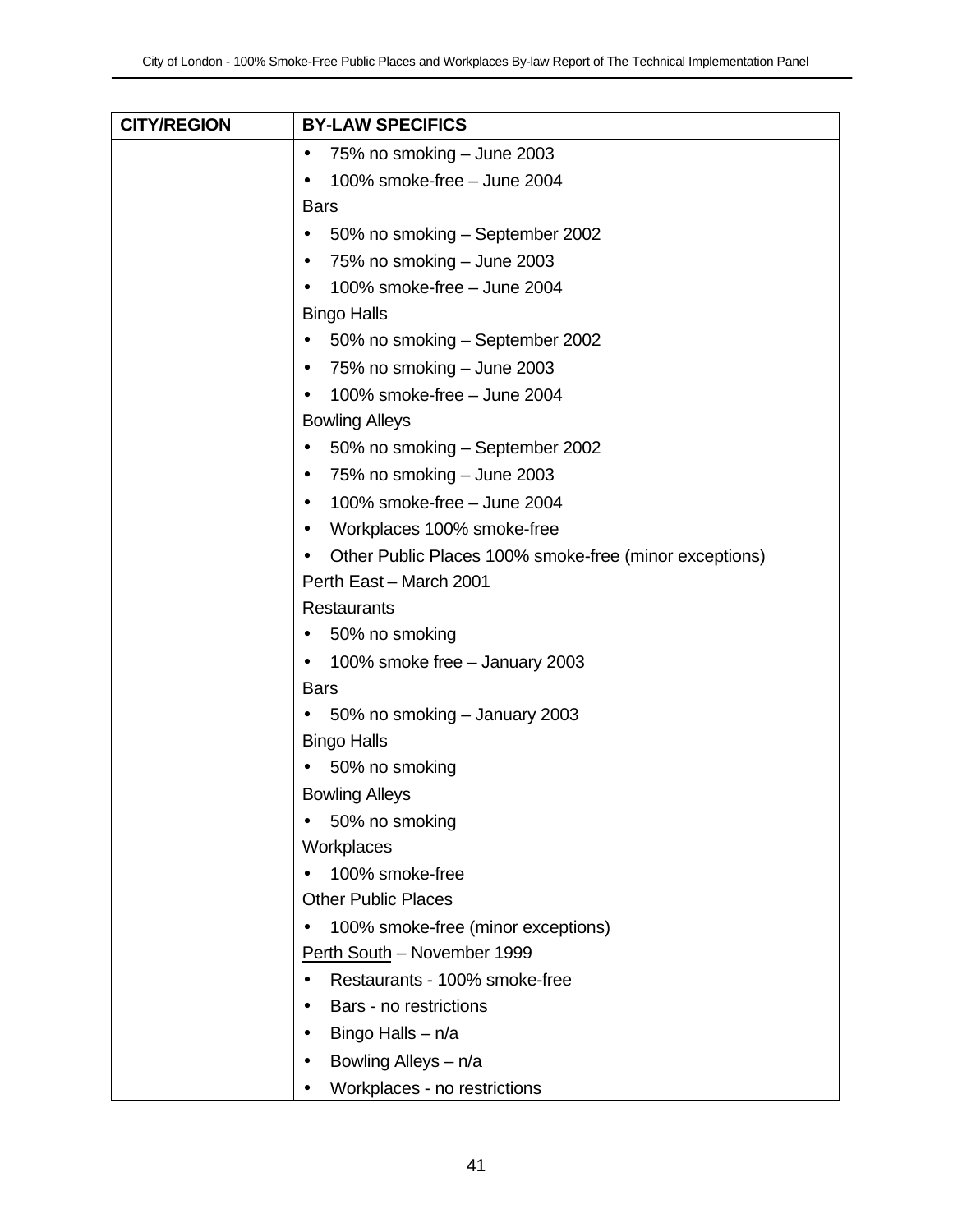| <b>CITY/REGION</b>     | <b>BY-LAW SPECIFICS</b>                                                                                        |
|------------------------|----------------------------------------------------------------------------------------------------------------|
|                        | Other Public Places - 100% smoke-free (minor exceptions).<br>$\bullet$                                         |
|                        | West Perth - 1997                                                                                              |
|                        | Restaurants - no restrictions<br>$\bullet$                                                                     |
|                        | Bars - no restrictions<br>$\bullet$                                                                            |
|                        | Bingo Halls - no restrictions<br>$\bullet$                                                                     |
|                        | Bowling Alleys - no restrictions<br>$\bullet$                                                                  |
|                        | Workplaces - no restrictions<br>$\bullet$                                                                      |
|                        | Other Public Places - 100% smoke-free arena, community centre,<br>library, town hall (minor exceptions).       |
|                        | St. Mary's - 1993 and 1995                                                                                     |
|                        | Restaurants - no restrictions<br>$\bullet$                                                                     |
|                        | Bars - no restrictions<br>$\bullet$                                                                            |
|                        | Bingo Halls - no restrictions<br>$\bullet$                                                                     |
|                        | Bowling Alleys - no restrictions<br>$\bullet$                                                                  |
|                        | Workplaces - no restrictions<br>$\bullet$                                                                      |
|                        | <b>Other Public Places</b>                                                                                     |
|                        | Arena and community centre smoke-free (policy) except<br>$\bullet$<br>designated areas (by-law).               |
|                        | Smoke-free Town hall policy (except designated area).<br>٠                                                     |
|                        | Minor exceptions.                                                                                              |
| Peterborough<br>(City) | Restaurants, bars, bingo halls bowling alleys and workplaces are<br>smoke-free with DSR option - January 2000. |
| Porcupine              | <b>Timmins</b>                                                                                                 |
| (Region)               | 100% smoke-free restaurant by-law.                                                                             |
|                        | No DSR.<br>$\bullet$                                                                                           |
|                        | Effective June 1, 2003.                                                                                        |
| Sault Ste. Marie       | 100% smoke-free.                                                                                               |
| (City)                 | No exemptions.                                                                                                 |
| <b>Simcoe County</b>   | Orillia - June 1, 2002 smoke-free.                                                                             |
| (Region)               | No DSR.                                                                                                        |
|                        | Bingo's exempt.                                                                                                |
|                        | Clearview - May 31, 2002                                                                                       |
|                        | No DSR.                                                                                                        |
|                        | Legions exempt with conditions.                                                                                |
|                        | Essa - May 31, 2002                                                                                            |
|                        | No DSR.                                                                                                        |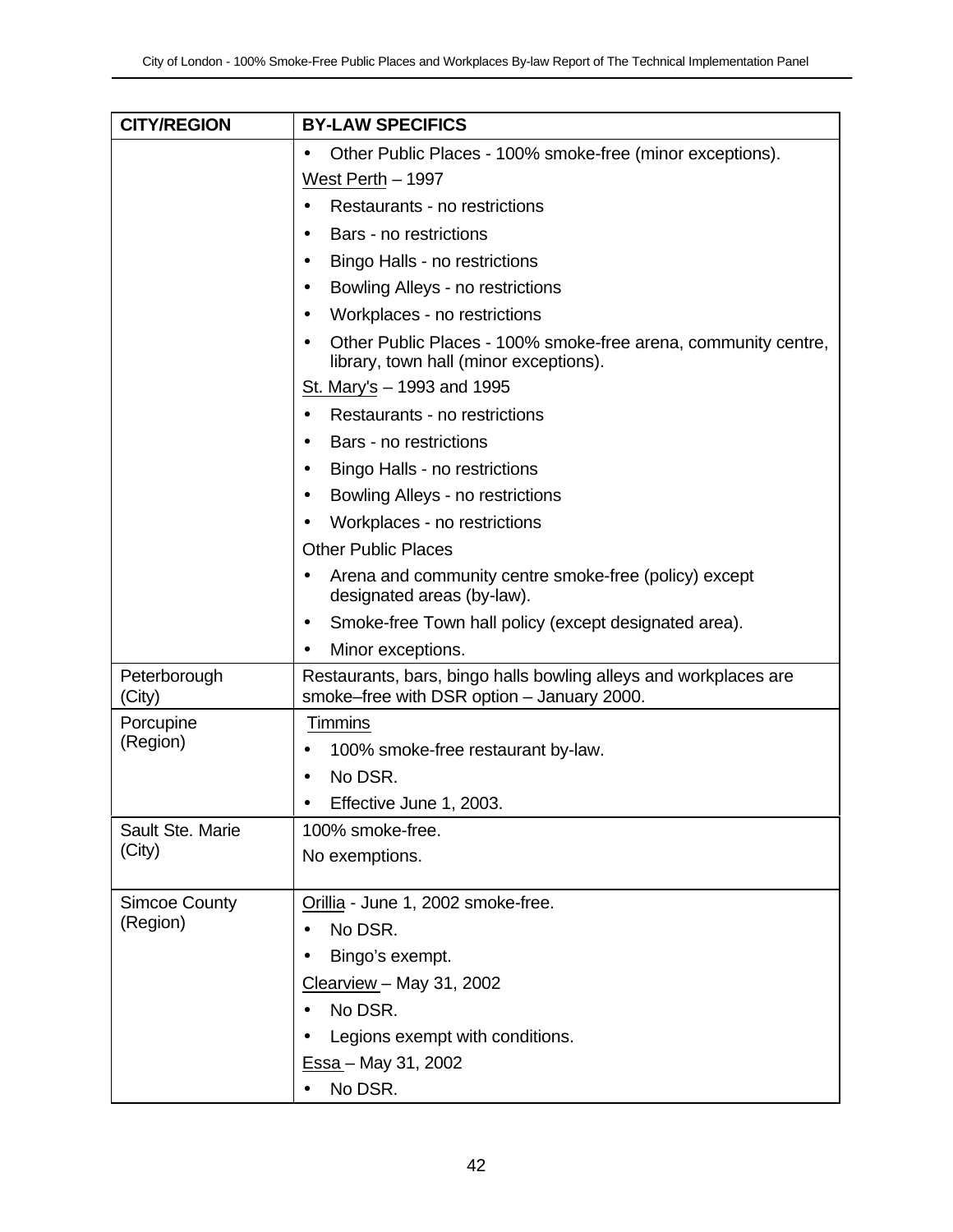| <b>CITY/REGION</b>             | <b>BY-LAW SPECIFICS</b>                                                                                                                           |
|--------------------------------|---------------------------------------------------------------------------------------------------------------------------------------------------|
|                                | No phase in.<br>$\bullet$                                                                                                                         |
|                                | Exemptions - private clubs and workplaces used as private<br>$\bullet$<br>dwellings.                                                              |
| Tecumseh<br>(City)             | September 1, 2002 - 100% smoke-free.                                                                                                              |
| <b>Thunder Bay</b><br>(Region) | Proposing Ottawa model with no exemptions to City Council.                                                                                        |
| <b>Timiskaming Bay</b>         | Timiskaming District                                                                                                                              |
| (Region)                       | Existing by-laws are involved with municipal facilities only and not<br>the public at large.                                                      |
| <b>York Region</b>             | Option for DSRs in public places                                                                                                                  |
| (Region)                       | Exemptions:                                                                                                                                       |
|                                | Private clubs except wherever non-members of Private clubs are<br>$\bullet$<br>admitted                                                           |
|                                | Workplaces smoke-free except where a workplace is also a public<br>place, the provisions of this by-law respecting public places shall<br>prevail |
|                                | Public Places are classified into class 'A', 'B', 'C', 'D', or 'E' with<br>$\bullet$<br>the option for DSRs.                                      |
| Windsor<br>(City)              | Restaurants smoke-free.                                                                                                                           |
|                                | Allowance for DSRs and four different smoking licenses available.                                                                                 |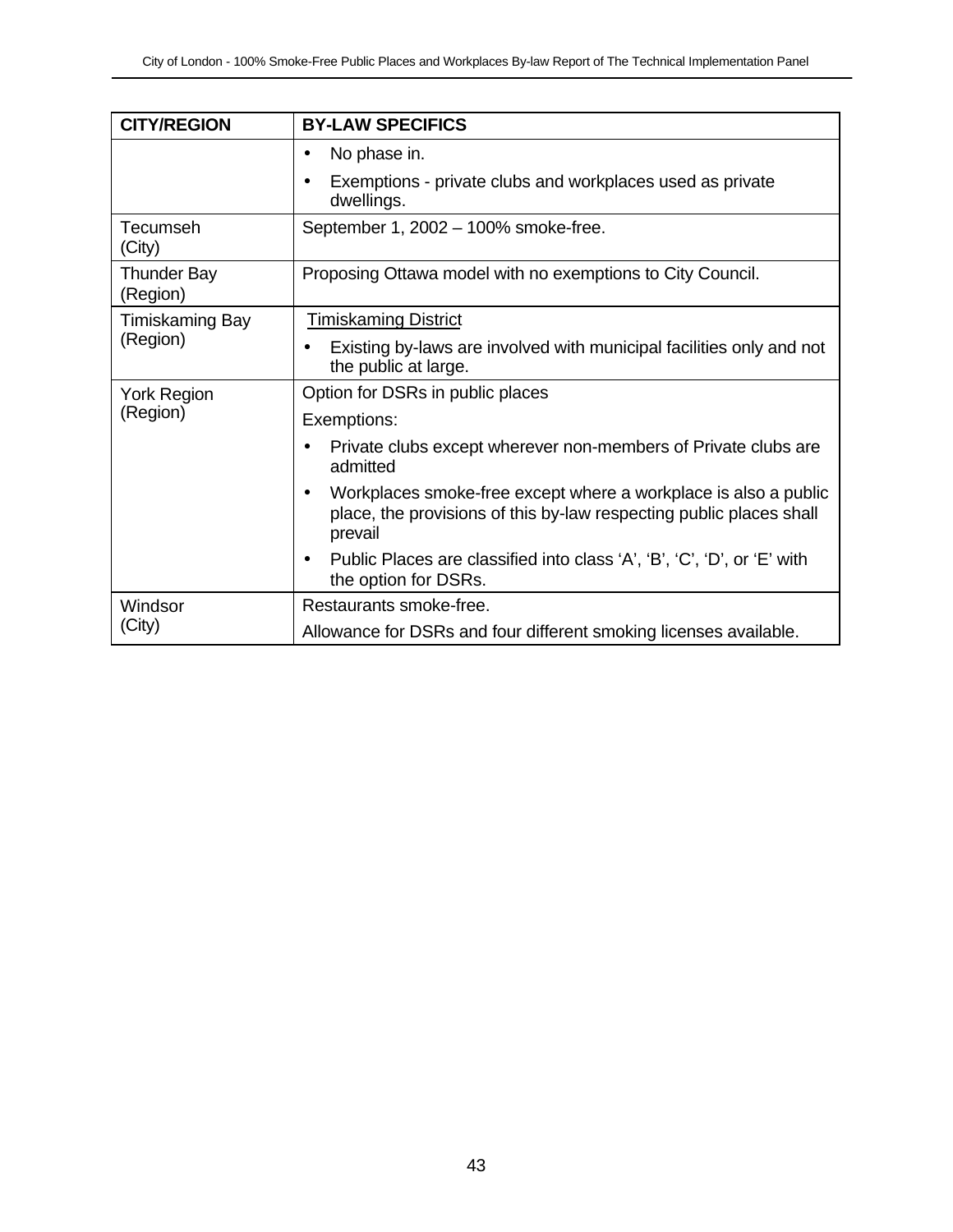#### **Impact On Business**

Will businesses suffer from a 100% smoke-free by-law?

A common concern of business owners is that 100% smoke-free by-laws will result in financial losses. Numerous studies confirm that the hospitality industry experiences a period of adjustment with revenues returning to their usual level in three to six months. Many businesses have also reported an increase in sales due to the 100% smoke-free by-law.

In addition, studies show that a 100% smoke-free by-law results in: reduced insurance costs; lower cleaning costs; less damage to furniture and equipment; and reduced risk of fire.

It has been documented that businesses already in trouble experience more significant downturns following the by-law implementation.

## **Canada**

In January 2000, the Region of Waterloo implemented a 100% smoke-free by-law in all public places. Included in the by-law is a hardship clause, which allows business owner/operators to apply for funds with proof that their establishment went out of business due to the 100% smokefree by-law.

Of 150 plaintiffs who declared economic losses, 149 would not open their accounting books for a thorough financial review. The only establishment that complied showed an increase in sales for the period the by-law was in effect compared to the previous year when there was no by-law.

The City of Ottawa hired chartered accountants KPMG to monitor the economic impact of its 100% smoke-free legislation enacted August 1, 2002. (Appendix 11) The first series of quarterly reports indicated an increase in employment in the accommodation and food services industry of 6.5%. In May 2002, a City of Ottawa report noted that eighty-two (82) new bars and restaurants had opened since the by-law was enacted.

KPMG's second quarter survey, conducted in March, April and May of 2002, focused exclusively on Ottawa's bars and pubs to determine if they were adversely affected by the 100% smoke-free by-law. The Pub and Bar Coalition (PUBCO) agreed to encourage owners and managers to participate in the study, but KPMG was unable to obtain enough data to produce statistically valid results. Establishments that claimed financial losses due to the by-law were unable or unwilling to provide information to substantiate their losses.

## **United States**

In the U.S., a major study compared sales tax data of 100% smoke-free restaurants and bars with that of restaurants and bars without such legislation. The analysis, the most comprehensive of its kind, assessed changes over time. It was conducted in California and Colorado in 1992, 1994 and 1997 by the Institute for Health Policy Studies in the Department of Medicine at the University of California, San Francisco.

The study found that smoke-free legislation does not adversely affect either restaurant or bar sales.<sup>15</sup>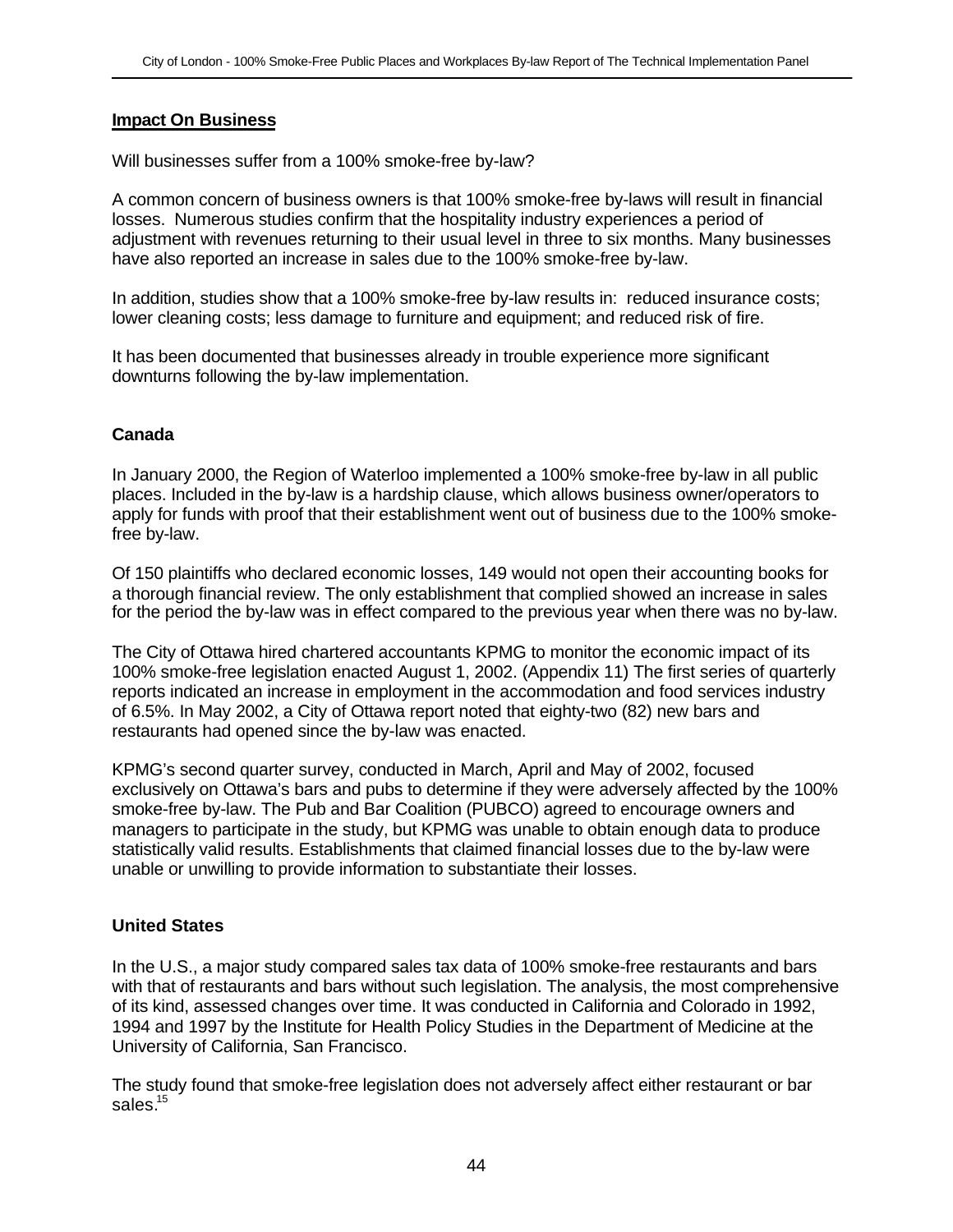In another U.S. study, the Centre for Health Economics Research in Massachusetts looked at the economic impact of smoke-free legislation throughout that state. The 1997 study demonstrated that sales receipts in restaurants where there was smoke-free legislation increased by 5 - 9% from January 1992 to December 1995 after legislation was enacted. There was no support for the hypothesis that restaurant smoking restrictions reduced restaurant receipts.<sup>16</sup>

The study was updated in 2000 analyzing three additional years of data. The later study also separately analyzed alcohol-serving establishments, including restaurants, bar sections of restaurants, and free-standing bars. The final report, submitted in November 2000 to the Massachusetts Department of Public Health, confirmed the conclusions of the 1997 study that there was no support for the hypothesis that smoking restrictions reduced business receipts.

## **Beer Sales**

In the 100% smoke-free by-law debate, fears have been expressed that beer sales will decrease with the implementation of legislation banning smoking. Barry McKay of Ottawa, General Manager of the Pub and Bar Coalition of Ontario contacted London Mayor Anne Marie DeCicco on October 30, 2002 with information indicating that vendor beer sales to licensed establishments in Ottawa were down 9.58% from September 1, 2001 to August 30, 2002.



# **Percentage Change in Beer Sales**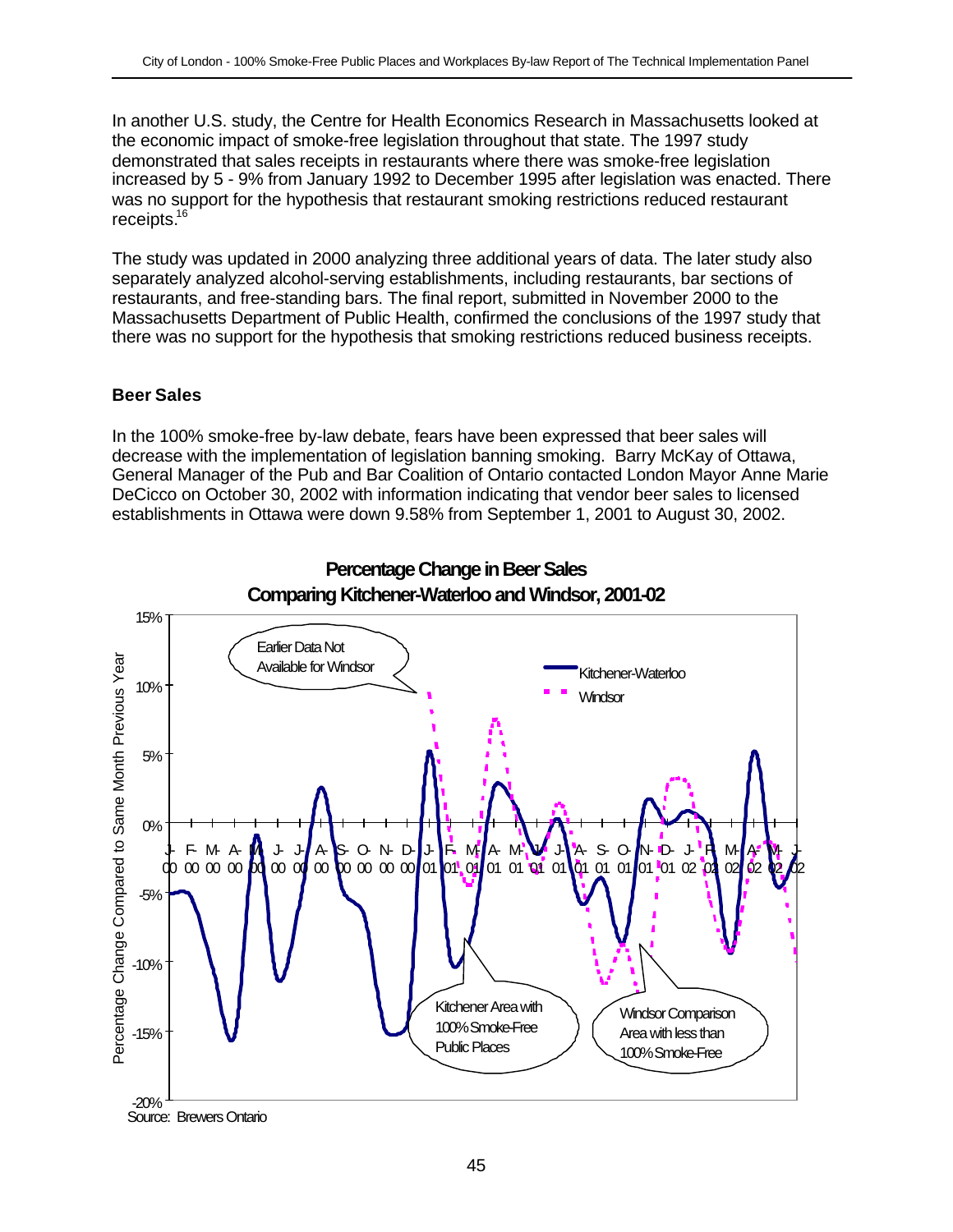However, municipal vendor beer data from Brewers Ontario demonstrates that fluctuations in the market exists both in municipalities with a 100% smoke-free by-law and in municipalities without a by-law. For example, Windsor permits DSRs and smoking licenses in their smoking by-law while Kitchener-Waterloo has a 100% smoke-free by-law. Both cities experienced fluctuations in vendor sales over the same period of time.

Overall, neither municipality experienced a decrease in total sales. These fluctuations in sales can be linked to a number of contributing factors, one of which may or may not be 100% smokefree legislation.

As of November 7, 2002, overall beer sales for Ontario this year have increased by 1.3%, according to Mr. Jeff Newton, Executive Director, Brewers Ontario.

## **Common Standard**

Often heard in the 100% smoke-free debate is the term 'level playing field', a term that may be interpreted by the public and business owners in different ways.

100% smoke-free legislation prohibits all smoking in establishments with no exemptions therefore making the smoking policy within a municipality the same, or level, for all sectors. This prevents the creation of a double standard or legislative vagueness. All public places and workplaces are held to the same, common standard – 100% smoke-free.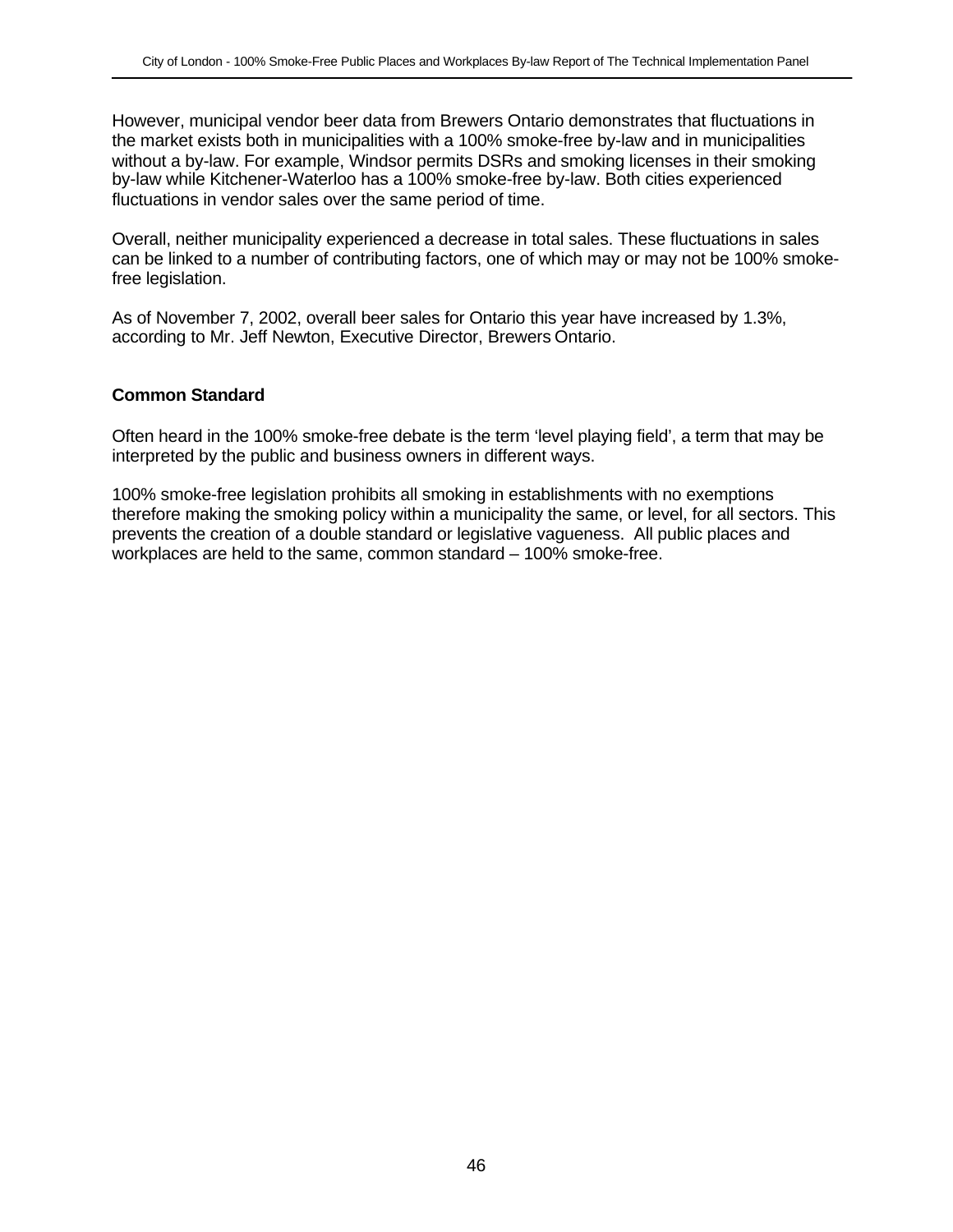## **Consultation Findings**

## **Public and Stakeholders Speak Up**

They came, they spoke, they wrote, they expressed their opinions about, the City of London Draft smoke-free Public Places By-law and the City of London Draft 100% Non-smoking Workplaces By-law.

In total, one hundred and forty-nine (149) people attended the five (5) public consultation meetings, thirty-eight (38) of whom made oral presentations. Another one hundred and twelve (112) people attended the four (4) stakeholder meetings where forty-five (45) oral presentations were made. In addition, thirty-five (35) written submissions were received from stakeholders and members of the public who did not attend a meeting. These figures are consistent with attendance at meetings held by other municipalities that have undertaken a similar consultation process before implementing 100% smoke-free by-laws.

Among members of the public who spoke at London's consultation meetings, the majority overwhelmingly supported the draft by-laws. In a poll of all those who attended the public consultation meetings, ninety-six (96) of one hundred and forty-nine (149) indicated support for the by-laws, twenty-eight (28) were not supportive and twenty-five (25) did not indicate their position.

Among the stakeholders, several issues arose and a variety of views were presented. Stakeholders were defined as any person or group in the community who has a vested interest in the 100% smoke-free by-laws.

## **Public Opinion**

During the public consultation meetings, numerous presentations were made against smoking in public places. A majority of individuals who spoke or submitted written presentations supported 100% smoke-free by-laws covering all public places and workplaces without exemptions. They agreed with the by-laws as drafted.

Protecting the health of individuals, children, employees such as hospitality workers, musicians, and even smokers, provided the foundation for the public's support. The move to 100% smokefree public facilities and workplaces was considered a positive move for the health and development of the City of London.

Members of the public who didn't agree with the by-laws cited freedom of choice arguments or felt designated smoking rooms should be permitted.

All public meetings were tape recorded and written summaries of oral presentations were prepared. The summaries and tapes have been submitted with this report. (Appendix 6 (B) and 7 (B))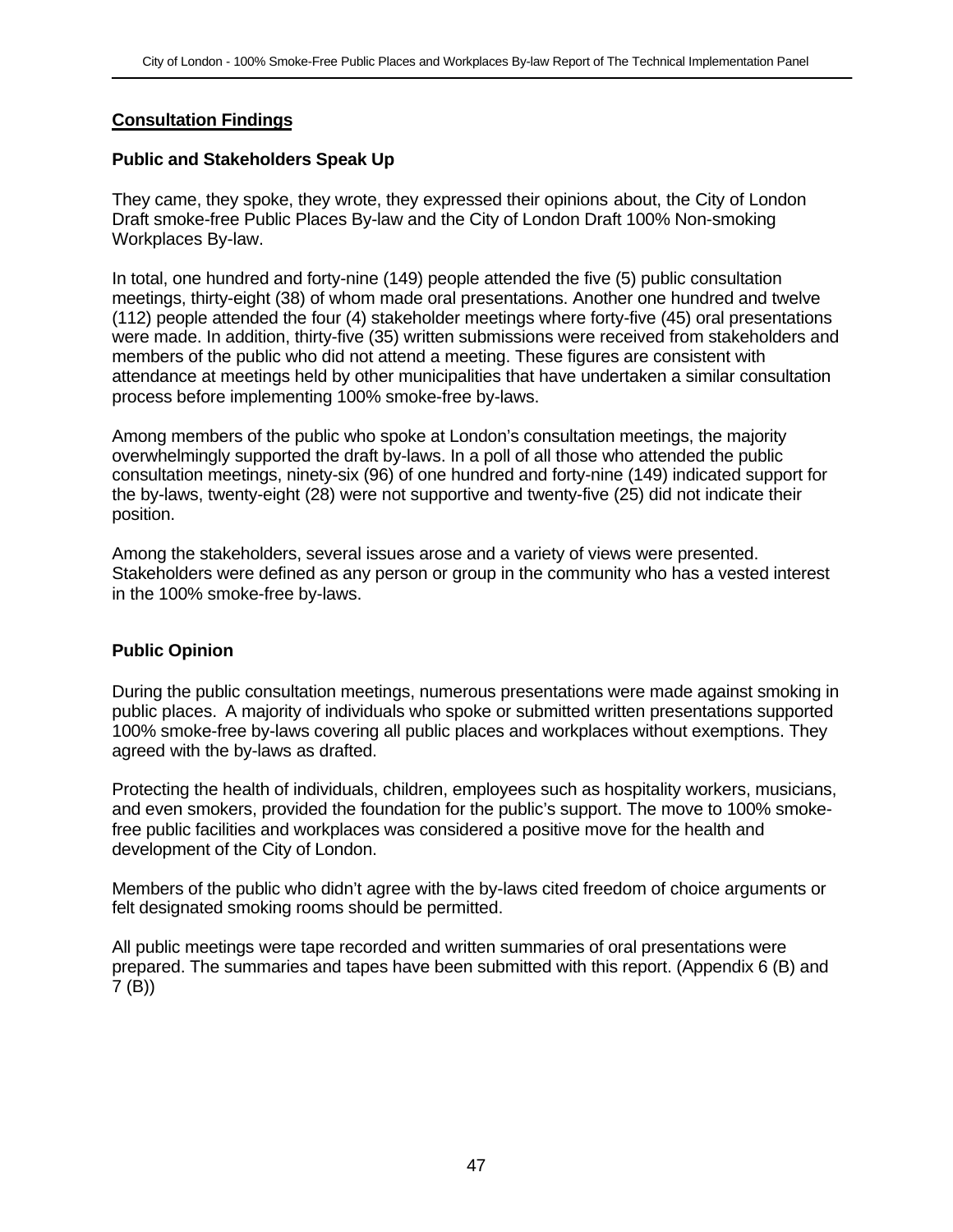## **Among comments supporting the by-laws were:**

- Those with chronic lung disease are unable to visit some public places due to the ETS.
- One mother said ETS triggers her daughter's asthma and the medication is very expensive.
- The 100% smoke-free public places by-law should be implemented on January 15, 2003.
- A 100% ban on smoking is less confusing than a partial ban.
- A mother stated her eight-year-old boy, who has asthma, cannot go to his favourite restaurant, the Palasad, due to ETS.
- "Smoking is your business but smoking in public places is my business".
- "Non-smokers have rights too".
- 75% of population are non-smokers.
- There is no safe level of ETS.
- DSRs are not practical, smokers don't like them, and children will be allowed in them.
- Musicians who work in bars do not have a choice in order to sustain their income.
- "We should be setting an example for our children. Smoking is not a normal behaviour and it is bad for your health".

# **Among comments critical of the by-laws were:**

- Business owners should have the right to run their businesses as they wish.
- Individuals should decide if they want to be exposed to ETS based on clear signage in the establishment.
- DSRs make the most sense.
- Employees will lose their jobs due to business losses caused by the by-law.
- A fair compromise would be to allow business owners to choose whether to become 100% smoke-free.
- Tobacco is a legal product.
- Ventilation systems are a solution as they would sufficiently decrease the ETS and remove the smell.

# **Suggestions Brought Forward**

The public recommended the following regarding the 100% smoke-free by-law:

- No exceptions or exemptions be permitted in order to eliminate confusion and to make the by-laws fair for everyone
- Include in the by-laws a ban on smoking within 15 feet of all entranceways and intake vents.
- Prohibit smoking on patios as they are extensions of bars and some are within 200 feet of downtown residential areas.
- Exclude the following from the 100% smoke-free by-laws: Veteran's hospital and wards, psychiatric hospitals and wards, correctional institutions and bingo centres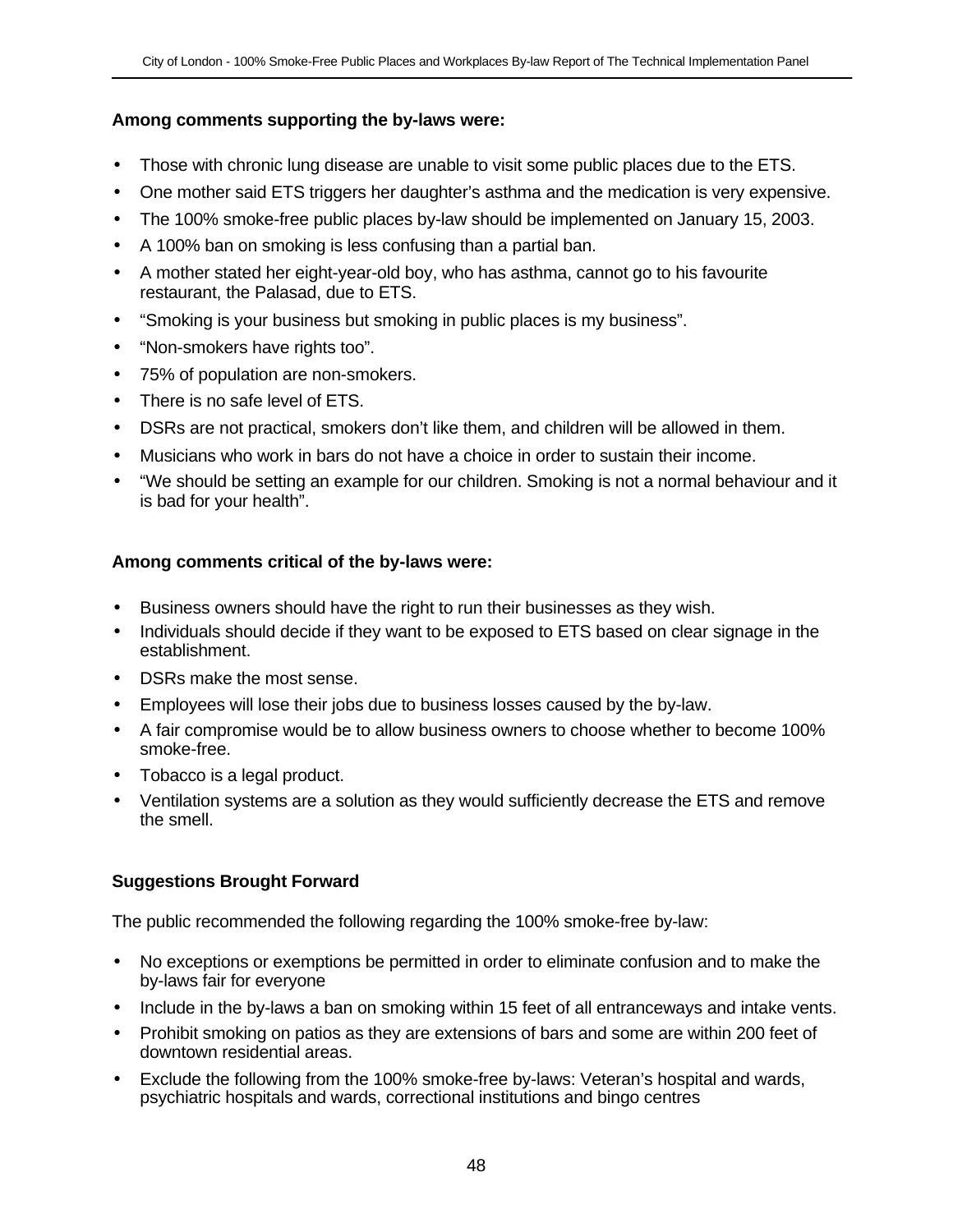- Implement the by-laws within two months after approval by London City Council.
- Include separately ventilated designated smoking rooms.

#### **Stakeholder Opinion**

All stakeholders received a personal letter of invitation to attend one of four stakeholder meetings, one of five public meetings, or to submit a written statement.

Many issues that arose during the stakeholder consultation meetings will be discussed here under the following headings:

- **ETS Health Effects**
- Separately Ventilated Designated Smoking Rooms
- Freedom Of Choice
- Impact On Business
- Patios And Entranceways
- Bingo Centres
- Private Clubs
- Air Quality In Workplaces
- Mental Health Institutions.

All stakeholder meetings were tape recorded and written summaries of oral presentations were prepared. The summaries and tapes have been submitted with this report. (Appendix 6 (A) and  $7 (A)$ 

#### **Environmental Tobacco Smoke Health Effects**

Stakeholders from the health profession were adamant about the detrimental health effects of ETS and supported 100% smoke-free legislation.

Dr. David Spence is Director of the Stroke Prevention & Atherosclerosis Research Centre at the Robarts Research Institute, and Director of London Health Science's Stroke Prevention Clinics. He spoke of the harmful effects on the arteries caused by carbon monoxide found in ETS. Carbon monoxide, he said, cannot be adequately removed with ventilation and leaves both smokers and non-smokers at increased risk for stroke

Dr. Diane Logan, an Oncologist at the London Regional Cancer Centre (LRCC), said the LRCC diagnoses 5,000 new patients a year with cancer, 700 to 800 of whom have lung cancer.

Dr. Kathy Ferguson, Associate Professor of Medicine, Division of Respirology, University of Western Ontario, said smoking is one of the most difficult addictions to break. Smoke-free legislation helps support those smokers who, for health reasons, wish to quit.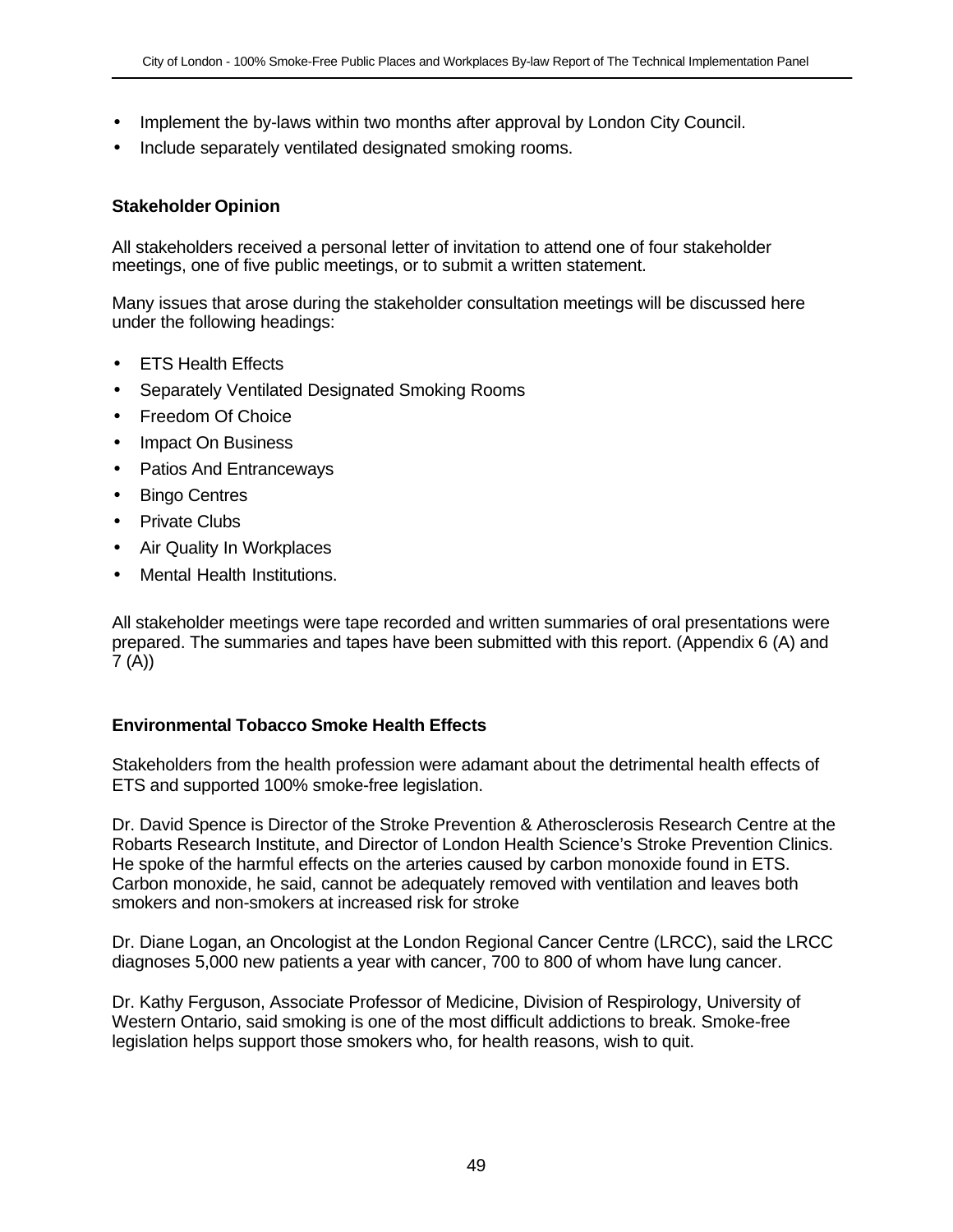Mr. Kevin McDonald, a representative from the Canadian Cancer Society Smokers Helpline, stated that smoke-free legislation has been shown to increase smoking cessation rates. It provides people with less opportunity to smoke and encourages smokers to think about quitting.

The London Chapter of the Canadian Cancer Society, the Lung Association and the Council for Tobacco Free Community, all confirmed their support for 100% smoke-free by-laws in the City of London to protect the community from the harmful effects of ETS.

Mr. Michael Perley, Director of Ontario Campaign for Action on Tobacco, stated no government or independent health agency, including ASHRAE which sets ventilation standards in North America, has established a safe level of exposure to ETS nor approved a ventilation technology to deal with it.

Among those who did not support a 100% smoke-free ban, many concurred that ETS has longterm health effects, but some questioned the evidence.

Mr. Mike Smith, restaurant owner, stated that the hospitality industry fully understands the dangers of tobacco use. "There is no argument from us on this issue".

Mr. Ray Luft, business owner, said the inhalation of ETS on a regular basis may have negative long-term health impacts but the amount and length of exposure necessary to cause the potential consequences are still being debated.

## **Separately Ventilated Designated Smoking Rooms (SVDSRs)**

A number of stakeholders from independent businesses, business associations and workplaces spoke in favour of including SVDSRs in the by-laws. The main proponents for SVDSRs are the LLRA, which consists of 40 establishments and the London Chapter of the Ontario Restaurant, Hotel and Motel Association (ORHMA).

Currently in London there are 651 bars and restaurants. The LLRA represents 6.14% of all bars and restaurants. Mr. J. Drummond, President, London Chapter of ORHMA, indicated a membership of 200 hotels, motels and restaurants.

Five of the stakeholders who supported SVDSRs are also members of the LLRA. They were Mr. Rick Tattersol and Mr. Chris Campbell of the Ceeps, Mr. Norman Peel of Wits End Pub & Grill, Mr. Bob Defrusia of McGuiness Landing, and Mr. Mike Smith of Joe Kool's and Chancey Smiths.

Additional supporters of SVDSRs were Mr. Rob Szabo, owner of Palasad, who currently has a Life Breathe ventilation system installed in his establishment and Mr. Ray Luft, owner of the downtown Market Tower

Mr. Earle Taylor (LLRA) and Mr. Norman Peel, Q.C., (Chief Negotiator ORHMA) presented the following modification to the British Columbia legislation and suggested it be tested in London: (Appendix 12)

1. Design a negative pressure in the smoking room instead of positive flow from the nonsmoking area. Extreme temperatures in London may make the system more reliable and secure and less costly if 100% fresh air is introduced at floor level in the smoking room and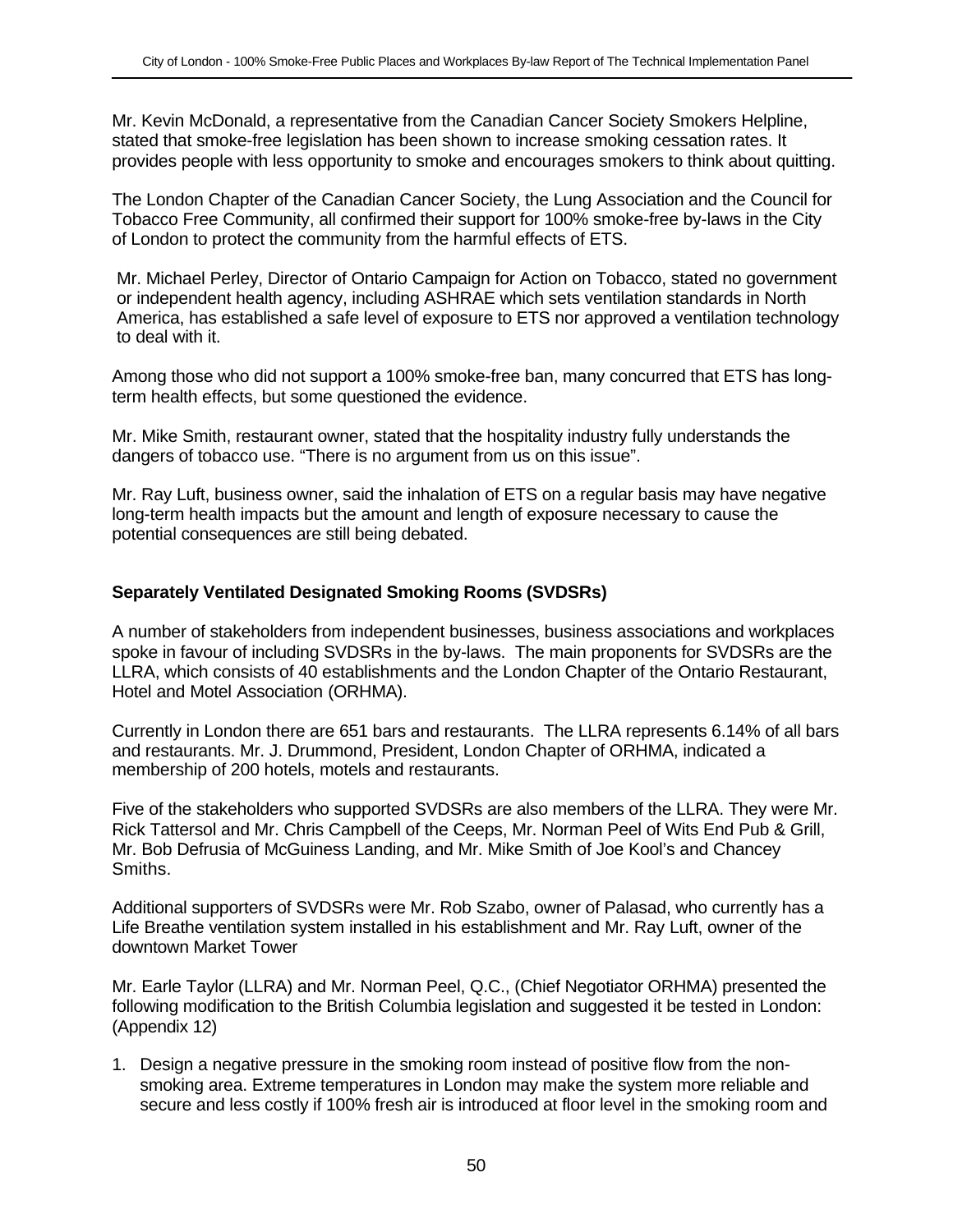is streamed vertically to the ceiling where it is 100% exhausted through a heat exchanger. If that fresh air system in the DSR can run at negative pressure, any time a door opened, air from the non smoking zone will flow in but will not have to be fed from the non-smoking area into the DSR full time.

- 2. No used air from the DSR should be re-circulated because some gases cannot be reliably filtered.
- 3. Electronic monitoring and logging of the reliability and security of the system should be required so that policing it will be scientific.
- 4. Proof should be in the pudding. A test room that is approximately 30' long x 20' wide x 10' high should be built in the facilities of established London company NuTech and the university scientists should become the independent umpire to measure whether the system works. If the university pronounces that the modifications can enhance the British Columbia model, then standards can be set, monitored and met.
- 5. This solution requires co-operation among the stakeholders because any scientific study will appear tainted unless it is seen to be financed cleanly. The private sector should create the test room and install the test equipment and the City should fund the very reasonable budget of the university to be the independent scientific umpire.
- 6. If the Panel will keep an open mind to let the university scientists measure the facts, it makes sense to take the short time needed to do so but it makes no sense to proceed if this co-operative approach with the university is not supported by the city.
- 7. The Panel should listen to the university scientist and not me concerning recommendations for improvements of the B.C. model.

In a presentation by Professor Z. Kucerovsky , Scientist with the Applied Electrostatic Research Centre, University of Western Ontario, and Dr. Neville Lefcoe, Respirologist, retired Professor of Medicine, University of Western Ontario, the Panel learned the ventilation system proposed by the LLRA and ORHMA was possible at a cost of \$5,000 to \$50,000. However, this system has not been tested anywhere and would reduce the levels of ETS in a room but not eliminate it, the Panel was told.

Dr. Lefcoe discussed his study, "Air Quality in Restaurants, Bars and Grills – Review and Proposal Concerning Guidelines," (Appendix 13) which attempts to set a standard for ETS levels in the hospitality industry. However, the standard has not been determined for ETS because the attributable risk (a reasonable risk of exposure for an individual to ETS) is not known. He stated that any air quality may be a factor in developing cancer but tobacco is a major factor. A SVDSR would require a fair amount of air flow to lower ETS levels for the hospitality staff.

Both Professor Kucerovsky and Dr. Lefcoe told the Panel that they would support testing of this model as presented by the LLRA and ORHMA.

Ms. Soo Wong, Region of York and Councillor Marvin Caplin, City of Hamilton upon request from TIP, individually spoke to the Panel regarding their communities' experience with DSRs. The inclusion of DSRs in the York and Hamilton Regional By-laws was due to political reasons not community support, the panel was told by the representatives. Both the Region of York and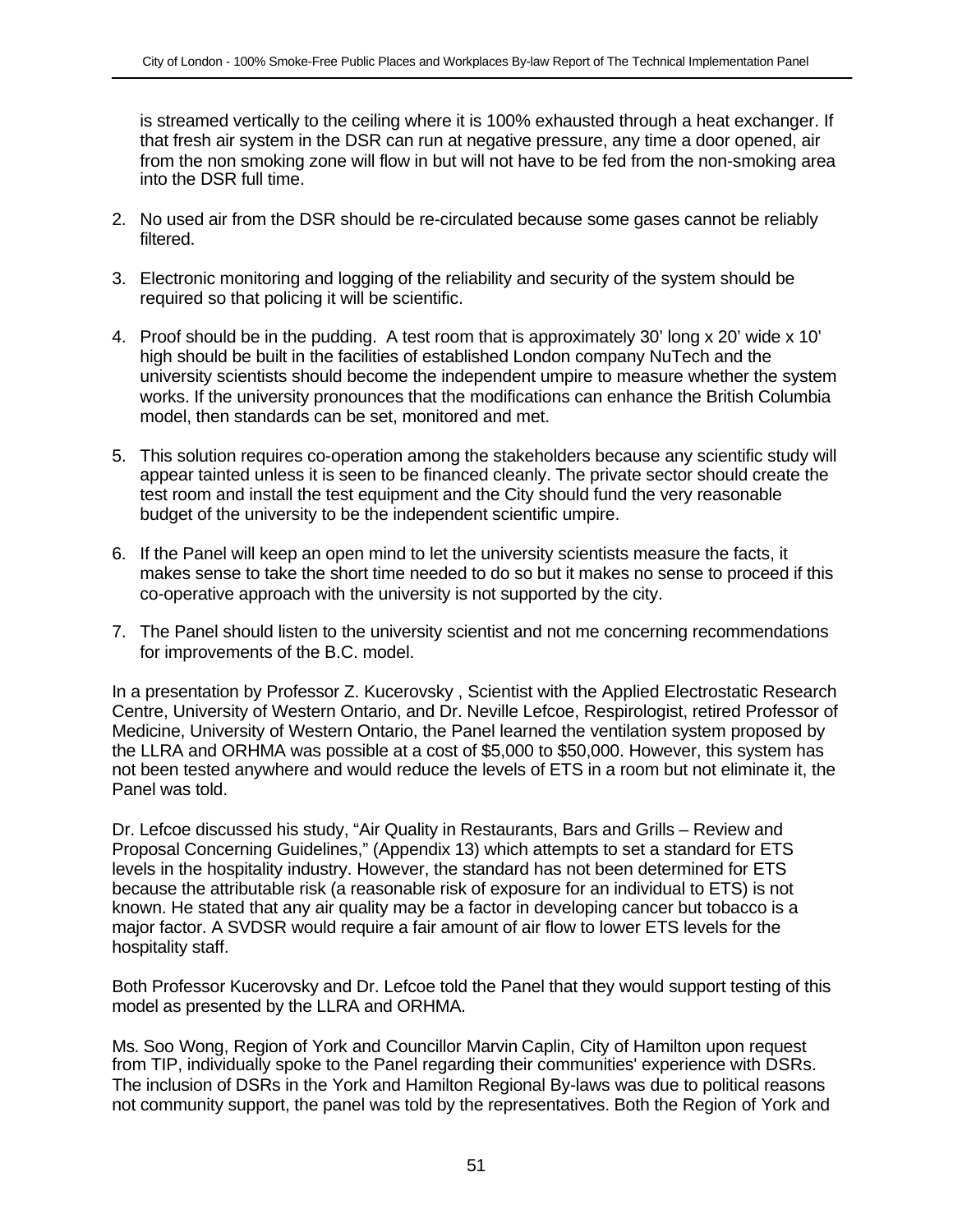Hamilton warned the Technical Implementation Panel of contentious issues with respect to DSRs and recommended going for the gold standard - 100% smoke-free.

Most hotels retain a small number of their guest rooms for smoking patrons, while the majority are for non-smoking patrons. The London Chapter of the ORHMA expressed concern regarding the possible loss of guest rooms dedicated for smoking patrons.

Mr. George Blair, Manager Environmental Health Team, Middlesex-London Health Unit, spoke about the complexities of enforcing a by-law permitting SVDSR. Enforcement officers are not air quality experts and would require additional training as well as the support of an engineer. More staffing and operational dollars from the municipality would be required to enforce a by-law permitting SVDSR compared to a 100% smoke-free by-law, Mr. Blair told the Panel. Currently restaurant owners are unhappy with the Smoking Control By-law, PH-8, requiring only restaurants to be 100% smoke-free. He stated that business owners repeatedly express their dissatisfaction with the City for creating an unlevel playing field and would have no difficulty going 100% smoke-free as long as all sectors are required to do so.

## **Freedom Of Choice**

When legislation is proposed that imposes new restrictions on people and their activities, the issue of 'freedom of choice' is often raised.

At the London stakeholder consultation meetings, two independent business owners spoke to the Panel regarding their right to run their businesses as they wish, including permitting smoking. Neither was in favour of DSRs due to the size of their establishments and the expense of the DSRs. One of the stakeholders was Mr. Stephen McCann, owner of Mash McCann, who stated that he had no employees and the majority of his customers were smokers. He suggested there be a smoking license for establishments wanting to cater to smokers. Mr. Jim Green of Royal Canadian Legion Branch 263 spoke of the rights and freedom of veterans who frequent the Legions. The draft by-law, he said, impinges on veterans' rights.

## **Impact On Business**

A common concern expressed by businesses has been that 100% smoke-free by-laws will result in financial losses.

In a written submission, Ms. Janette MacDonald of MainStreet London states that there will be "significant negative impact on businesses" with the 100% smoke-free by-law. She recommends SVDSRs limiting employee time in the SVDSRs by rotating their work shift.

Mr. Bob Defrusia, owner of McGuiness Landing, reported losses in the Waterloo Region of 8% and Oakville of 12%. He is currently in the process of opening a 100% smoke-free restaurant on Richmond Street in London.

One owner addressed the issue of the uneven playing field when it comes to 100% smoke-free by-laws that permit smoking in some establishments but not in others. In London, for example, smoking is currently banned in restaurants but not in other public venues. Mr. Tim Mantzavrakos, owner of Major's Restaurant, stated he wants the city to permit designated smoking areas for all businesses, or ban smoking completely for all businesses**.** SVDSRs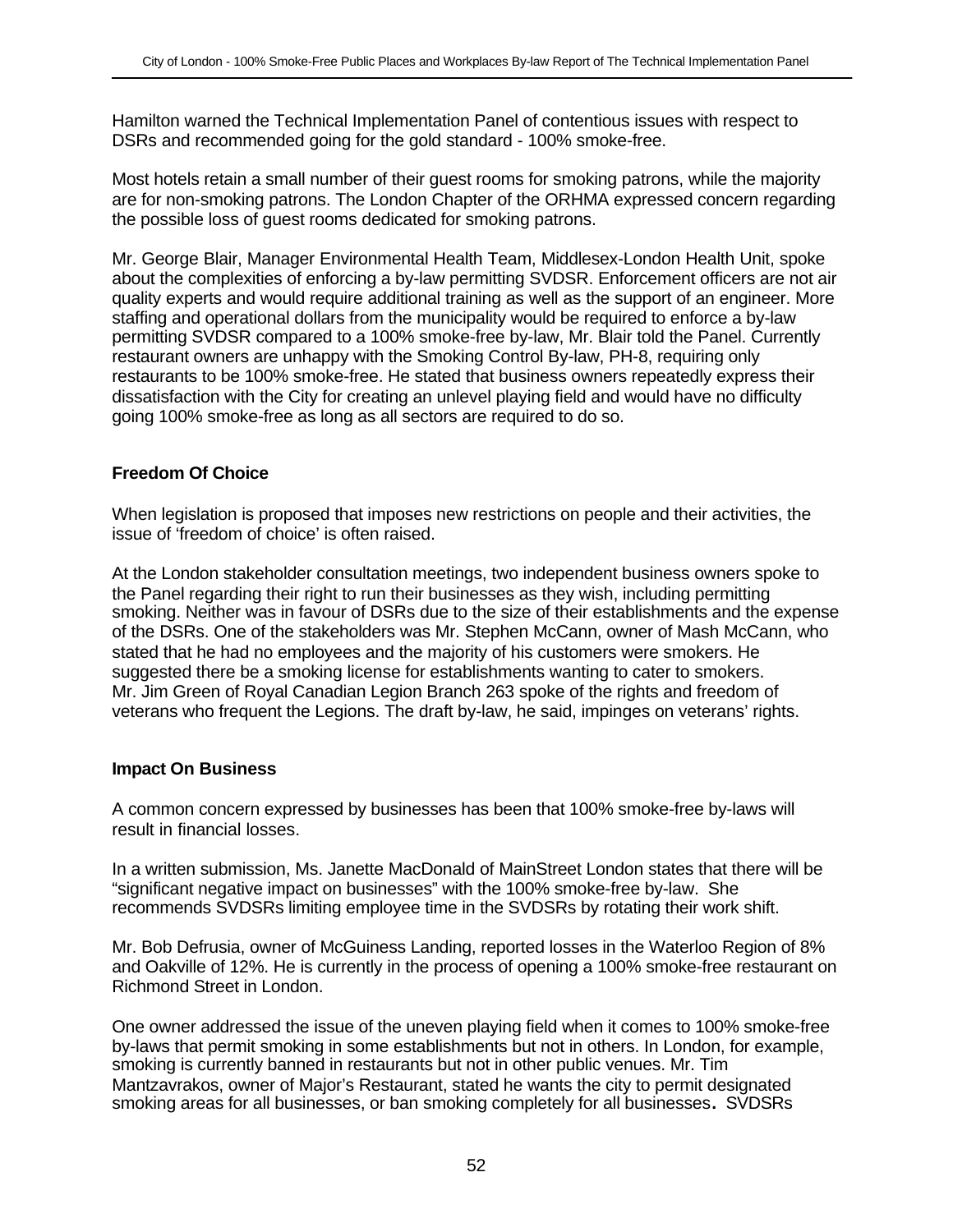create an unlevel playing field he stated. Mr. Mantzavrakos emphasized that they permit large establishments to continue to have smoking while penalizing the small establishments for not having the space or the financial resources to accommodate the cost. Written statements expressing concern about SVDSRs have been received from Mr. Dormer, Operations Manager of Kelsey's National Franchise, Mr. Nils Kravis, President and Chief Operating Officer of Kelsey's International and Mr.Tom Kroeger, President, Ontario Restaurant, Hotel and Motel Association, Ottawa Chapter. All three statements identify the business owner's concern regarding an unlevel playing field created by the SVDSR. The letters requested no DSRs and a level playing field for all sectors.

Other written submissions received were:

- Mr. and Mrs. Arroyas, owners of Archie's Seafood Restaurant, wrote, "As a restaurateur with four restaurants in the City of London we support this By-law with it applying equally to restaurants and bars".
- Mr. and Mrs. Jendhoff, owners of the Horse and Hound Restaurant, wrote, "Loss of business is mentioned frequently. We have not lost any business and we are 100% smokefree, in fact we hear comments from guests saying how nice it is not to be in a smoky environment…and support wholeheartedly a 100% Smoke-free by-law for all restaurants and all public places in London".
- Mr. J. H. Flynn, Executive, Goderich Lion's Club Smoke-free Bingo, stated that "..overall attendance is only down about four people per night from the usual crowds last year. We are averaging 150 people per night but this fluctuates each night…"

## **Patios And Entranceways**

Many members of the public and stakeholders encouraged the Panel to amend the by-laws to include a ban on smoking within a set parameter or radius of entranceways. Such a stipulation exists in the Tobacco Control Act, which prohibits smoking within nine meters of a hospital entrance way.

Ms. M. Bright, a resident of the downtown neighbourhood located behind Barking Frog, Joe Kool's and the Ceeps, advocated for smoke–free patios as an extension of a public place. Residents of the neighbourhood, stated Ms. Bright, are subjected to ETS that blows from the patio into backyards less than 200 feet away. She did not support DSRs as a solution given that the ETS would be vented into her backyard.

Currently, the draft by-laws cover ETS in indoor public places and workplaces but do not address outdoor spaces.

## **Bingo Centres**

The Panel heard arguments both for and against 100% smoke-free by-law exemptions for bingo halls.

Mr. Robert Parker, Vice President External, London Jaycees, wrote that his organization raises a significant amount of funds for community programs with a particular focus on youth. He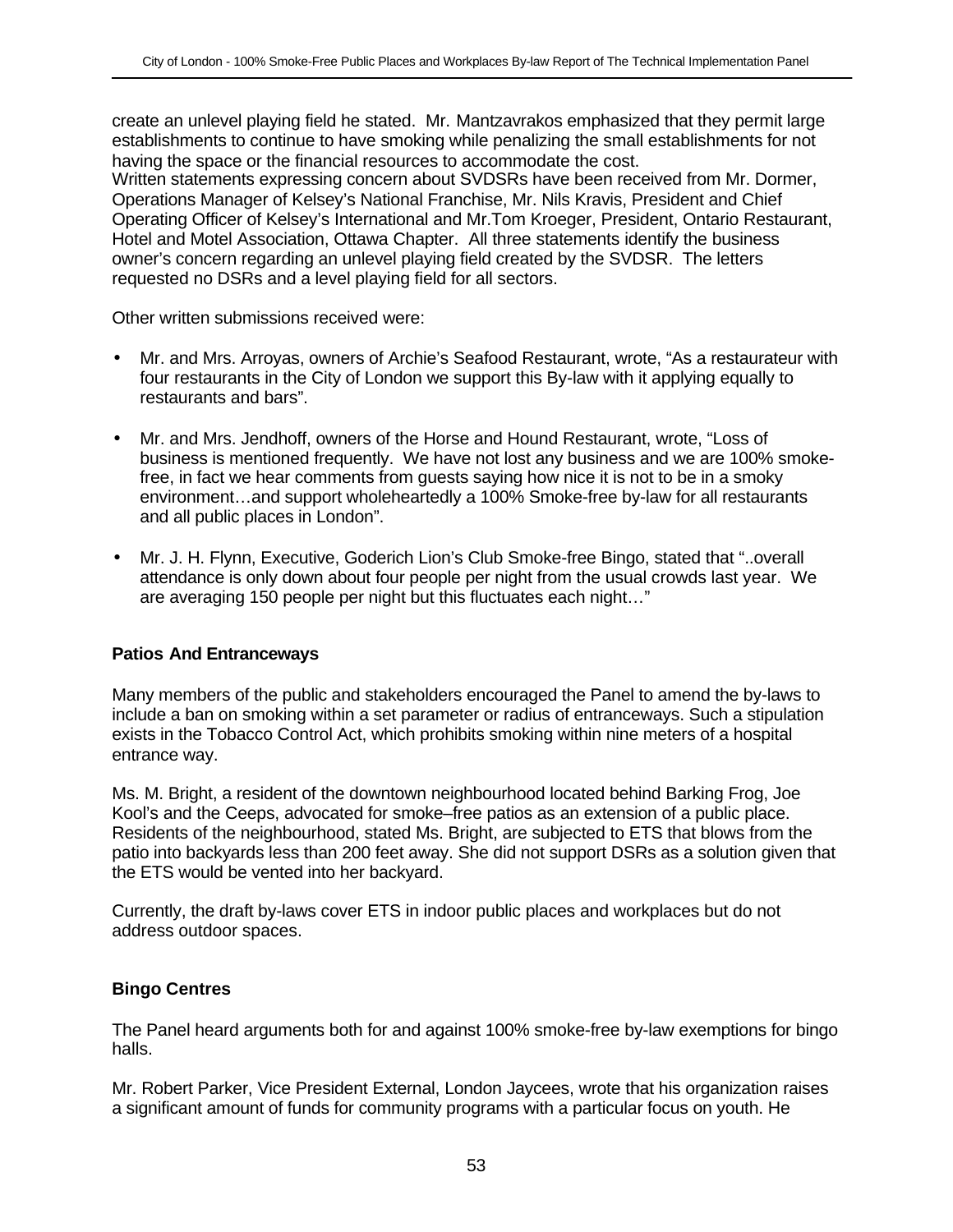stated that the ability to raise that money will likely be negatively affected by the draft by-laws since the organization currently raises most of its money through bingos. However, the organization supports a 100% smoking ban in the City of London. "In our view, the benefits to a reduction in environmental tobacco smoke in public places far outweighs the negative impact on our ability to raise funds for the short-term… In summary, the London Jaycees officially support this proposed by-law".

Mr. Lou Innocente, a bingo hall representative and owner of establishment across Ontario, stated that 8% of the population play bingo and of that group 70% are smokers. He stated that bingo revenue in Ottawa and the Waterloo Region decreased significantly with 100% smokefree by-laws, and London will likely experience the same losses with the implementation of 100% smoke-free legislation. He reminded the Panel that everyone in London benefits from bingo, either directly or indirectly.

Stakeholders recommended the following regarding the 100% smoke-free by-laws:

- Patios remain exempt.
- Private member areas of Legions be exempt.
- Mental health facilities be exempt until further development of a cessation program.
- Hotel rooms designated as smoking be exempt.
- A level playing field ensuring that all businesses are governed by the same rules.
- The age of 19 years and older becomes the criteria for distinguishing a smoking establishment and a 100% smoke-free establishment.
- Separately ventilated designated smoking rooms be included in the by-law.
- Women's Community House be exempt or allowed a designated smoking room.
- Bingo halls be exempt or allowed a designated smoking area or room.
- A modified version of the British Columbia model as presented by the London Licensed Restaurant Association and the Ontario Restaurant, Hotel and Motel Association, be incorporated into the by-law.

## **Private Clubs**

Three oral presentations were made to the Panel with respect to private clubs. Mr. Jim Green of the Royal Canadian Legion Branch 263 and Mr. Don Gilbrook, Canadian Core Veteran Club, spoke of the rights and freedom of veterans who frequent the Legions. Mr. Sal Iannelli, a member of the Marconi Club spoke in support of the 100% smoke-free by-law as it relates to private clubs. Mr. Iannelli spoke of the health effects and the scientific research that demonstrates the detrimental effects of ETS to the individual as well as to the health care system. No further submissions related to private clubs were received.

# **Air Quality**

Three stakeholders who presented during the consultation process advocated for a clean air policy as a compromise to 100% smoke-free legislation. They were the Sheet Metal Workers International Association, London Labour District Council, and the Hospitality Employee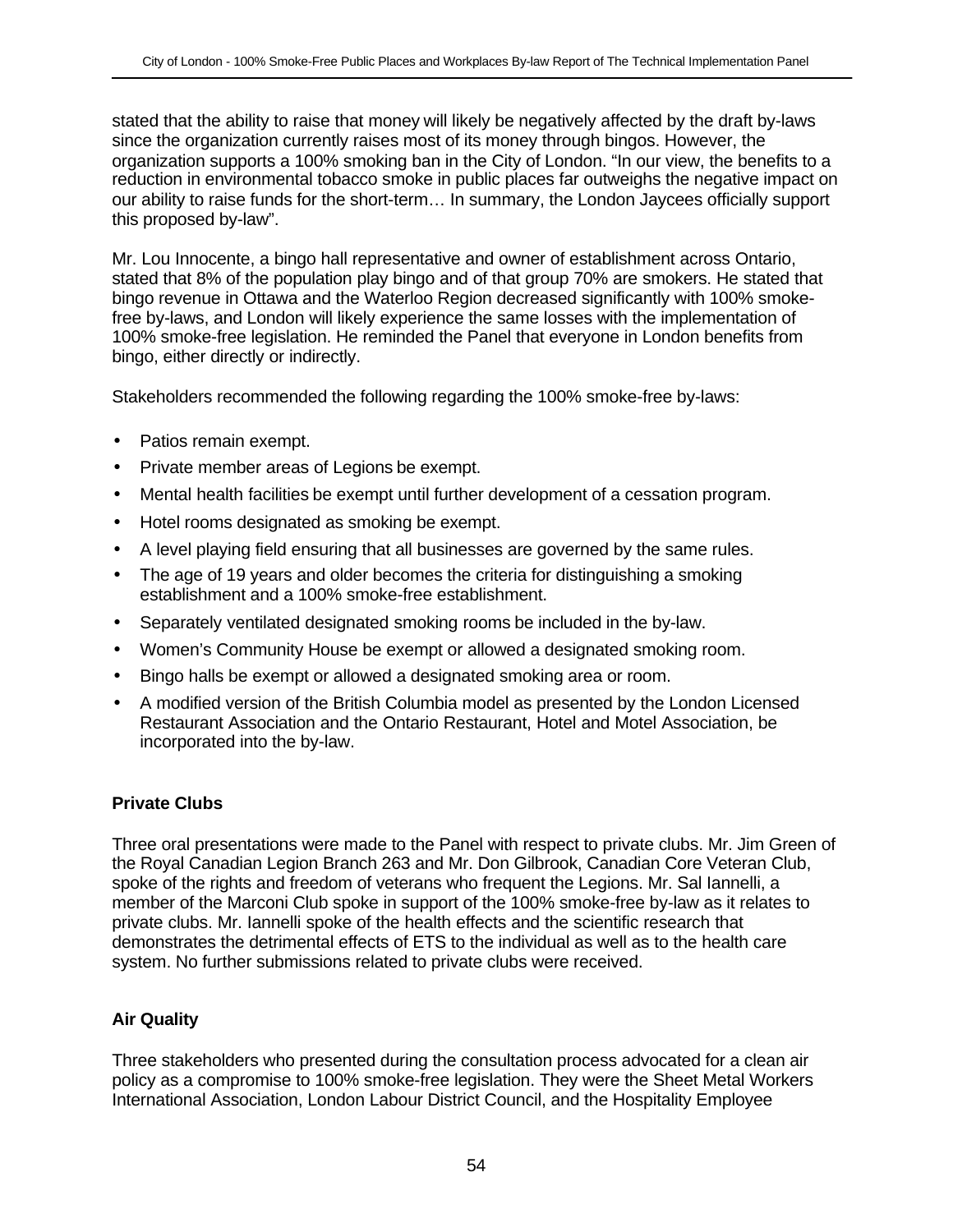Restaurant Association. These groups stated that legislation is required to clean up all indoor air and by-laws should not deal solely with smoking. Tobacco, they said, is  $27<sup>th</sup>$  on a list of indoor contaminants. As well, they stated that business owners should be permitted to decide whether or not to prohibit smoking in their establishment.

## **Workplaces**

The majority of workplace representatives who spoke or submitted a written presentation to the Panel were in favour of 100% smoke-free workplaces.

London Hydro stated it has decided to remove its DSR and implement a 100% smoke-free policy. ETS from the DSR, located in the lower level of the building, was being vented to the outside but was permeating the upper floors and led to complaints from employees. Included in London Hydro's policy is a ban on smoking in company vehicles. The company also told the Panel it is offering smoking cessation programs to employees who would like to quit.

Mr. Gerry McCartney, General Manager, London Chamber of Commerce, Ms. Pamela Welland, Director of Public Relations, 3M, Mr. John Kime, President & CEO and Mr. Steve Glickman, Director of Business Growth and Retention, both of the London Economic Development Corporation, and Mr. Fred Fretz, Vice-President, Human Relations, McCormick's Canada individually expressed concern on behalf of some larger businesses in the City. Their concerns addressed collective agreement clauses regarding DSRs and/or the investment of significant dollars in building and ventilating smoking rooms. Mr. Fretz, identified changes to the food regulations that will limit workers' ability to go outdoors during the workday. There was additional concern expressed about the safety of employees smoking outdoors in the event of an emergency requiring the employer to locate employees quickly.

Fluid Powerhouse, London Society of Architects, and a representative from a London accounting firm all stated smaller businesses do not have the ability or desire to build DSRs as they are costly and impact on the productivity of the employees. The representative from Fluid Powerhouse also stated that it is difficult for employers to implement 100% smoke-free workplaces independently. A City by-law would facilitate the process by providing the employer with municipal backing.

## **Mental Health Facilities**

During the consultation process, a concern was raised regarding mental health patients. Mr. John Adamczyk, Vice Chair, Regional Mental Health Care-London, requested an exemption for mental health facilities. He stated that almost all the patients smoke at the facility he was representing.

Dr. Gillian Kernaghan, Regional Mental Health Centre-London, submitted a written presentation requesting a permanent exemption on the total ban of smoking for inpatient psychiatric units, while they develop a smoking cessation plan and pilot strategies to implement this plan. She states that "there is evidence that the incidence of smoking is higher among people with mental illness as compared to the general population" and cites scientific evidence indicating that nicotine increases the metabolism of some drugs.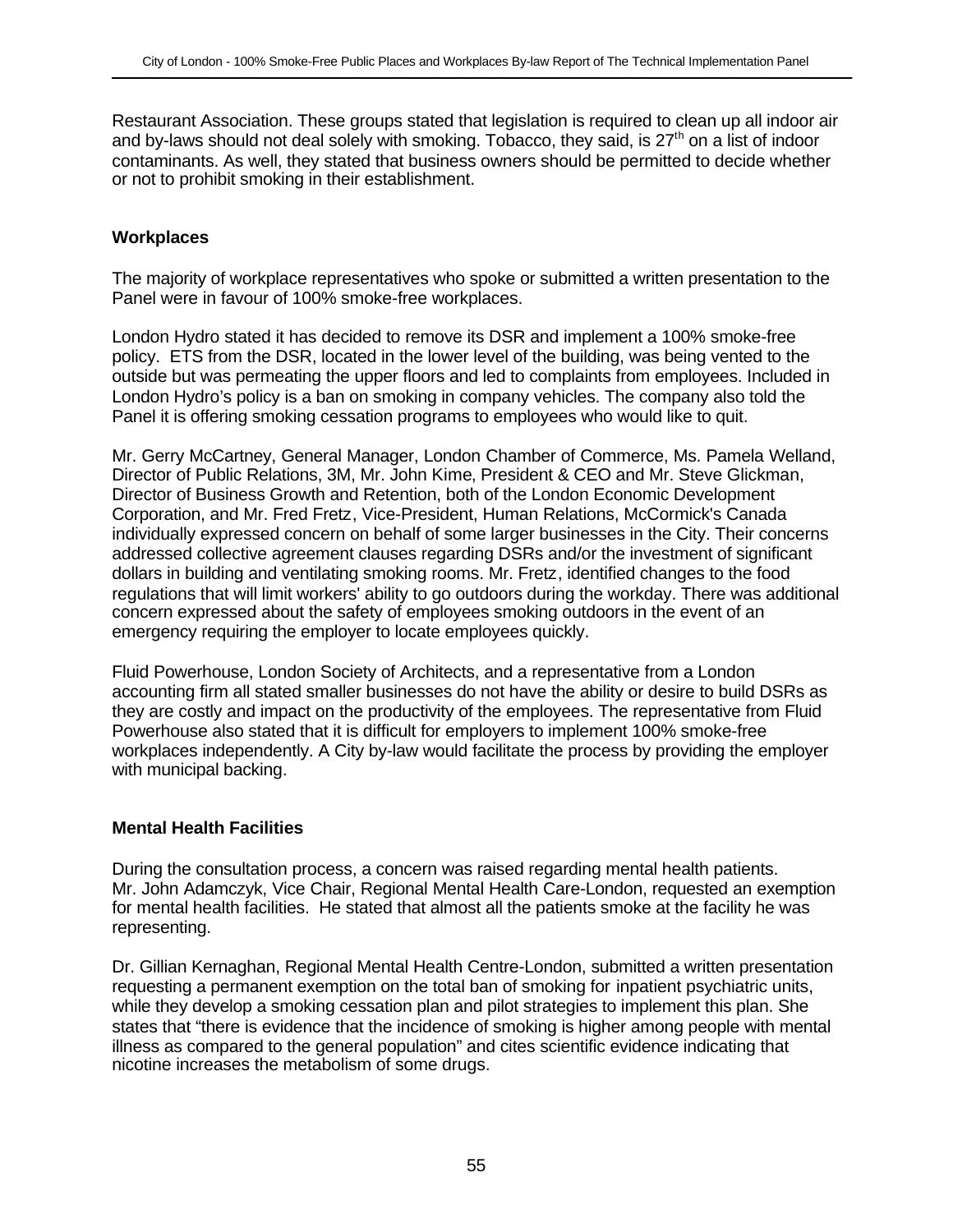There is concern, she states, that a complete ban may lead to increased levels of anxiety, stress and aggression among clients. Currently smoking is restricted to a separately ventilated smoking room.

Penetanguishene and Brockville psychiatric hospitals are planning to implement a smoking ban in 2003, which Dr. Kernaghan will be investigating.

## **Suggestions**

Stakeholders recommended the following additions or changes to the workplace by-law:

- Provision of an outside structure to protect smokers from the elements. The structure should include a roof and supportive walls built so that no more than 50% of the wall structure prevents circulation of ambient air.
- A 100% smoke-free written policy not be required by businesses.
- Signs not be required telling employees of the smoking ban.
- DSRs for large workplaces be included.

## **Conclusion**

All consultation sessions ran smoothly with members of the public or stakeholders presenting their views to the Panel. A cross-section of presentations were made thus providing the Panel with a broad range of opinions and supporting documentation to consider during their subsequent deliberations.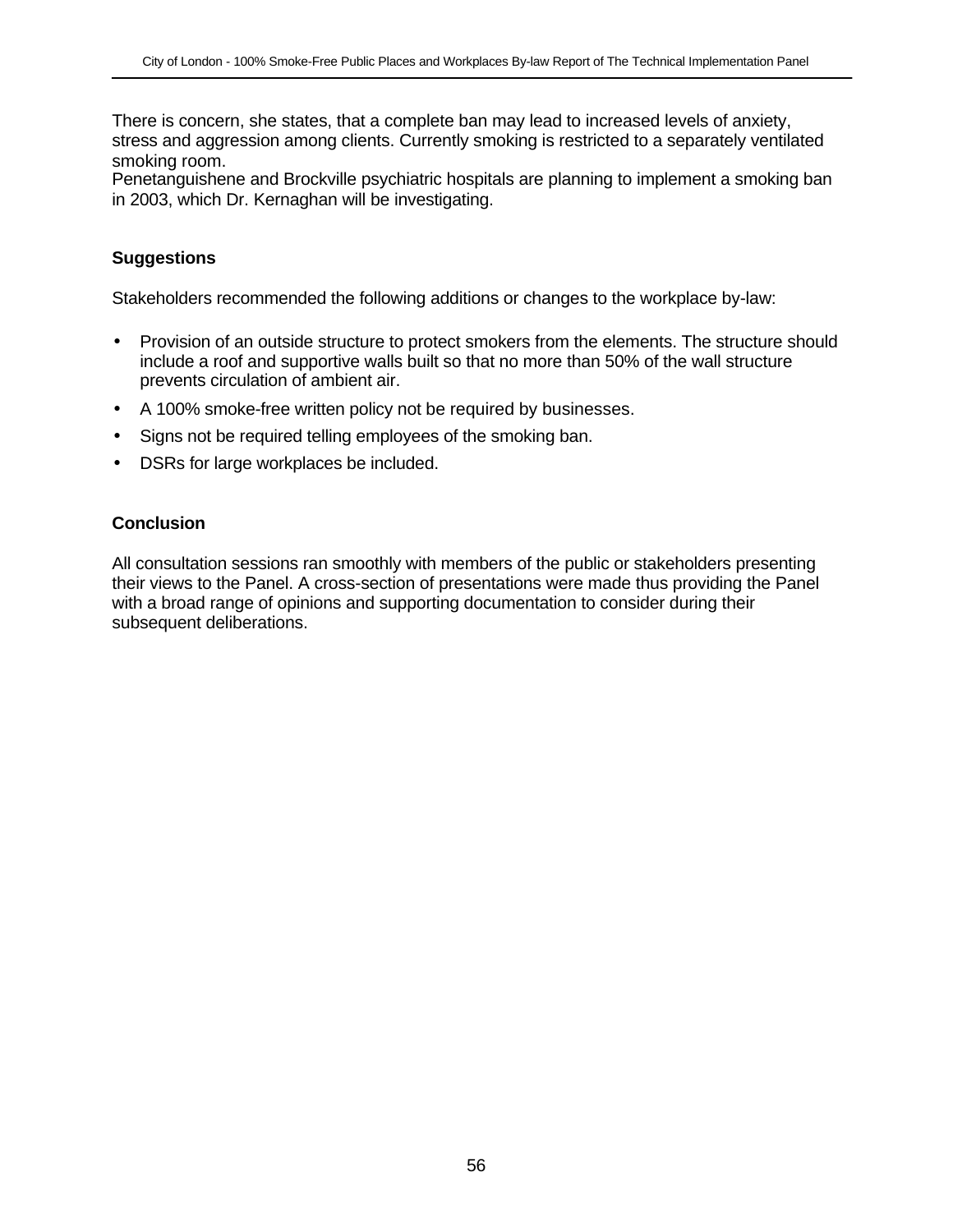## **Public Opinion Survey Findings**

Public opinion surveys are essential components in the 100% smoke-free by-law discussion. The results provide decision makers with an assessment of public opinion in this important public health matter.

All data are from the Rapid Risk Factor Surveillance System (RRFSS) and collected for the Middlesex-London Health Unit (MLHU) by the Institute of Social Research, York University. The objective of the RRFSS is to provide local information on key public health topics as well as those associated with major causes of death and disability. Data were collected in a series of waves of monthly telephone surveys. Households were selected randomly from all households with telephones in the City of London and Middlesex County. Respondents aged 18 years and older were systematically selected from within each household for the adult that had the next birthday. Each month approximately 100 different households are contacted and asked survey questions.

RRFSS began collecting public opinion on 100% smoke-free restaurants in 2001 prior to the implementation of the last phase of the Smoking Control By-law, PH-8, requiring all restaurants to be 100% smoke-free in January 2002. In 2001 and 2002, the survey determined that about one in four adults are smokers yet opinion against public smoking is strong.<sup>17</sup> The survey also indicated the following: (Appendix 14)

- 79% of adults supported smoke-free restaurants. That figure jumped to 90% in 2002 following the implementation of the final phase of the current Smoking Control By-law, PH-8.
- 70% of smokers wanted to quit.
- The greatest number of smokers were ages 18 to 24, but the same age group also had the highest "never smoked" rate.

Following the implementation of 100% smoke-free restaurants and the move by London City Council toward 100% smoke-free the RRFSS broadened the scope of questions from restaurants to all public places and workplaces. Data on 100% smoke-free public places were collected from January 15 to September 10, 2002. A total of 779 responses were obtained for questions related to support for 100% smoke-free restaurants, bars, bingo parlours and bowling alleys. Additional questions were added to the survey starting May 11, 2002 to capture support for 100% smoke-free workplaces and billiard halls, and a suggested enactment date for a 100% smoke-free by-law. A sample of 401 respondents answered these additional questions. The survey indicated the following: (Appendix 15)

- Nearly two-thirds of adults in Middlesex-London prefer that a by-law be passed in the beginning of 2003, making all public places 100% smoke-free,
- Since the implementation of 100% smoke-free restaurants public support remains high (87%),
- 88% of the public support 100% smoke-free workplaces, and
- The majority of adults support 100% smoke-free bowling alleys (76%), bingo's (68%), billiard halls (70%), and bars (63%).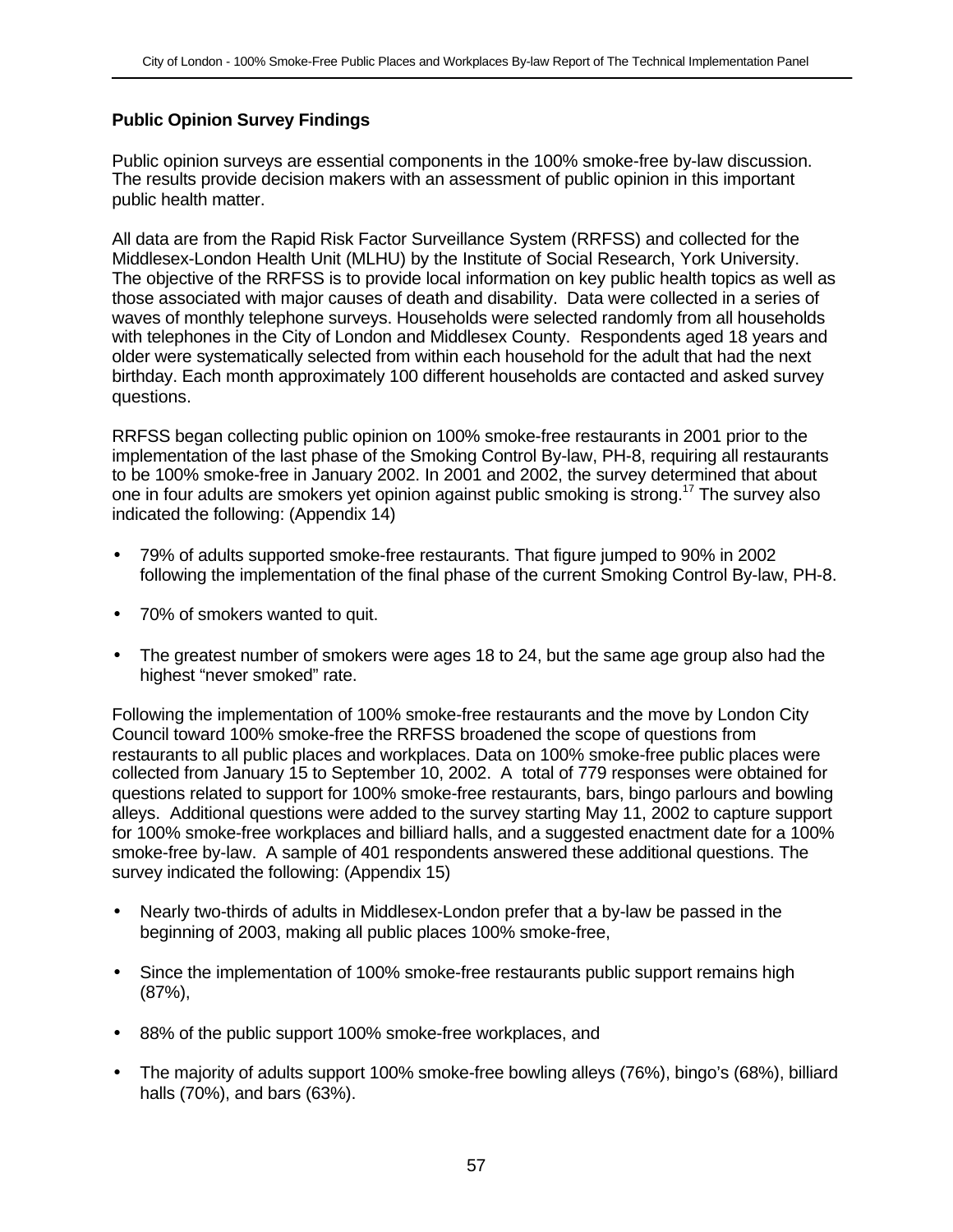The 2001 and the 2002 survey results indicated that there is strong public support for 100% smoke-free public places and workplaces by-laws in the City of London and the County of Middlesex.<sup>18</sup>







Source: RRFSS 2002, Waves 17-20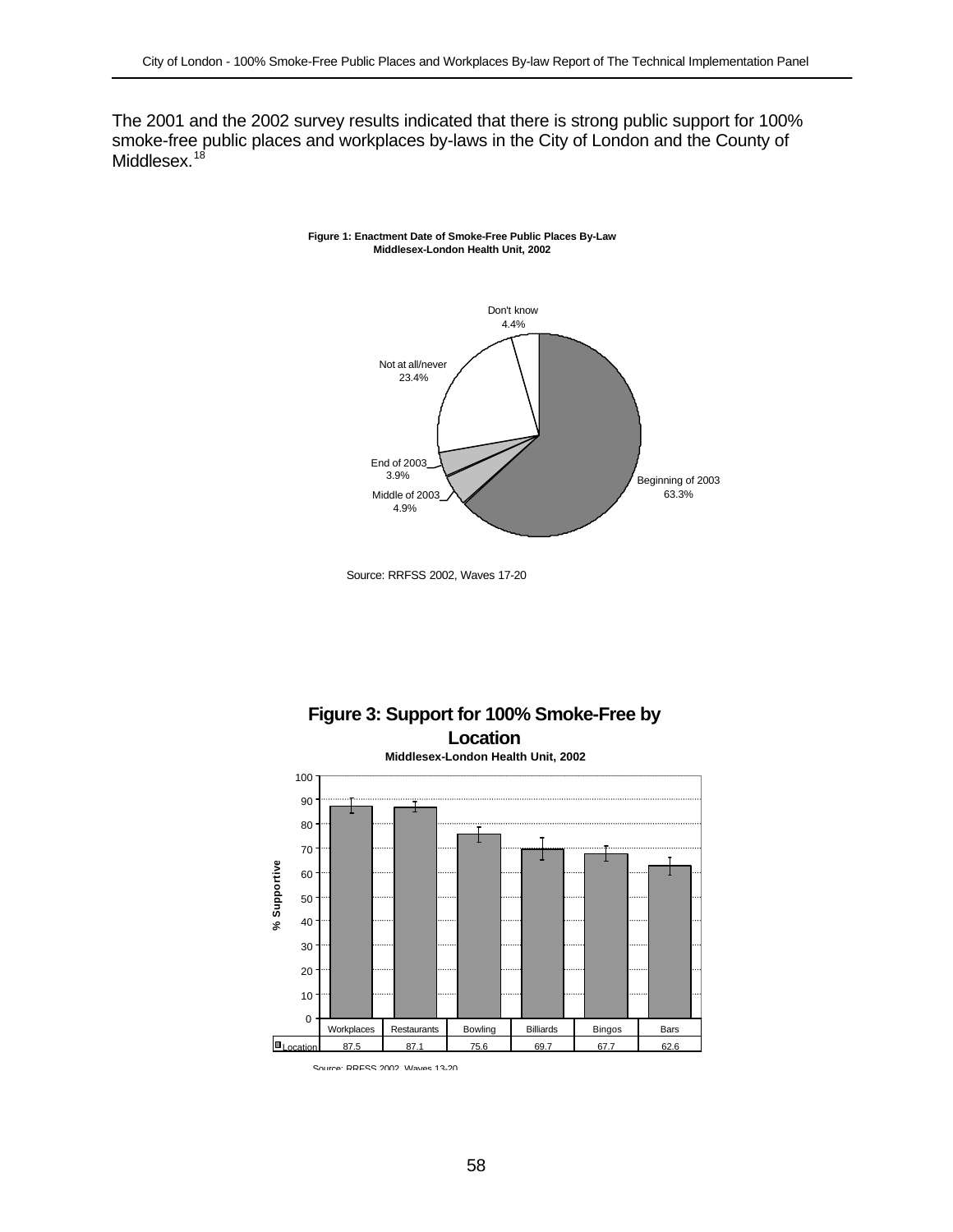## **Summary And Recommendations**

The final recommendations by the Technical Implementation Panel (TIP) is based on six (6) months of deliberation, which began in May 2002 following the London City Council resolution of January 2002 to undertake the "long-term goal of 100% smoke-free public facilities". The Technical Implementation Panel have considered the following during this process:

- the public and stakeholder opinions and expertise presented during the consultation process,
- the scientific research.
- the legislation and smoke-free by-laws in other municipalities and regions,
- the freedom of choice debate.
- the economic implications and data,
- the designated smoking rooms research and municipal experience,
- the local population and health data, and
- local public opinion survey results.

At the conclusion of the process, a member of the Panel did not support the recommendations in this report. Therefore Mr. Don Lowry, London Licensed Restaurant Association Representative, has indicated he will "endeavour to submit a minority report" to City Council.

The only safe and reliable way to eliminate ETS from indoor air and protect people from its dangers is to completely remove the source. Considering that the evidence states there is no safe level of exposure to ETS. For this reason, the Technical Implementation Panel cannot endorse any kind of designated smoking rooms (DSRs), regardless of its degree of sophistication, as an alternative to going 100% smoke-free in public places and workplaces.

The Panel was not swayed by arguments of a potential negative economic impact on the City of London with 100% smoke-free legislation. The evidence does not indicate any long-term business losses. While there may be an adjustment period, results show that business revenues return to their usual level in the months following the implementation of 100% smoke-free legislation. Repeatedly in regions and cities where 100% smoke-free legislation has been implemented, businesses have been requested to demonstrate their losses. To date, these businesses have either refused or not responded. The only business that did open its books for a court of law actually showed an increase in revenue in the year following implementation of 100% smoke-free legislation compared to the previous year when there was no 100% smokefree by-law.

The argument of freedom of choice was also presented during the consultation process. In reviewing this issue the Panel believed that the health hazards associated with ETS supersede freedom of choice, as the primary goal of 100% smoke-free bylaws is to protect the health of the public and employees.

The freedom to choose was also cited in relation to private clubs. However the health implications associated with ETS are no different in these environments. Therefore the Panel found no compelling argument as to why private clubs should be excluded in the 100% smokefree by-laws.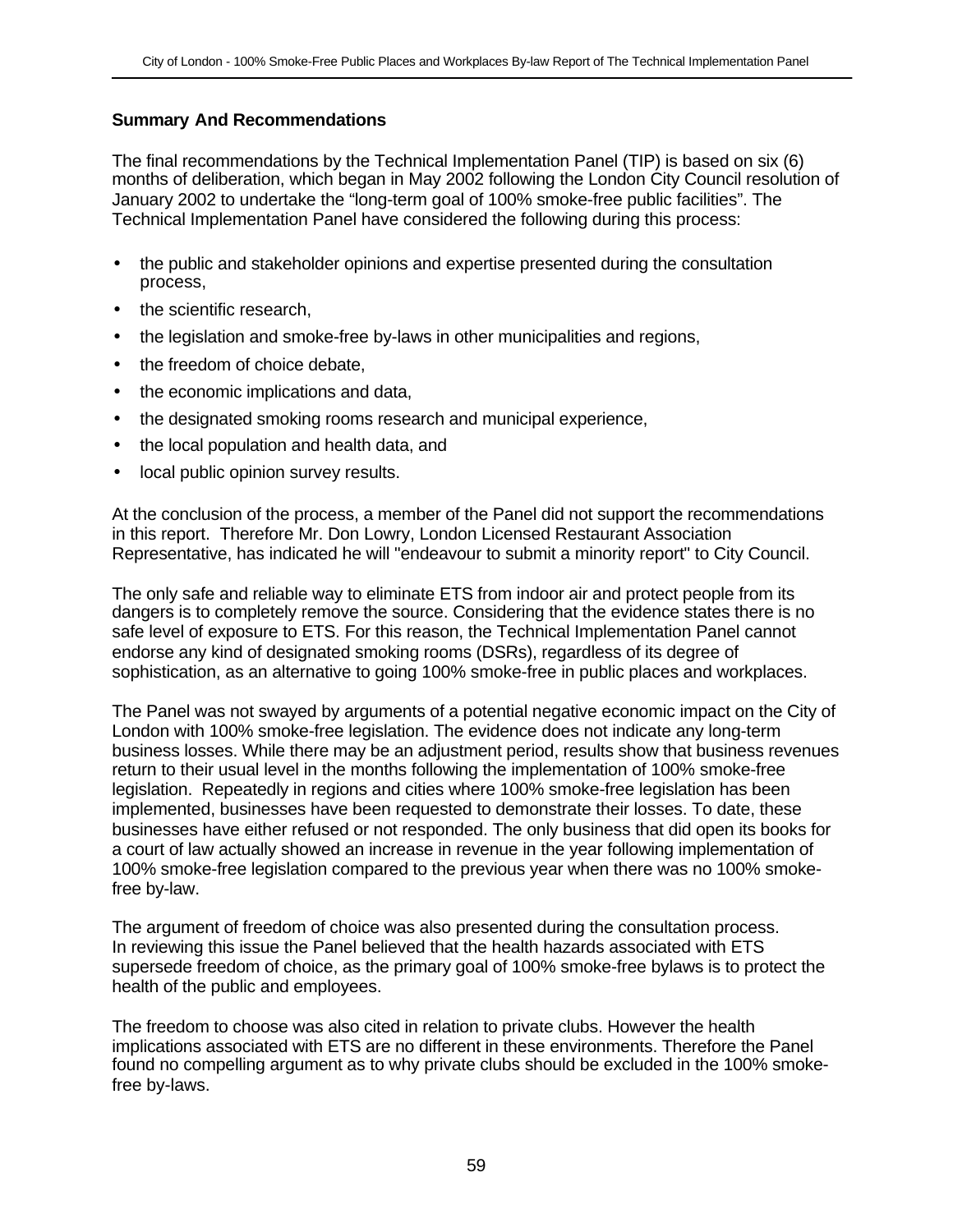Throughout consultations the majority of those who presented indicated strong support for 100% smoke-free by-laws. This support was verified through public opinion polling. It also revealed that Londoners want these bylaws enacted in early 2003. Implementing these bylaws is also in keeping with the City of London's mission statement, "for the well being of Londoners we will provide a high quality of life that distinguishes our city from all others."

#### **Recommendations**

The City of London 100% smoke-free Technical Implementation Panel recommends:

- 1. That London City Council enact two 100% smoke-free by-laws, one stipulating 100% Smoke-Free Public Places, the other dealing with 100% Smoke-Free Workplaces.
- 2. That hotel rooms be considered private residences for the rental period.
- 3. That the requirement for a written 100% smoke-free workplace policy be removed from the workplace by-law. The 100% smoke-free workplace by-law would supersede the need for individual workplaces requiring a policy.
- 4. That workplaces be required to post 100% smoke-free signs at entranceways.
- 5. That in accordance with the Ontario Tobacco Control Act (TCA), smoking be prohibited within nine (9) metres of all entranceways to all public places and workplaces. Members of the public and stakeholders were concerned about smoking in entranceways.
- 6. That in accordance with Recommendation 5, ashtray receptacles not be permitted within nine (9) metres of entranceways to all public places and workplaces.
- 7. That an information package explaining the by-laws be prepared and distributed to all owners and/or operators of public places and workplaces and a media campaign be initiated to raise public awareness of the by-laws prior to the implementation date.
- 8. That an enclosed patio means an outside covered area adjacent to a bar or restaurant where more than 50% of the patio area is enclosed by a fixed or temporary floor to roof wall (including canvas or like material).
- 9. That the 100% Smoke-free Public Places By-law and the 100% Smoke-Free Workplaces By-law be implemented on April 1, 2003.

## **Exceptions**

1. That London inpatient mental health facilities be exempt from the 100% smoke-free by-laws for a period of one year from the date of implementation.

Mental health patients have special needs. There is scientific evidence linking nicotine to increased metabolism of some psychiatric drugs and to mitigating some symptoms of mental illness. For mental health patients, there may be physiological effects with a complete and sudden ban on smoking without a lead-in period. The Regional Mental Health Centre proposes to develop a smoking cessation plan, including strategies to implement it over the next few months. During this transition period, previous practice/policy would continue to be permitted. After that period, all mental health facilities would be 100% smoke-free.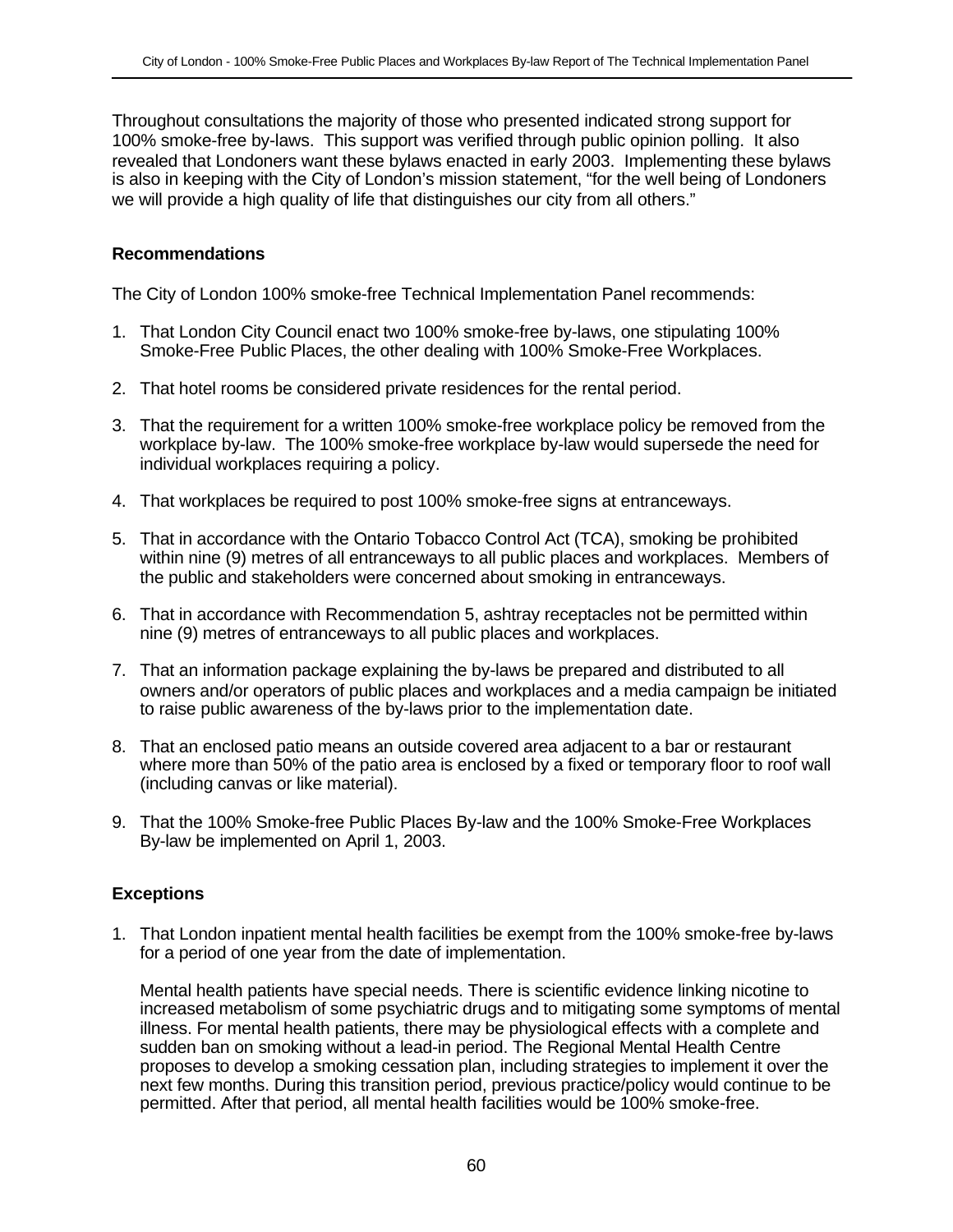## **Reference Readings**

BC Clean Air Coalition: "Non-smoking waitress contracts lung cancer, wins compensation", Outlook – A Newsletter for Clean Air Coalition/BC Supporters. Sept – Oct 2002

BC Clean Air Coalition: "BC leads the pack as smoking rates drop", Outlook – A Newsletter for Clean Air Coalition/BC Supporters. July - Aug 2002

Bourns, Brian; Malcolmson, Andrew: "Economic Impact Analysis of the No-smoking By-Law on the Hospitality Industry in Ottawa", KPMG Chartered Accountants, December 2001

Bourns, Brian, Malcolmson, Andrew: "Economic Impact Analysis of the Smoke-Free By-Laws on the Hospitality Industry in Ottawa, KPMG Chartered Accounts, November 2002

British Columbia Workers' Compensation Board (WCB): "Changes to the Environmental Tobacco Smoke Sections of the Occupational Health and Safety Regulation", May 1, 2002

Calamai, Peter: "First-hand experience of second-hand threat", The Toronto Star, October 11, 2002

Canadian Institute for Health Information: "Respiratory Disease in Canada", September 2001

Canadian Press: "Second-hand smoke award a first", The London Free Press, October 10, 2002

Canadian Occupational Health & Safety News: October 21, 2002, Vol. 25, No. 41

Canadian Occupational Health & Safety News: October 28, 2002, Vol. 25, No. 42

Chiarelli, Rick: "Eighty-two New Bars and Restaurants Since No-Smoking Law: City Study", Ottawa City Council, May 5, 2002

City of Hamilton: "By-law No. 02-054 – A By-law to Regulate Smoking in Public Places and Workplaces", March 6, 2002

City of Hamilton, Social and Public Health Services Department: "A Guide to Hamilton's Smoking By-law No. 02-054 – For Proprietors of Workplaces"

City of Hamilton, Social and Public Health Services Department: "A Guide to Hamilton's Smoking By-law No. 02-054 – For Proprietors of Public Places"

City of Hamilton, Social and Public Health Services Department: "City of Hamilton By-law 02- 054 – Registration Information Class C, D, E, & F Public Places"

Colman, Ronald: "The Economic Impact of Smoke-free Workplaces: an assessment for Nova Scotia", GPL Atlantic, September 2001

Corporation of the County of Grey: "A By-law to Regulate Smoking in Public Places and Workplaces in the County of Grey", May 7, 2002

Corrigan, Ed: "Report from City Hall", Forest City Connection, July 2002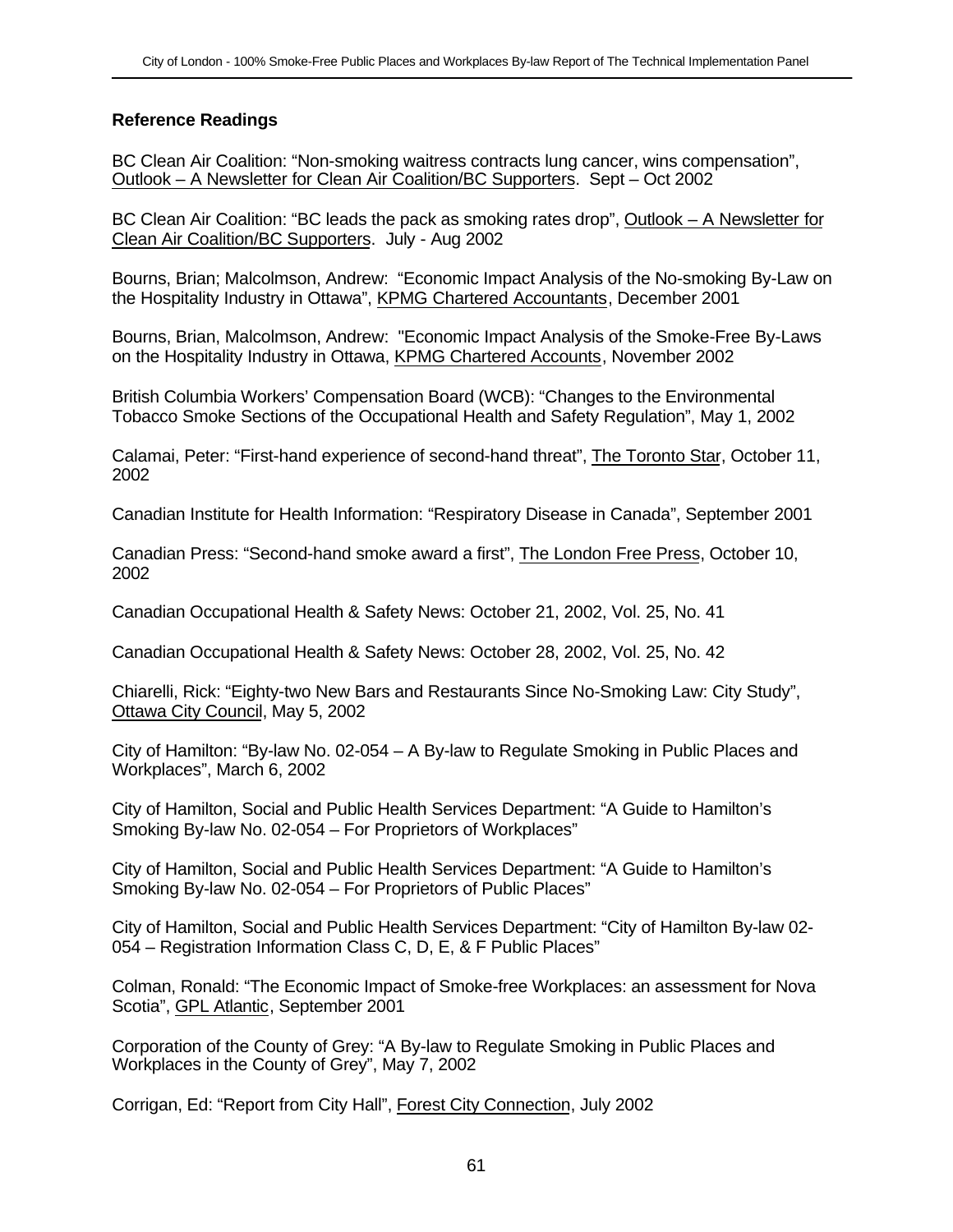County of Grey: "A By-law to Regulate Smoking In Public Places and Workplaces in the County of Grey", 2002

Decima's Ottawa Market Pulse: "Public Support Grows for City's Smoking By-law: No net reduction city-wide in visits to bars and restaurants", Decima Research Inc. 2001, July 15, 2002

DeMara, Bruce: "Smoking room alternative rejected – Pilot project based on dubious technology, says York Region", The Star.com, September 6, 2002

Dunfield, Allison: "Governments must act, non-smokers groups say", globeandmail.com, October 10, 2002

Ellison, Larry F.; Mao, Yang and Gibbons, Laurie: "Projected Smoking-attributable Mortality in Canada, 1991-2000", Health Canada, Volume 16, No 2 – Spring 1995

Elovitz, Kenneth M.; Gordon, David; Cashman, Daniel J.: "ETS in Restaurants", ASHRAE Journal, October 2002

Fischer, Steve: "No ill effect from smoking ban: study", Ottawa.cbc.ca, December 6, 2001

Galt, Virginia and Immen, Wallace: "Second-hand smoke case may spark more claims", The Globe and Mail, October 11, 2002

Goldman, Henry: "Mayor Says New York City Smoking Ban Would Save Lives", October 10, 2002

Grey Bruce Council on Smoking and Health: "Regulars Return, Business Improves"

Health Canada: "Top 6 toxins – Exposure to these chemicals occurs whenever a tobacco product is burned"

Health Canada: "Canadian Tobacco Use Monitoring Survey" (CTUMS)"

Health Canada: "More than 45,000 people will die this year in Canada due to smoking"

Health Canada: "Smoking and the Bottom Line: The Costs of Smoking in the Workplace"

Health Canada: "The Economics of Workplace Smoking Restrictions – Impact of Smoking Restrictions on Restaurant and Bar Revenues"

Health Canada: "The Economics of Workplace Smoking Restrictions"

Health Canada: "Smoking and Indoor Air Quality"

Health Canada: "Second-Hand Smoke – The Facts"

Herman, Robin: "Measures of Hair Nicotine show Non-Smoking Bar and Restaurant Workers inhale Smoke Equivalent to Active Smokers", Harvard School of Public Health Press Releases, April 4, 2001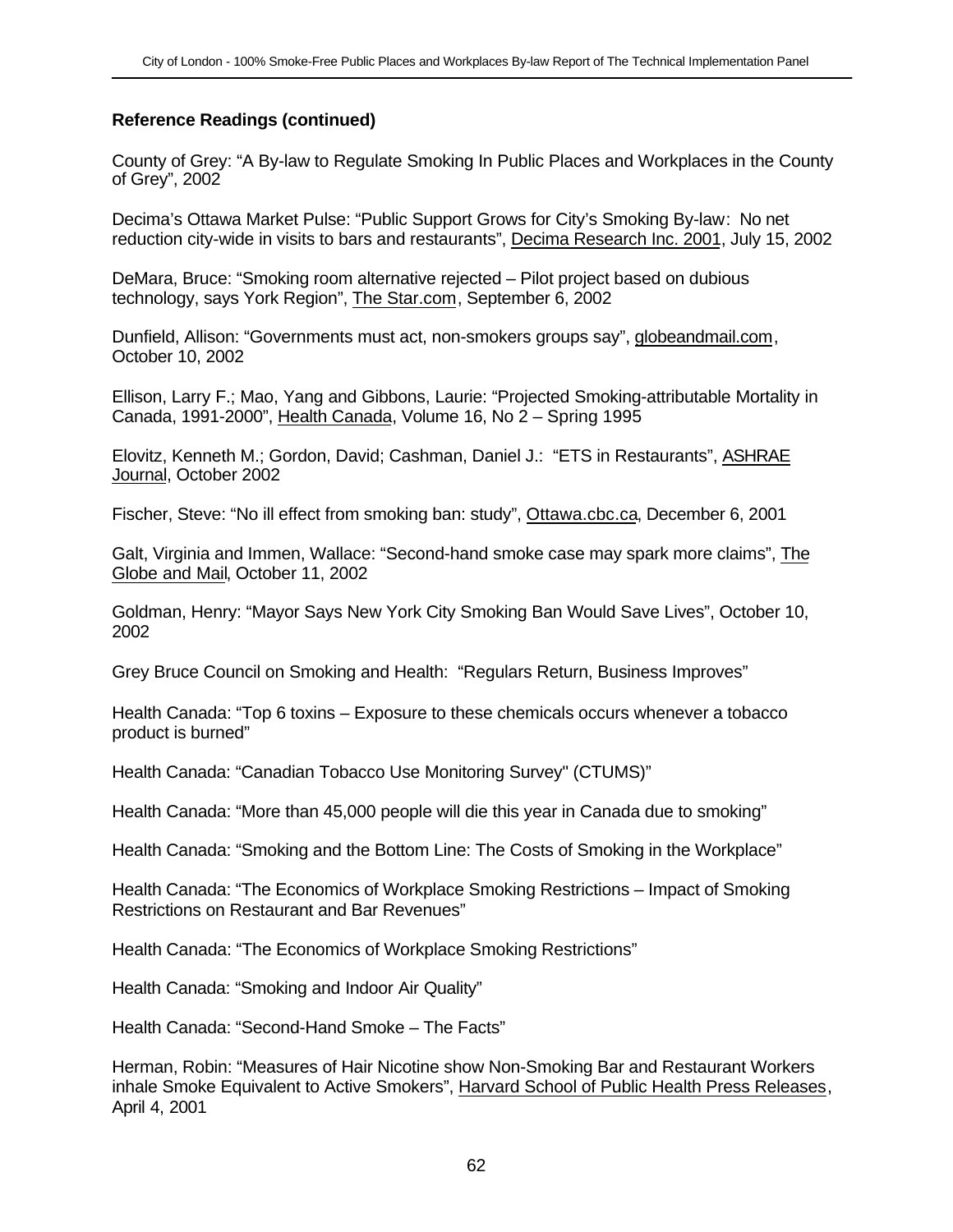IARC Monograph on Tobacco Smoking: "Tobacco Smoking and Tobacco Smoke – Group 1", Vol.: 83 (2002)

IARC Monograph on Tobacco Smoking: "Involuntary Smoking – Group 1", Vol.: 83 (2002)

Jaakkola, Maritta S. and Samet, Jonathan M.: "Occupational Exposure to Environmental Tobacco Smoke and Health Risk Assessment", Environmental Health Perspectives Volume 107, Supplement 6, December 1999

Laghi, Brian: "Ailing ex-waitress wins second-hand smoke case", globeandmail.com, October 10, 2002

Lefcoe, Neville M., B.Sc., M.D., FRCPC: "Air Quality in Restaurants, Bars and Grills – Review and Proposal Concerning Guidelines"

MacCom Systems Ltd: "Engineering Analysis of Designated Smoking Rooms", February 28, 2001

Martin, Chip: "Smoking bar lobby won't look at facts", The London Free Press

Ministry of Health: "The Ontario Tobacco Strategy Overview", October 15, 1993

Ministry of Labour: "Second Hand Smoke/Entitlement – Heather Crowe Decision", October 30, 2002

Ministry of Skills Development and Labour: "Report of the Government Caucus Committee on Environmental Tobacco Smoke Regulation", October 31, 2001

Municipality of Chatham-Kent: "Being a By-law to Regulate Smoking in Public Places and Workplaces in the Municipality of Chatham-Kent", 2002

O'Connor, Elaine: "Water seeks compensation for cancer. Wants re-evaluation of workplace safety, second-hand smoke", The Ottawa Citizen, August 22, 2002

OMA Committee on Population Health: "OMA position paper on second-hand smoke"

Ontario Campaign for Action on Tobacco: "2<sup>nd</sup> Annual Ontario Tobacco Control Report Card", October 2002

Ontario Campaign for Action on Tobacco: "Memorandum – PUBCO", November 13, 2002

Ontario Campaign for Action on Tobacco, The: "1<sup>st</sup> Annual Ontario Tobacco Control Report Card", April 2001

Ontario Tobacco Research Unit, The: "Smoking in Ontario Workplaces Contravenes Existing Legislation and Should be Banned: Report", University of Toronto News, May 16, 2001

Ontario Tobacco Strategy: "Actions will speak louder than words – getting serious about tobacco control in Ontario", February 1999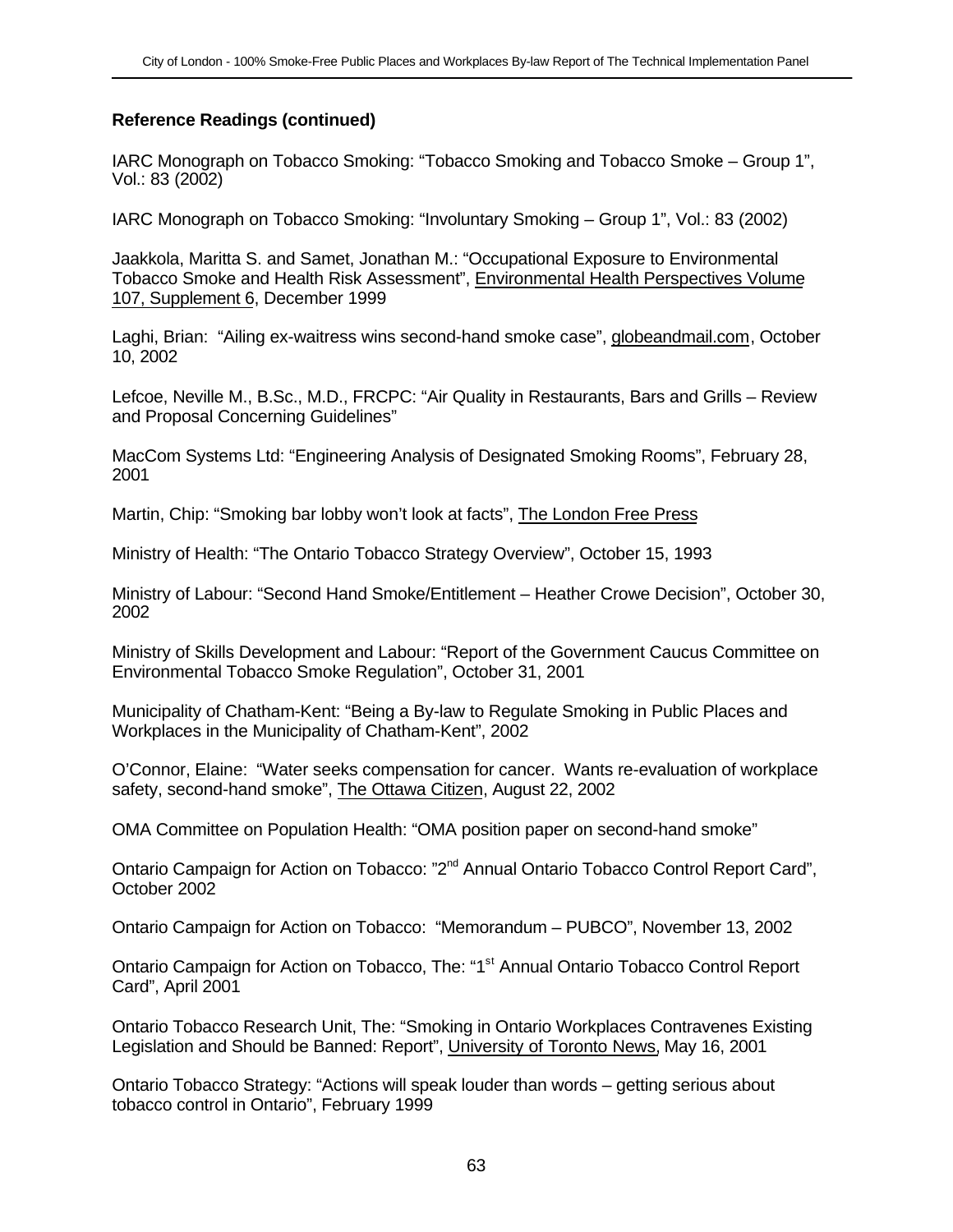Ontario Tobacco Research Unit, The: "Environmental Tobacco Smoke – protection from second-hand tobacco smoke in Ontario", May 2001

Ougler, Jeffrey: "Council snuffs out puffing in public buildings", The Sault Star, October 22, 2002

Our View: "Widen effort on smoking", The London Free Press, May 28, 2002

Pacific Analytics Inc.: "The Economic Impacts of the Proposed Amendment to the ETS Regulation", February 2001

Picard, Andre: "Peers pushing teens to smoke, report states", globeandmail.com, August 12, 2002

Pub and Bar Coalition of Canada (PUBCO): "100% Smoking Bans Continue to Wreak Financial Havoc in Ontario. Ottawa Sales continue to slump, Oakville commences slide", October 31, 2002

Regional Municipality of Niagara: "A By-law to Regulate Smoking in Public Places and Workplaces", April 4, 2002

Regional Municipality of Waterloo: "A By-law to Regulate Smoking in Public Places in the Regional Municipality of Waterloo", September 12, 1996

Regional Municipality of York: "By-law No. A-0285(a)-2002-034 – A By-law to Amend By-law No. A-0285-2000-105 Regulating the Smoking of Tobacco in Public Places and Workplaces within The Regional Municipality of York", May 16, 2002

Regional Municipality of York: "By-law No. A-0285-2000-105 – A By-law to Regulate the Smoking of Tobacco in Public Places and Workplaces within The Regional Municipality of York", October 26, 2000

Regional Municipality of York, The: "Report of the Commissioner of Health Services – Ventilation Pilot Project", September 5, 2002

Repace, James, MSc, Health Physicist: "Can Ventilation Control Second-hand Smoke in the Hospitality Industry?", June 2000

Sanderson, Ruth, Middlesex-London Health Unit Epidemiologist: "Designated and Smoking Rooms & Ventilation Options", September 10, 2002

Sanderson, Ruth, Middlesex-London Health Unit Epidemiologist: "Tobacco Use and Smoke-Free Places", The Health Index, Issue 2, August, 2002

Sanderson, Ruth, Middlesex-London Health Unit Epidemiologist: "Support for 100% Smoke-Free Public Places", The Health Index, Issue 4, November, 2002

Stewart, Dick: "Smoke-Free By-laws for the City of Ottawa", Health, Recreation and Social Services Committee and Council, March 14, 2001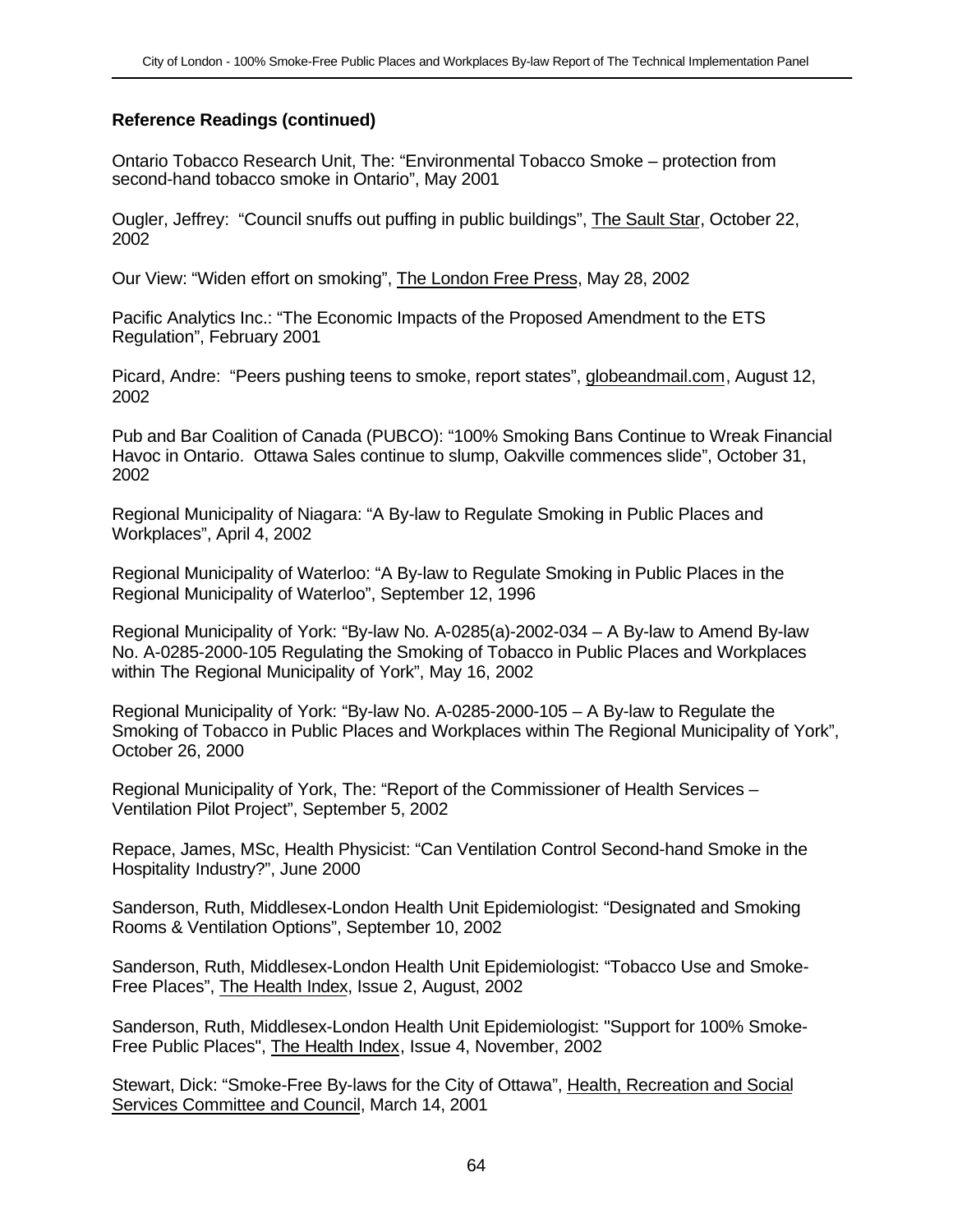Sutcliffe, Penny, Dr. Medical Officer of Health, Report 100% Smoke-Free By-law for the City of Great Sudbury. Sudbury & District Health Unit

Van Brenk, Debora: "Exeter Legion bingo set to go smoke-free", The London Free Press, June 6, 2002

Wong, Soo: "Best Practices for No-Smoking By-law Implementation", October 8, 2002

Wong, Soo: "ETS and Energy Recovery Ventilation in Restaurants", July 30, 2002

Workers Health & Safety Centre: "Second-Hand Smoke: No more ifs, ands or butts", Winter 2001/2002

World No Tobacco Day: "Standards of Second-Hand Smoke Exposure in Ontario Hospitality and Recreational Premises"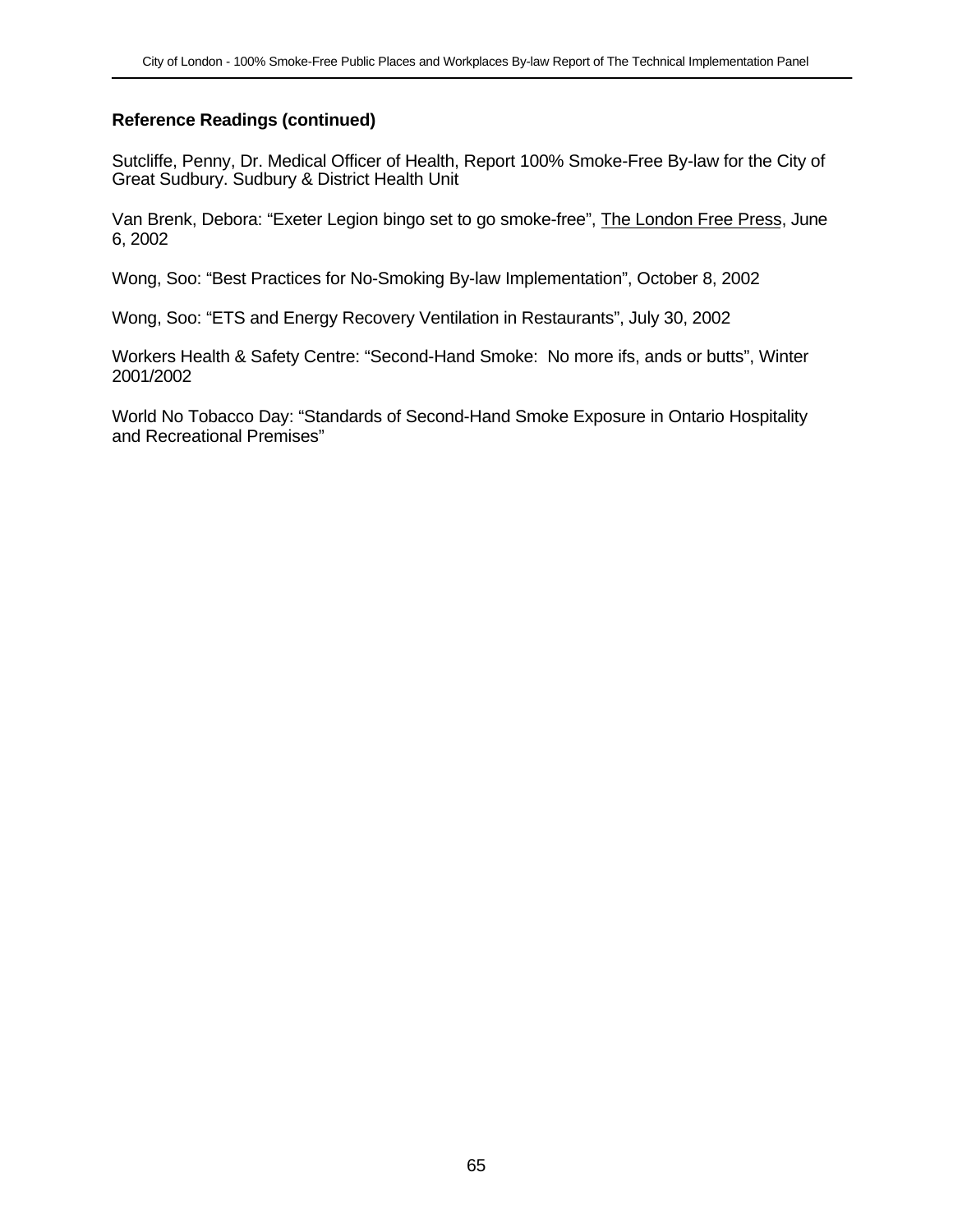## **Appendix List**

- Appendix 1 City of London Smoking Control By-law, PH8, Owner/Operator Information Package
- Appendix 2 Mediation Terms of Reference, Smoking Control By-law, PH-8 City of London
- Appendix 3 Technical Implementation Panel Meeting Minutes (2002)
	- **DATES -** Thursday, May 23; Thursday, June 11; Tuesday, June 25; Tuesday, September 10; Tuesday, September 24; Tuesday, October 8; Tuesday, October 22; Tuesday, November 5; Tuesday, November 12; Tuesday, November 14; Tuesday, November 19; Tuesday, November 26.
- Appendix 4 Stakeholder Letter of Invitation and Registration Form
- Appendix 5 Notice of Public Meetings Advertisement
- Appendix 6 (A) Stakeholder Presentation Notes
- Appendix 6 (B) Public Presentation Notes
- Appendix 7 (A) Stakeholder Audiotapes
- Appendix 7 (B) Public Audiotapes
- Appendix 8 Written Submissions
- Appendix 9 York Region Canadian Restaurant and Foodservices Association Protocol for the Testing of the Effectiveness of a Ventilation System in a Restaurant
- Appendix 10 Regional Municipal of York Health and Emergency Medial Services Committee Ventilation Pilot Project Report
- Appendix 11 KPMG Chartered Accountants, Economic Impact Analysis of the No-smoking Bylaw on the Hospitality Industry in Ottawa, December 2001
- Appendix 12 Peel, Norman, Q.C. The Chief Negotiator for Ontario Restaurant Hotel and Motel Association
- Appendix 13 Lefcoe, Dr. Neville "Air Quality in Restaurants, Bars and Grills Review and Proposal Concerning Guidelines"
- Appendix 14 Sanderson, Ruth "Tobacco Use and Smoke-Free Places", Health Index, Issue 2, August 2002
- Appendix 15 Sanderson, Ruth "Support for 100% Smoke-Free Places", Health Index, Issue 4, November 2002
- Appendix 16 British Columbia Environmental Tobacco Smoke Guidelines